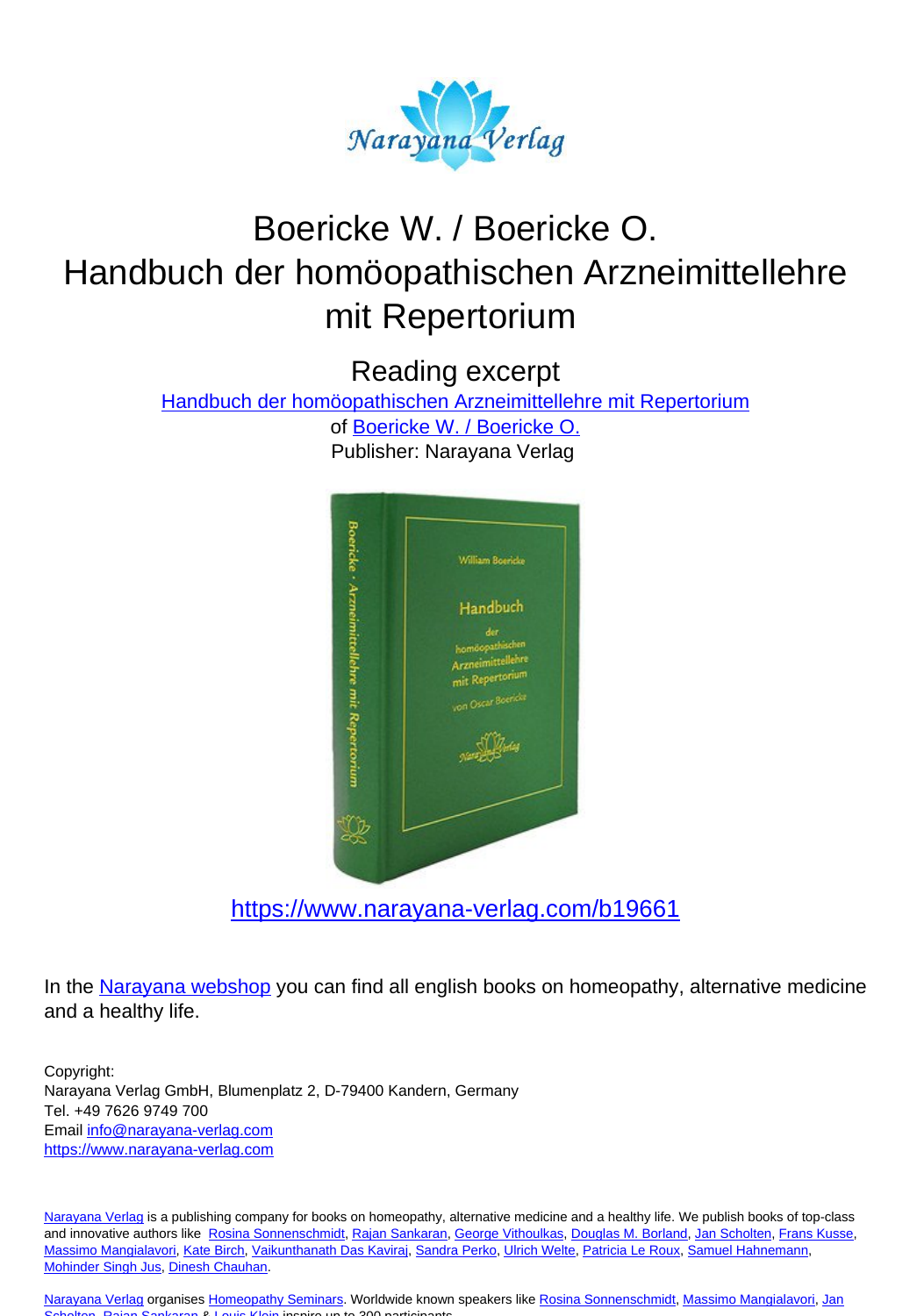# **Inhalt**

| <b>I. Vorworte</b>                                                 |  |
|--------------------------------------------------------------------|--|
|                                                                    |  |
|                                                                    |  |
|                                                                    |  |
| Einleitende Anmerkung zum Repertorium von Oscar E. Boericke xxviii |  |
|                                                                    |  |
|                                                                    |  |
| <b>IV. Anhang</b>                                                  |  |
|                                                                    |  |
|                                                                    |  |
|                                                                    |  |
|                                                                    |  |
|                                                                    |  |
|                                                                    |  |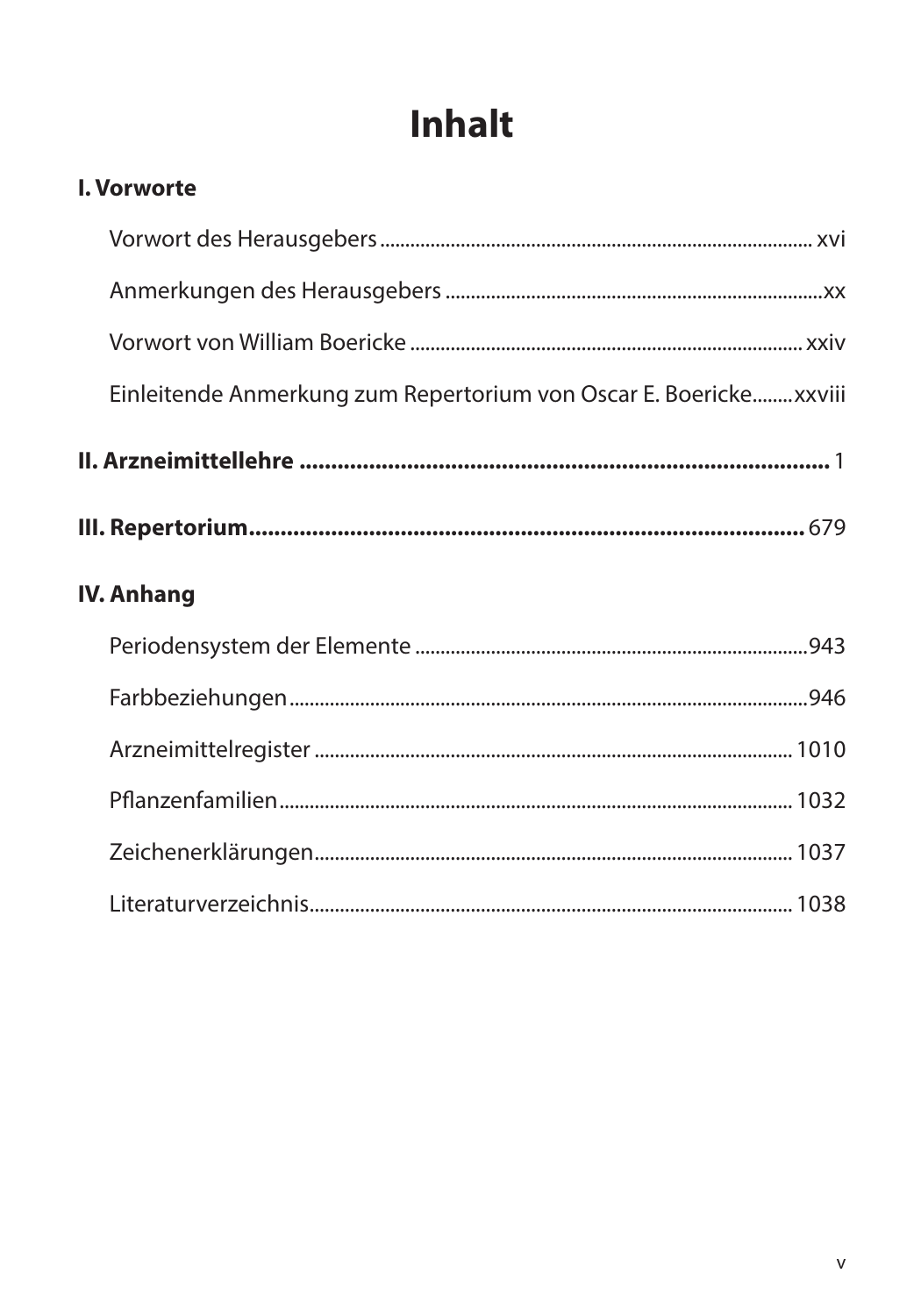| Aalserum Siehe Serum anguillae |
|--------------------------------|
| Abies canadensis 3             |
| Abies nigra 3                  |
| Abrotanum 4                    |
| Abrus precatorius5             |
| Absinthium 5                   |
| Acalypha indica6               |
| Acetanilidum 6                 |
| Aceticum acidum 6              |
| Achyranthes calea 8            |
| Aconitinum8                    |
| Aconitum cammarum8             |
| Aconitum ferox 8               |
| Aconitum lycoctonum 8          |
| Aconitum napellus8             |
| Actaea spicata 12              |
| Actinide und Uranserie12       |
| Adlumia fungosa14              |
| Adonidinum 14                  |
| Adonis vernalis 14             |
| Adrenalinum15                  |
| Aegle marmelos 16              |
| Aesculus glabra17              |
| Aesculus hippocastanum18       |
| Aether19                       |
| Aethiops antimonialis19        |
| Aethiops mineralis 19          |
| Aethusa cynapium 20            |
| Agaricinum 21                  |
| Agaricus emeticus 21           |
| Agaricus muscarius 22          |
| Agaricus phalloides 24         |
| Agaricus vernus25              |
| Agathis australis 25           |
| Agave americana 25             |
| Agnus castus 26                |
| Agraphis nutans 26             |
| Agrimonia eupatoria 27         |
| Agrostema githago 27           |
| Agrostis 27                    |
| AIDS 27                        |
| Ailanthus glandulosa 28        |
| Alcoholus29                    |
| Aletris farinosa30             |
| Alfalfa 30                     |
| Allium cepa31                  |
| Allium sativum32               |
| Alnus rubra 33                 |
| Aloe socotrina 33              |
| Alstonia constricta 34         |
| Alstonia scholaris 35          |

| Althaea officinalis 35                               |
|------------------------------------------------------|
|                                                      |
| Alumina 36                                           |
| Alumina silicata38                                   |
| Aluminium aceticum. 38                               |
| Aluminium muriaticum 38                              |
| Ambra grisea 39                                      |
| Ambrosia artemisiaefolia40                           |
| Ammi visnaga 40                                      |
| Ammoniacum gummi40                                   |
| Ammonium aceticum41                                  |
| Ammonium benzoicum 41                                |
| Ammonium bromatum 41                                 |
| Ammonium carbonicum 42                               |
| Ammonium causticum44                                 |
| Ammoniumformaldehyd44                                |
| Ammonium iodatum 44                                  |
| Ammonium muriaticum 44                               |
| Ammonium phosphoricum 46                             |
| Ammonium picricum 46                                 |
| Ammonium tartaricum 46                               |
| Ammonium valerianicum 47                             |
| Ammonium vanadinicum47                               |
| Amniotic fluid 47                                    |
| Ampelopsis quinquefolia48                            |
| Ampelopsis trifoliata 48                             |
| Amphisbaena vermicularis 48                          |
| Amygdalus amara 49                                   |
| Amygdalus persica49                                  |
| Amylenum nitrosum 49                                 |
| Amylocainum hydrochl 50                              |
|                                                      |
| Anacardium occidentale 50<br>Anacardium orientale 50 |
|                                                      |
| Anagallis arvensis52                                 |
| Anagyris foetida 52                                  |
| Anantherum muricatum 52                              |
| Andalusit Siehe Alumina silicata                     |
| Androctonus amurr. hebr. 53                          |
| Androsace lactea 53                                  |
| Anemopsis californica 54                             |
| Angelica atropurpurea 54                             |
| Angophora lanceolata 54                              |
| Angustura vera 54                                    |
| Anhalonium lewinii 55                                |
| Anilinum 56                                          |
| Anthemis nobilis 56                                  |
| Anthoxanthum odoratum56                              |
| Anthracinum 56                                       |
| Anthrakokali57                                       |
| Anthriscus cerefolium57                              |
| Antimonium arsenicosum. 57                           |

| Antimonium crudum 57          |  |
|-------------------------------|--|
| Antimonium iodatum 59         |  |
| Antimonium muriaticum59       |  |
| Antimonium sulph. aur. 60     |  |
| Antimonium sulph. rub. 60     |  |
| Antimonium tartaricum 60      |  |
| Antipyrinum 61                |  |
| Anthoxanthum odoratum62       |  |
| Aphis chenopodii glauci 62    |  |
| Apiaceae/Umbelliferae63       |  |
|                               |  |
| Apisinum 63                   |  |
| Apis mellifica 63             |  |
| Apium graveolens 65           |  |
| Apocynum androsaemifol. 66    |  |
| Apocynum cannabinum 66        |  |
| Apomorphinum hydrochl67       |  |
| Aqua calcarea 68              |  |
| Aqua marina 68                |  |
| Aquilegia vulgaris 68         |  |
|                               |  |
| Aragallus lamberti 69         |  |
| Aralia hispida 69             |  |
| Aralia racemosa 70            |  |
|                               |  |
| Aranea diadema 70             |  |
| Aranea ixobola. 71            |  |
| Aranea scinencia 72           |  |
|                               |  |
| Arbutinum72                   |  |
| Arbutus andrachne 72          |  |
| Areca catechu 73              |  |
| Arecolin hydrobromat. 73      |  |
| Argemone mexicana73           |  |
| Argentum cyanatum73           |  |
| Argentum iodatum 73           |  |
| Argentum metallicum 74        |  |
| Argentum nitricum 75          |  |
| Argentum oxydatum 77          |  |
| Argentum phosphoricum 77      |  |
| Argentum proteinicum77        |  |
| Argentum sulfuratum. 77       |  |
| Aristolochia clematitis78     |  |
| Aristolochia milhomens. 79    |  |
| Arnica montana. 79            |  |
| Arsenicum album 81            |  |
| Arsenicum bromatum 84         |  |
| Arsenicum hydrogenisatum. .84 |  |
| Arsenicum iodatum 85          |  |
| Arsenicum metallicum 86       |  |
| Arsenicum sulph. flavum 86    |  |
| Arsenicum sulph. rubrum 86    |  |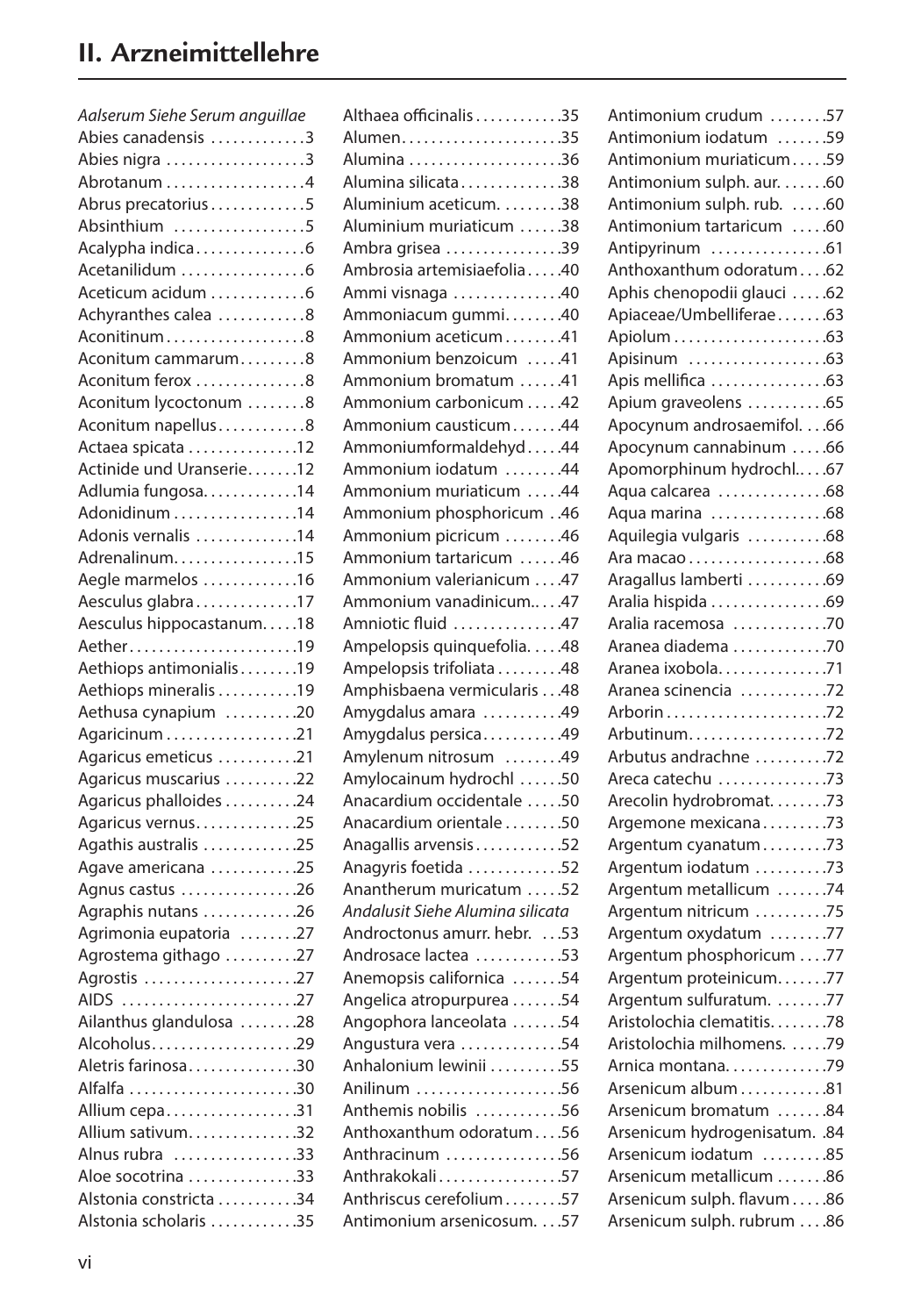| Arsynal 87                                     |
|------------------------------------------------|
| Artemisia vulgaris87                           |
| Arum dracontium87                              |
| Arum italicum 88                               |
| Arum maculatum 88                              |
| Arum triphyllum 88                             |
| Arundo mauritanica89                           |
| Asa foetida 89                                 |
| Asarum canadense90                             |
| Asarum europaeum 91                            |
| Asclepias cornuti. 91                          |
| Asclepias incarnata 92                         |
| Asclepias tuberosa92                           |
| Asimina triloba 92                             |
| Asparagus officinalis 93                       |
| Asperula odorata 93                            |
| Aspidium athamanticum93                        |
| Astacus fluviatilis 93                         |
| Asteraceae94                                   |
| Asterias rubens94                              |
| Astragalus mollissimus95                       |
| Athamantha96                                   |
| Atriplex hortensis96                           |
| Atropinum96                                    |
| Aurantii cortex 97                             |
| Aurum arsenicicum 97                           |
|                                                |
| Aurum bromatum 97                              |
| Aurum iodatum97<br>Aurum metallicum/foliatum98 |
|                                                |
| Aurum muriaticum<br>100                        |
| Aurum muriaticum kalinat<br>100                |
| Aurum muriaticum natron.<br>100                |
| Aurum sulphuratum<br>101                       |
| Avena sativa<br>101                            |
| Azadirachta indica<br>101                      |
| Bacillinum Burnett<br>102                      |
| Bacillinum testium<br>103                      |
| <b>Bacillus Gaertner</b>                       |
| Siehe Gaertner bacillus                        |
| Badiaga<br>103                                 |
| 103<br>Baja                                    |
| Balsamum peruvianum<br>104                     |
| Balsamum tolutanum<br>104                      |
| Bambusa arundinacea<br>104                     |
| Baptisia confusa<br>105                        |
| Baptisia tinctoria<br>105                      |
| Barbitalum<br>107                              |
| Barium aceticum<br>107                         |
| Barium carbonicum<br>107                       |
| Barium iodatum<br>109                          |
| Barium muriaticum<br>109                       |

| Barosma crenulata              | 110 |
|--------------------------------|-----|
| Belladonna                     | 111 |
| Bellis perennis                | 114 |
| Benzinum                       | 115 |
| Benzinum dinitricum            | 115 |
| Benzinum nitricum              | 115 |
| Benzoicum acidum               | 115 |
| Benzoinum odoriferum           | 116 |
| Benzolum                       | 117 |
| Berberis aquifolium            | 118 |
| Berberis vulgaris              | 118 |
| Betainum hydrochloricum        | 120 |
| Beta vulgaris                  | 120 |
| Bismuthum subnitricum          | 120 |
| Bitis arietans                 | 121 |
| Bixa orellana                  | 121 |
| Blatta americana               | 121 |
|                                | 121 |
| Blatta orientalis              |     |
| Boa constrictor                | 122 |
|                                | 123 |
| Boletus laricis                | 123 |
| Boletus luridus                | 123 |
| Boletus satanus                | 124 |
| Bombyx chrysorrhea             | 124 |
| Borax veneta                   | 124 |
| Boricum acidum                 | 125 |
| Boswellia sacra                | 126 |
| Bothrops lanceolatus           | 127 |
| Botulinum                      | 127 |
| Bovista lycoperdon             | 128 |
| Brachyglottis repens           | 128 |
| Brassica napus                 | 129 |
| Bromum.                        | 129 |
| Brucea antidysenterica         | 130 |
| Bryonia alba                   | 131 |
| Bufo rana                      | 133 |
| Bungarus fasciatus             | 134 |
| Butyricum acidum               | 134 |
| Cactus grandiflorus            | 134 |
| Cadmium bromatum               | 136 |
| Cadmium iodatum                | 136 |
| Cadmium sulphuratum            | 136 |
| Caesium metallicum             | 137 |
| Cainca (Cahinca)               | 137 |
| Cajuputum (Cajeputum)          | 138 |
| Caladium seguinum              | 138 |
| Calaguala                      | 139 |
| Calcarea ovi testae            | 139 |
| Calcium aceticum               | 139 |
| Calcium-aluminat-silicat Siehe |     |
|                                |     |
| Slag silica                    |     |

| Calcium arsenicosum            | 140 |
|--------------------------------|-----|
| Calcium bromatum               | 140 |
| Calcium calcinatum             | 140 |
| Calcium carbonicum             | 141 |
| Calcium causticum              | 144 |
| Calcium fluoratum              | 144 |
| Calcium hypophosphoric         | 146 |
| Calcium iodatum                | 146 |
| Calcium lacticum               | 147 |
| Calcium lacto phosphoric       | 147 |
| Calcium muriaticum             | 147 |
|                                |     |
| Calcium oxalicum               | 147 |
| Calcium phosphoricum           | 147 |
| Calcium picricum               | 149 |
| Calcium renalis                | 149 |
| Calcium silicatum              | 149 |
| Calcium stibiato-sulphurat.    | 149 |
| Calcium sulphuricum            | 150 |
| Calculobili/Calculus biliaris. | 151 |
| Calendula officinalis          | 151 |
| Calliandra houstoni Siehe      |     |
| Pambotano                      |     |
| Calotropis gigantea            | 152 |
| Caltha palustris               | 152 |
| Campanula rapunculus           | 152 |
| Camphora                       | 153 |
| Camphora bromata               | 154 |
| Camphoricum acidum             | 155 |
| Canchalagua                    | 155 |
| Candida albicans               | 155 |
| Cannabis indica                | 155 |
| Cannabis sativa                | 157 |
| Cantharidinum.                 | 158 |
| Cantharis vesicatoria          | 158 |
|                                | 160 |
| Capparis coriacea              |     |
| Capsicum annum                 |     |
| var longum                     | 160 |
| Carbo animalis                 | 162 |
| Carbo vegetabilis              | 163 |
| Carbolicum acidum              | 165 |
| Carboneum.                     | 166 |
| Carboneum hydrogenisat         | 166 |
| Carboneum oxygenisatum.        | 167 |
| Carboneum sulphuratum          | 167 |
| Carboneum tetrachlor           | 168 |
| Carcinosinum                   | 169 |
| Carduus benedictus             | 169 |
| Carduus marianus               | 169 |
| Carlsbad                       | 170 |
| Cascara sagrada                | 171 |
| Cascarilla                     | 171 |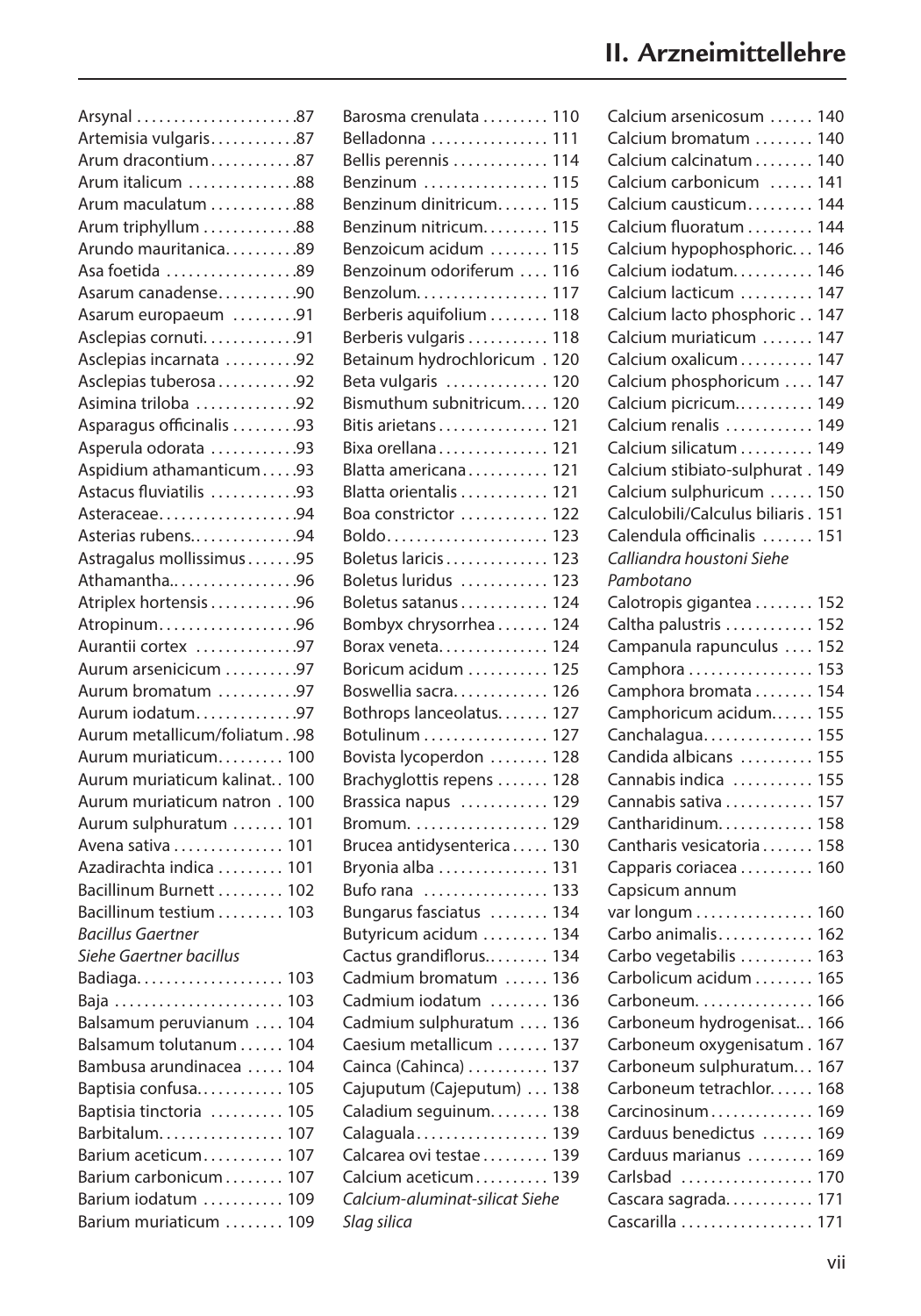| Castanea vesca                | 171 |
|-------------------------------|-----|
| Castor equi                   | 172 |
| Castoreum canadense           | 172 |
| Cataria nepeta                | 172 |
| Caulophyllum                  | 173 |
| Causticum Hahnemanni          | 173 |
| Ceanothus americanus.         | 175 |
| Ceanothus thrysiflorus        | 176 |
| Cedron                        | 176 |
| Cenchris contortrix           | 176 |
|                               | 177 |
| Centaurea tagana              | 177 |
| Cephalanthus occidentalis.    |     |
| Cerefolium                    |     |
| Siehe Anthriscus cerefolium   |     |
| Cereus bonplandii             | 177 |
| Cereus serpentinus            | 178 |
| Cerium iodatum                | 178 |
| Cerium oxalicum               | 178 |
| Cetonia aurata                | 179 |
| Cetraria islandica            | 179 |
| Chamomilla                    | 179 |
| Chaparro amargoso             | 180 |
| Chara intermedia              | 181 |
| Chaulmoogra odorata           | 182 |
| Cheiranthus cheiri            | 182 |
| Chelidoninum                  | 182 |
|                               |     |
| Chelidonium majus             | 182 |
| Chelone glabra                | 184 |
| Chenopodii glauci aphis       |     |
| Siehe Aphis chenopodii glauci |     |
| Chenopodium anthelmint        | 184 |
| Chenopodium vulvaria          | 184 |
| Chimaphila maculata           | 185 |
| Chimaphila umbellata          | 185 |
| China officinalis             | 186 |
| Chinidinum                    | 188 |
| Chininum arsenicosum          | 188 |
| Chininum muriaticum           | 189 |
| Chininum salicylicum          | 189 |
| Chininum sulphuricum          | 189 |
| Chionanthus virginica         | 190 |
|                               |     |
| Chloralum hydratum            | 190 |
| Chloroformium                 | 191 |
| Chlorum                       | 192 |
| Chocolate                     | 192 |
| Cholas terrapina              | 193 |
| Cholesterinum                 | 194 |
| Cholinum                      | 194 |
| Chopheenee                    | 194 |
| Chromicum acidum              | 194 |
| Chromium sulphuricum          | 195 |
|                               |     |

| Chrysarobinum                               | 195 |
|---------------------------------------------|-----|
| Chrysanthemum leucanth                      | 196 |
| Cicer arietinum                             | 196 |
| Cichorium intybus                           | 196 |
| Cicuta maculata                             | 197 |
| Cicuta virosa                               | 197 |
| Cimex lectularius                           | 199 |
| Cimicifuga racemosa                         | 199 |
| Cina maritima                               | 200 |
| Cineraria maritima                          | 202 |
| Cinnabaris                                  | 202 |
| Cinnamomum cevlancium                       | 203 |
| Cistus canadensis                           | 203 |
| Citricum acidum                             | 204 |
| Citrus decumana                             | 204 |
| Citrus limonum                              | 204 |
|                                             |     |
| Citrus vulgaris                             | 205 |
| Clematis erecta                             | 205 |
| Clematis vitalba                            | 206 |
| Clostridium perfringens                     | 206 |
| Cobaltum 207                                |     |
| Cobaltum phosphoricum 208                   |     |
| Coca 208                                    |     |
| Cocainum  209                               |     |
| Coccinella septempunctata                   | 209 |
|                                             |     |
| Cocculus indicus                            | 210 |
| Coccus cacti                                | 211 |
| Cochlearia armoracia                        | 212 |
| Codeinum  213                               |     |
| Coffea cruda 213                            |     |
|                                             |     |
| Coffea tosta                                | 215 |
| Coffeinum  215                              |     |
| Colchicum autumnale 215                     |     |
| Colchicinum  216                            |     |
| Collinsonia canadensis  217                 |     |
| Colocynthis 217                             |     |
| Colostrum 219                               |     |
| Comocladia dentata                          | 219 |
| Conchiolinum                                | 219 |
| Condurango Siehe Cundurango                 |     |
| Conium maculatum 220                        |     |
| Convallaria majalis                         | 221 |
| Convolvulus duartinus  222                  |     |
| Copaiva officinalis 223                     |     |
| Corallium rubrum 223                        |     |
| Corallorhiza odontorhiza 224                |     |
| Coriandrum sativum  224                     |     |
| Cornus alternifolia  225                    |     |
| Cornus circinata                            | 225 |
| Cornus florida 226<br>Corydalis formosa 226 |     |

| Cotyledon umbilicus 226                    |            |
|--------------------------------------------|------------|
| Crataegus oxyacantha  227                  |            |
| Crocus sativus  228                        |            |
| Crotalus cascavella 229                    |            |
| Crotalus horridus  229                     |            |
| Croton tiglium 231                         |            |
| Cubeba officinalis 231                     |            |
| Cucurbita citrullus  232                   |            |
| Cucurbita pepo                             | 232        |
| Cumarinum                                  | 232        |
| Cundurango  232                            |            |
| Cuphea viscosissima                        | 233        |
| Cupressus australis                        | 233        |
| Cupressus lawsoniana                       | 233        |
| Cuprum aceticum                            | 233        |
| Cuprum arsenicosum  234                    |            |
| Cuprum cyanatum 235                        |            |
| Cuprum metallicum                          | 235        |
| Cuprum oxydatum nigrum.                    | 236        |
| Cuprum sulphuricum                         | 236        |
| Curare                                     | 237        |
| Cyclamen                                   | 237        |
| Cydonia vulgaris                           | 238        |
|                                            | 238        |
| Cymarinum<br>Cypraea eglantina             | 239        |
| Cypripedium pubescens                      |            |
|                                            | 239<br>239 |
| Cytisinum.<br>Cytisus laburnum             |            |
|                                            | 239        |
| Damiana                                    | 240<br>240 |
| Daphne indica<br>Dendroaspis polylepis 240 |            |
|                                            |            |
| Derris pinnata                             | 241        |
| Dictamnus albus 242                        |            |
| Digitalis purpurea                         | 242        |
| Digitoxinum                                | 244        |
| Dioscorea villosa                          | 244        |
| Diosma lincaris                            | 245        |
| Diphtherinum                               | 246        |
| Diphtherotoxin                             | 246        |
| Dipodium punctatum                         | 246        |
| Dirca palustris                            | 247        |
| Ditainum                                   | 247        |
| Dolichos pruriens  247                     |            |
| Doryphora decemlineata 247                 |            |
| Drosera rotundifolia  248                  |            |
| Duboisia myoporoides  248                  |            |
| Duboisinsulfat                             | 249        |
| Dulcamara 249                              |            |
| Dys-co. (Bach),                            |            |
| Bacillus dysenteriae 251                   |            |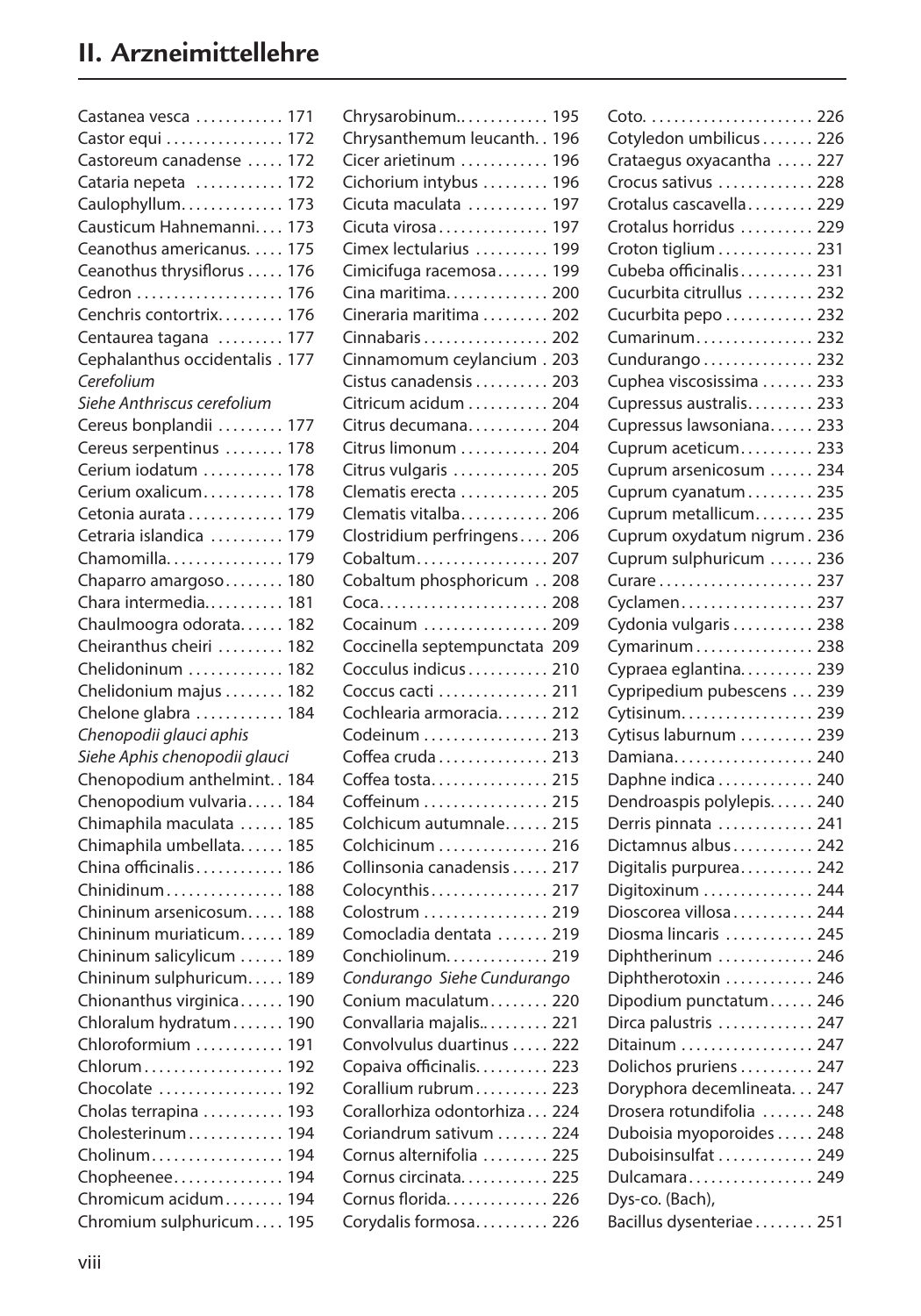| Echinacea angustifolia 252 |     |
|----------------------------|-----|
| Ei-Vakzine                 | 252 |
| Elaeis guineensis          | 253 |
| Elaps corallinus           | 253 |
| Elaterium officinarum      | 254 |
| Electricitas               | 255 |
| Elemuy gauteria            | 255 |
| Emetinum                   | 255 |
| Eosinum                    | 255 |
| Ephedra vulgaris           | 255 |
| Epigaea repens             | 256 |
| Epilobium palustre         | 256 |
| Epiphegus virginiana       | 256 |
| Equisetum hyemale          | 256 |
| Eranthis hyemalis          | 257 |
| Erechthites hieracifolia   | 257 |
| Ergotinum                  | 257 |
| Erigeron canadensis        | 257 |
| Eriodictyon californicum   | 258 |
| Erodium cicutarium         | 258 |
| Eryngium aquaticum         | 258 |
| Erythrinus                 | 259 |
| Eschscholtzia californica  | 259 |
| Eserinum                   | 259 |
| Eserinum salicylicum       | 259 |
| Eucalyptolum               | 259 |
| Eucalyptus globulus        | 260 |
| Eucalyptusöl               | 261 |
| Eucalyptus rostrata        | 261 |
| Eucalyptus tereticortis    | 261 |
| Eugenia jambosa            | 261 |
| Euonymus atropurpurea      | 262 |
| Euonymus europaea          | 262 |
| Eupatorium aromaticum      | 263 |
| Eupatorium perfoliatum     | 263 |
| Eupatorium purpureum       | 264 |
| Euphorbia amygdaloides     | 264 |
| Euphorbia corollata        | 264 |
| Euphorbia hypericifolia    | 265 |
| Euphorbia lathyris         | 265 |
| Euphorbia marginata        | 266 |
| Euphorbia pilulifera       | 266 |
| Euphorbia polycarpa        | 266 |
| Euphorbia prostata         | 267 |
| Euphorbium officinarum     | 267 |
| Euphrasia officinalis      | 268 |
| Eupionum                   | 269 |
| Fabiana imbricata 269      |     |
| Fagopyrum esculentum 269   |     |
| Fagus silvatica 270        |     |
| Falco peregrinus 270       |     |

|                                     | 271 |
|-------------------------------------|-----|
| Ferrum aceticum                     | 272 |
| Ferrum arsenicosum  272             |     |
| Ferrum bromatum                     | 272 |
| Ferrum citricum                     | 272 |
| Ferrum cyanatum                     | 272 |
| Ferrum iodatum                      | 273 |
| Ferrum magneticum                   | 273 |
| Ferrum metallicum                   | 273 |
| Ferrum muriaticum                   | 275 |
| Ferrum nitricum  276                |     |
| Ferrum phosphoricum                 | 276 |
| Ferrum picricum                     | 277 |
| Ferrum protoxalatum                 | 278 |
| Ferrum pyrophosphoricum.            | 278 |
| Ferrum sulphuricum                  | 278 |
| Ferrum tartaricum                   | 278 |
| Ferula glauca                       | 278 |
| Ficus carica                        | 278 |
| Ficus religiosa                     | 278 |
| Ficus venosa                        | 279 |
| Filix mas                           | 279 |
| Fluoricum acidum                    | 279 |
| Fluoroformium                       | 280 |
| Folliculinum                        | 281 |
| Formalinum                          | 281 |
| Formica rufa                        | 282 |
| Formicicum acidum                   | 285 |
| Fragaria vesca                      | 285 |
| Franciscea uniflora                 | 285 |
| Fraxinus americana                  | 285 |
| Fraxinus excelsior                  | 286 |
| Fuchsinum                           | 286 |
| Fucus vesiculosus                   | 286 |
|                                     | 287 |
| Fuligo ligni<br>Gadolinium nitricum | 287 |
| Gadus morrhua                       | 288 |
| Gaertner (Bach),                    |     |
| Bacillus Gaertner 288               |     |
| Galanthus nivalis 288               |     |
| Galega officinalis                  | 288 |
|                                     | 288 |
| Galium aparine                      |     |
| Gallicum acidum                     | 289 |
| Gambogia<br>Gaultheria procumbens   | 289 |
|                                     | 290 |
| Gelatine                            | 290 |
| Gelsemium sempervirens              | 290 |
| Genista tinctoria                   | 293 |
| Gentiana cruciata                   | 293 |
| Gentiana lutea                      | 293 |
| Gentiana quinquefolia               | 293 |

| Geraninum                  | 293 |
|----------------------------|-----|
| Geranium maculatum         | 294 |
| Germanium                  | 294 |
| Gettysburg aqua            | 296 |
| Ginkgo biloba              | 296 |
| Ginseng                    | 297 |
| Geum rivale                | 297 |
| Glechoma hederacea         | 297 |
| Glonoinum                  | 298 |
| Glycerinum                 | 299 |
| Gnaphalium polycephalum    | 300 |
| Golondrina                 |     |
| Siehe Euphorbia polycarpa  |     |
| Gossypium herbaceum        | 301 |
| Granatum                   | 301 |
| Graphites                  | 302 |
| Graphium agamemnon         | 304 |
| Gratiola officinalis       | 305 |
|                            |     |
| Grindelia robusta          | 305 |
| Guaco                      | 306 |
| Guajacolum                 | 307 |
| Guaiacum officinale        | 307 |
| Guano australis            | 308 |
| Guarana                    | 308 |
| Guarea trichiloides        | 308 |
| Guipsinum                  | 309 |
| Gunpowder                  | 309 |
| Gymnema silvestre          | 309 |
| Gymnocladus canadensis     | 309 |
| Haematoxylon campech       | 309 |
| Haliaeëtus leucocephalus   | 310 |
| Hamamelis virginiana       | 310 |
| Harpagophytum procumb      | 311 |
| Hecla lava                 | 312 |
| Hedeoma pulegioides        | 312 |
| Hedera helix               | 313 |
| Hedysarum ildefonsianum.   | 313 |
| Helianthus annuus          | 313 |
| Heliotropium peruvianum    | 314 |
| Helium                     | 314 |
| Helix tosta                | 315 |
| Helleborus foetidus        | 315 |
| Helleborus niger           | 315 |
| Helleborus orientalis      | 317 |
| Helminthochortos           | 317 |
|                            |     |
| Heloderma suspectum        | 317 |
| Helodrilus caliginosus     | 318 |
| Helonias dioica            | 318 |
| Hepar sulphuris calcareum. | 319 |
| Hepatica triloba           | 321 |
| Heracleum sphondylium      | 322 |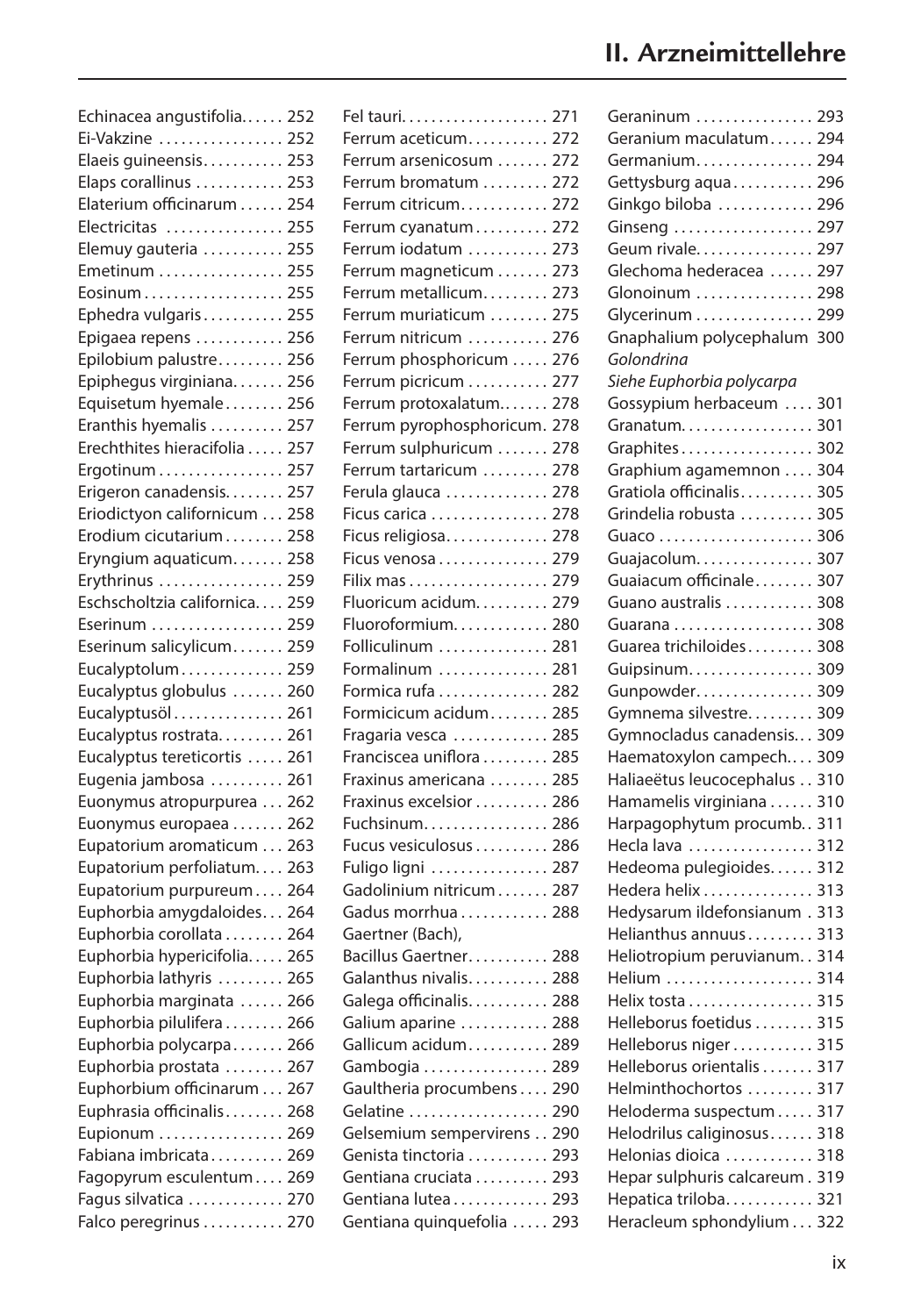| Heuchera hispida                              | 322 |
|-----------------------------------------------|-----|
| Hippomanes                                    | 322 |
| Hippozaeninum                                 | 322 |
| Hippuricum acidum                             | 323 |
| Hirudo medicinalis                            | 323 |
| Hoitzia coccinea                              | 324 |
| Homarus                                       | 324 |
| Humea elegans                                 | 324 |
| Hura brasiliensis                             | 324 |
| Hydrangea arborescens                         | 324 |
| Hydrastinum muriaticum                        | 325 |
| Hydrastinum sulphuricum                       | 325 |
| Hydrastis canadensis                          | 325 |
| Hydrobromicum acidum                          | 327 |
| Hydrocotyle asiatica                          | 327 |
|                                               |     |
| Hydrocyanicum acidum                          | 328 |
| Hydrogenium                                   | 328 |
| Hydrophobinum                                 |     |
| Siehe Lyssinum                                |     |
| Hydrophyllum virginianum.                     | 329 |
| Hyoscyamus niger                              | 329 |
| Hypericum perforatum                          | 331 |
| Iberis amara                                  | 332 |
| Ichthyolum                                    | 332 |
| Ictodes foetida                               | 333 |
| Ignatia                                       | 333 |
| llex aquifolium                               | 335 |
| llex casseine                                 | 335 |
| Ilex vomitoria                                | 335 |
| Illecebrum verticillatum                      | 336 |
| Indigo tinctoria                              | 336 |
| Indium metallicum                             | 336 |
| Indolum                                       | 337 |
| Influenzinum                                  | 337 |
| Ingluvin $\ldots \ldots \ldots \ldots \ldots$ | 338 |
| $Insulinum.$                                  | 338 |
| Inula helenium                                | 338 |
| lodium                                        | 339 |
| lodoformium                                   | 341 |
| Ipecacuanha                                   | 341 |
|                                               | 343 |
| Iridium metallicum                            |     |
| Iridium muriaticum                            | 344 |
| Iris factissima                               | 344 |
| Iris florentina                               | 344 |
| Iris germanica                                | 344 |
| Iris tenax                                    | 344 |
| Iris versicolor                               | 344 |
| Jaborandi                                     | 345 |
| Jacaranda caroba                              | 346 |
| Jacaranda gualandai                           | 347 |
| Jalapa                                        | 347 |

| Jatropha curcas             | 347        |
|-----------------------------|------------|
| Jatropha urens              | 348        |
| Jequiritol                  | 348        |
| Joanesia asoca              | 348        |
| Juglandin.                  | 349        |
| Juglans cinerea             | 349        |
| Juglans regia               | 349        |
| Juncus effusus              | 350        |
| Juniperus communis          | 350        |
| Juniperus virginiana        | 350        |
| Justicia adhatoda           | 350        |
| Kalagua.                    | 351        |
| Kalium aceticum             | 351        |
| Kalium arsenicosum          | 351        |
| Kalium bichromicum          | 351        |
| Kalium bromatum             | 354        |
| Kalium carbonicum           | 355        |
| Kalium chloricum            | 357        |
| Kalium citricum             | 358        |
| Kalium cyanatum             | 358        |
| Kalium ferrocyanatum        | 358        |
| Kalium hypophos             | 359        |
| Kalium iodatum              | 359        |
| Kalium muriaticum           | 360        |
| Kalium nitricum             | 362        |
|                             | 363        |
| Kalium oxalicum             |            |
| Kalium permanganicum        | 363        |
| Kalium phosphoricum         | 363        |
| Kalium picricum             | 365<br>365 |
| Kalium picronitricum        |            |
| Kalium salicylicum          | 365        |
| Kalium silicatum            | 365        |
| Kalium sulphuricum          | 366        |
| Kalium sulph. chrom         | 366        |
| Kalium tartaricum           | 367        |
| Kalium telluricum           | 367        |
| Kalium xanthogenicum        | 367        |
| Kalkwasser                  | 367        |
| Kalmia latifolia            | 367        |
|                             | 368        |
| Kaolinum                    | 368        |
| Kino australiensis          | 369        |
| Königskerzenöl, Mullein-Öl. | 369        |
|                             | 369        |
| Kousso  369                 |            |
| Kreosotum                   | 370        |
| Laburnum                    |            |
| Siehe Cytisus laburnum      |            |
| Lacs (Milchmittel) 371      |            |
| Lac asinum  372             |            |
| Lac caninum 373             |            |
|                             |            |

| Lac caprinum                                           | 374 |
|--------------------------------------------------------|-----|
| Lac defloratum                                         | 374 |
| Lac delphinum                                          | 375 |
| Lac felinum                                            | 375 |
| Lac humanum                                            | 376 |
| Lac leoninum                                           | 376 |
| Lac oryctolaginum                                      | 377 |
| Lac ovinum                                             | 378 |
| Lac phoca vitulina                                     | 378 |
| Lac suilinum                                           | 379 |
| Lac vaccinum                                           | 380 |
| Lac vaccinum coagulatum                                | 380 |
| Lactis vaccinum flos                                   | 381 |
| Lacerta agilis                                         | 381 |
| Lachesis muta                                          | 381 |
| Lachnanthes tinctoria                                  | 383 |
| Lacticum acidum                                        | 384 |
| Lactuca virosa                                         | 384 |
| Lamium album                                           | 385 |
| Lanthanide                                             | 385 |
| Lapathum sylvestre                                     | 386 |
| Lapis albus                                            | 386 |
| Lapislazuli                                            | 387 |
| Lappa arctium                                          | 389 |
| Lapsana communis                                       | 389 |
|                                                        | 389 |
| Latrodectus hasselti                                   | 390 |
| Latrodectus katipo                                     | 390 |
| Latrodectus mactans                                    | 390 |
| Laurocerasus                                           | 391 |
| Lecithinum                                             | 391 |
| Ledum palustre                                         | 393 |
| Lemna minor                                            | 394 |
| Leonurus cardiaca                                      | 394 |
| Lepidium bonariense                                    | 394 |
| Leptandra virginica                                    | 394 |
| Levico aqua                                            | 395 |
| Liatris spicata                                        | 395 |
| Lilium tigrinum                                        | 395 |
| Limulus cyclops                                        | 397 |
| Linaria vulgaris                                       | 397 |
| Linum catharticum                                      | 397 |
| Linum usitatissimum                                    | 398 |
| Lippia mexicana                                        | 398 |
| Lithium benzoicum                                      | 398 |
| Lithium bromatum                                       | 398 |
| Lithium carbonicum  398                                |     |
| Lithium lacticum                                       | 399 |
| Lithium muriaticum                                     | 400 |
| Lobelia cardinalis<br>$\overline{a}$<br>$\overline{a}$ | 401 |
| Lobelia erinus.                                        | 401 |
|                                                        |     |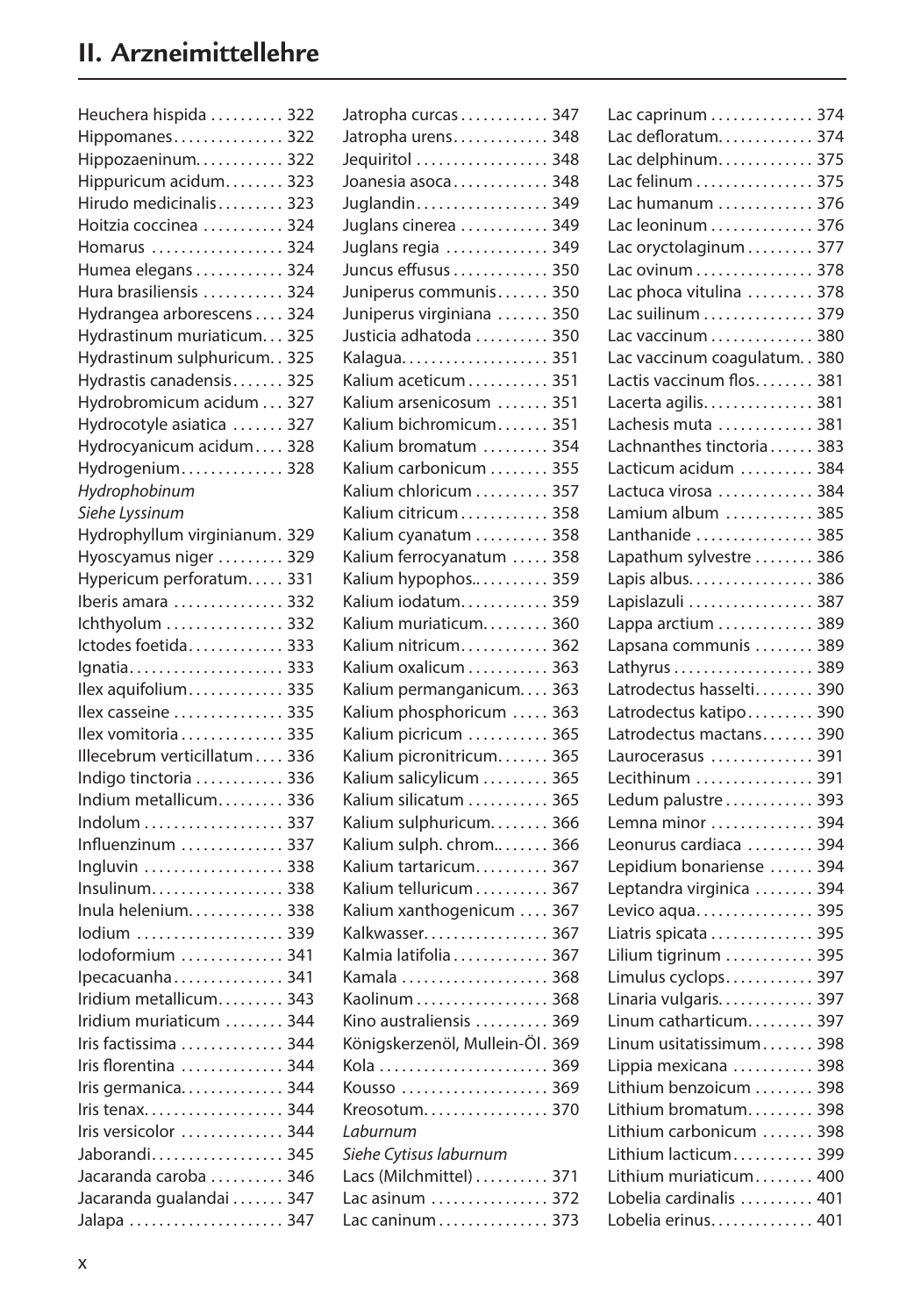| Lobelia inflata 401                                 |
|-----------------------------------------------------|
| Lobelia purpurascens  402                           |
| Lobelia syphilitica 403                             |
| Lolium temulentum 403                               |
| Lonicera pericylmenum  403                          |
| Lonicera xylosteum  403                             |
| Lophophytum leandrii  404                           |
| Loxosceles reclusa  405                             |
| Luffa actangula  406                                |
| Luminal Siehe Phenobarbitalum                       |
| Lupulinum 406                                       |
| Lupulus humulus  406                                |
| Lycopersicum esculentum. . 406                      |
| Lycopodium clavatum  407                            |
| Lycopus virginicus  410                             |
| Lyssinum  411                                       |
| Macrotinum  411                                     |
| Macrozamia spiralis 411                             |
| Magnesium carbonicum  412                           |
| Magnesium muriaticum 413                            |
| Magnesium phosphoricum. 414                         |
|                                                     |
| Magnesium sulphuricum 415<br>Magnetis poli ambo 416 |
|                                                     |
| Magnetis polus arcticus 417                         |
| Magnetis polus australis 417                        |
| Magnolia grandiflora 417                            |
| Malandrinum  417<br>Malaria officinalis  418        |
|                                                     |
| Mancinella 418                                      |
| Mandragora  419                                     |
| Manganum aceticum  419                              |
| Manganum colloidale 420                             |
| Manganum muriaticum 420                             |
| Manganum oxyd. nativ. 420                           |
| Manganum sulphuricum 421                            |
| Mangifera indica 421                                |
| Manzanita 421                                       |
| Marrubium album  421                                |
| Mate  421                                           |
| Matico 422                                          |
| Medorrhinum 422                                     |
| Medusa 423                                          |
| Mel cum sale  424                                   |
| Melilotus alba 424                                  |
| Melilotus officinalis  424                          |
| Menispermum canadense 425                           |
| Mentha piperita 425                                 |
| Mentha pulegium 426                                 |
| Mentha viridis  426                                 |
| Mentholum 426                                       |
| Menyanthes trifoliata  426                          |

| Mephitis putorius 427          |
|--------------------------------|
| Mercurialis perennis  427      |
| Mercurius. 428                 |
| Mercurius aceticus 431         |
| Mercurius auratus 431          |
| Mercurius bromatus  431        |
| Mercurius cyanatus  433        |
| Mercurius dulcis  433          |
| Mercurius iodatus flavus  434  |
| Mercurius iodatus ruber 434    |
| Mercurius nitrosus  435        |
| Mercurius phosphoricus  435    |
| Mercurius praecipit. ruber 435 |
| Mercurius sulphuricus 435      |
| Mercurius tannicus 436         |
| Methylenum coeruleum 436       |
| Methylium salicylicum  436     |
| Mezereum 436                   |
| Mikania guaco Siehe Guaco      |
| Micromeria douglasii 437       |
| Millefolium  438               |
| Mimosa humilis 438             |
| Mitchella repens  438          |
| Momordica balsamina  438       |
| Momordica charantia  439       |
| Monsonia ovata 439             |
| Morphinum 439                  |
| Morpho peleides. 441           |
| Moschus 442                    |
| Mucotoxinum 443                |
| Mucuna urens  443              |
| Murex  443                     |
| Muriaticum acidum 444          |
| Muscarinum  445                |
| Mygale lasiodora 445           |
| Myosotis 446                   |
| Myrica 446                     |
| Myristica sebifera  447        |
| Myrtus cheken 447              |
| Myrtus communis. 447           |
| Nabalus serpentarius 447       |
| Naja tripudians  448           |
| Naphtalinum  449               |
| Narcissus  449                 |
| Nasturtium aquaticum  450      |
| Natrium arsanilicum  450       |
| Natrium arsenicosum  450       |
| Natrium bicarbonicum 451       |
| Natrium cacodylicum  451       |
| Natrium carbonicum 451         |
| Natrium choleinicum 452        |
|                                |

| Natrium hypochlorosum 452     |  |
|-------------------------------|--|
| Natrium hyposulphurosum. 453  |  |
| Natrium iodatum  453          |  |
| Natrium lacticum  453         |  |
| Natrium muriaticum  453       |  |
| Natrium nitricum  456         |  |
| Natrium nitrosum 456          |  |
| Natrium phosphoricum  457     |  |
| Natrium salicylicum 458       |  |
| Natrium selenicum 458         |  |
| Natrium silicicum  459        |  |
| Natrium silicofluoricum  459  |  |
| Natrium succinatum  459       |  |
| Natrium sulphocarbolicum. 459 |  |
| Natrium sulphuricum  459      |  |
| Natrium sulphurosum 461       |  |
| Natrium taurocholicum  461    |  |
| Natrium telluricum 461        |  |
| Nectandra amara  461          |  |
| Negundium americanum  462     |  |
| Neodymium  462                |  |
| Neodymium sulphuricum 463     |  |
| Neon  463                     |  |
| Nepeta cataria                |  |
| Siehe Cataria nepeta          |  |
|                               |  |
|                               |  |
| Nerium odorum  465            |  |
| Niccolum metallicum  465      |  |
| Niccolum sulphuricum 465      |  |
| Nicotinum 466                 |  |
| Nitricum acidum 466           |  |
| Nitri spiritus dulcis  468    |  |
| Nitromuriaticum acidum 468    |  |
| Nosoden. 468                  |  |
| Nuphar luteum  470            |  |
| Nux moschata  470             |  |
| Nux vomica 471                |  |
| Nyctanthes arbor-tristis  474 |  |
| Nymphaea odorata  474         |  |
| Ocimum canum 474              |  |
| Oenanthe crocata 475          |  |
| Oenothera biennis 475         |  |
| Oestrus cameli 476            |  |
| Okoubaka  476                 |  |
| Oleander  477                 |  |
| Oleum animale aetherum . 477  |  |
| Oleum caryophyllum 478        |  |
| Oleum jecoris aselli  478     |  |
| Oleum myristicae 480          |  |
| Oleum santali 480             |  |
| Oleum succinum 480            |  |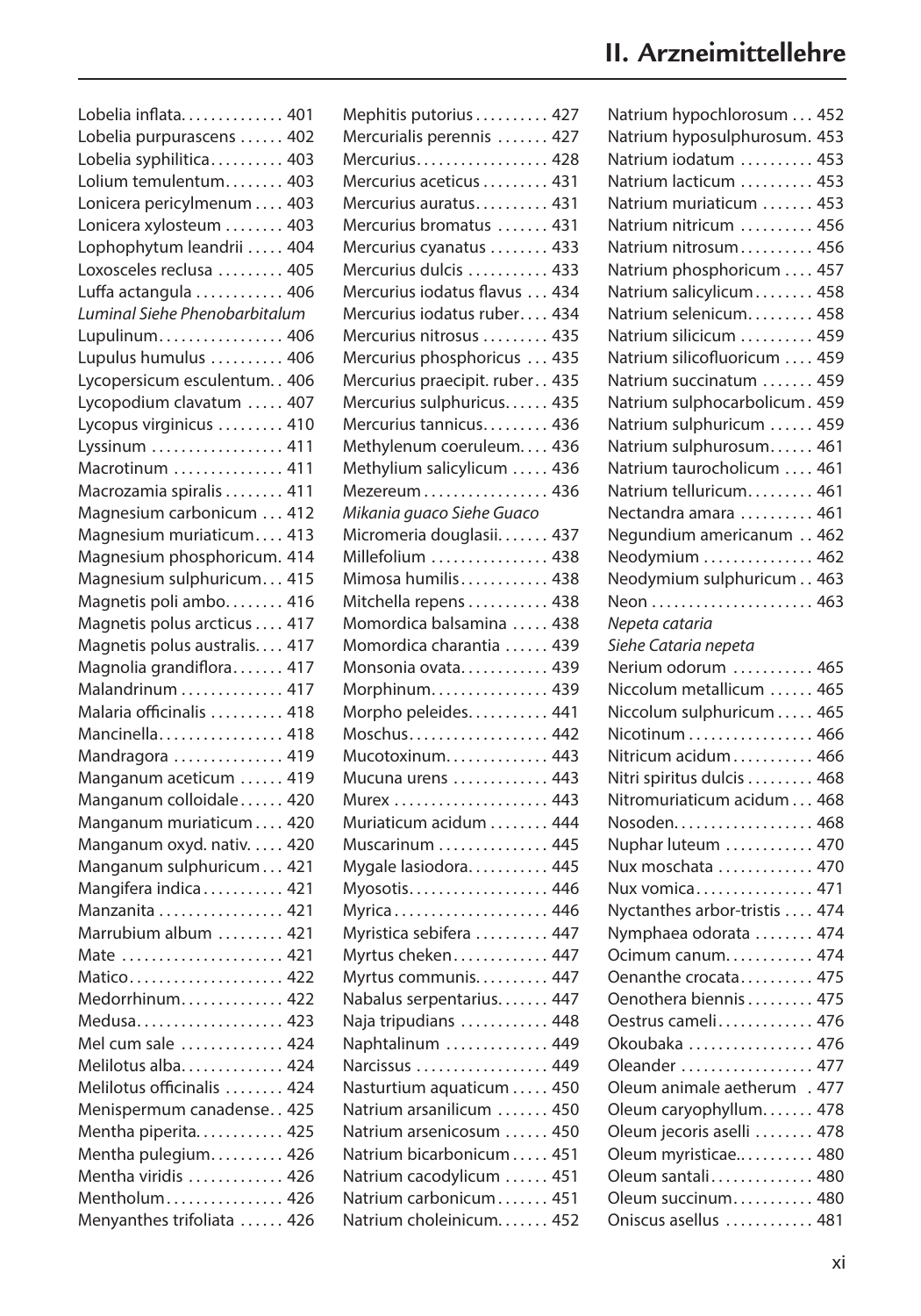| Ononis spinosa  481              |     |
|----------------------------------|-----|
| Onosmodium virginianum. 481      |     |
| Oophorinum Siehe Ovininum        |     |
| Operculina turpenthum 482        |     |
| Opium 482                        |     |
| Opuntia ficus  484               |     |
| Orchitinum  484                  |     |
| Oreodaphne californica  485      |     |
| Orexintannat  485                |     |
| Origanum majorana  485           |     |
| Ornithogalum umbellatum. 485     |     |
| Oscillococcinum  486             |     |
| Osmium metallicum  486           |     |
| Ostrya virginica 487             |     |
| Ovi gallinae pellicula 487       |     |
| Ovininum 488                     |     |
| Oxalicum acidum  488             |     |
| Oxalis acetosella  489           |     |
| Oxydendron arboreum 489          |     |
|                                  |     |
| Oxygenium 489                    |     |
| Oxytropis lamberti 490           |     |
| Ozonum 491                       |     |
| Paeonia officinalis 491          |     |
| Palladium metallicum 491         |     |
| Pambotano 492                    |     |
| Panacea arvensis 492             |     |
| Pancreatinum 492                 |     |
| Papaveraceae 493                 |     |
| Paraffinum 493                   |     |
| Pareira brava 494                |     |
| Parietaria officinalis  494      |     |
| Paris quadrifolia 494            |     |
| Parthenium hysterophorus. 495    |     |
| Passiflora incarnata  495        |     |
| Pastinaca sativa 496             |     |
| Paullinia sorbilis Siehe Guarana |     |
| Pecten jacobaeus  496            |     |
| Pedicularis canadensis  496      |     |
| Pediculus capitis  496           |     |
| Pelletierinum  496               |     |
| Penthorum sedoides 497           |     |
|                                  |     |
| Pepsinum. 497                    |     |
| Periploca graeca  497            |     |
| Pertussinum  497                 |     |
| Petiveria tetrandra  497         |     |
| Petroleum  498                   |     |
| Petroselinum sativum  499        |     |
| Phaseolus nanus 499              |     |
| Phellandrium aquaticum 500       |     |
| Phenobarbitalum  500             |     |
| Phleum pratense                  | 500 |

| Phlorizinum. 501                 |
|----------------------------------|
| Phosphoricum acidum 501          |
| Phosphorus<br>502                |
| Phosphorus hydrogenatus<br>506   |
| Phosphorus pentachloratus. 506   |
| Physalis alkekengi<br>506        |
| Physostigma venenosum<br>507     |
| Phytolacca decandra<br>508       |
| Picricum acidum<br>510           |
| 510<br>Picrotoxinum              |
| Pilocarpinum muriaticum 511      |
| Pilocarpus microphyllus          |
| Siehe Jaborandi                  |
| Pimenta officinalis<br>511       |
| Pimpinella saxifraga<br>511      |
| Pinus lambertiana<br>511         |
| 511<br>Pinus silvestris          |
| Piper methysticum<br>512         |
| 512<br>Piper nigrum.             |
| Piperazinum<br>513               |
| Pirus communis<br>513            |
| Piscidia erythrina<br>513        |
| 513<br>Pituitaria glandula       |
| 513<br>Pituitrinum               |
| 514<br>Pix liquida               |
| 514<br>Placenta                  |
| Plantago major<br>516            |
| Platanus occidentalis<br>516     |
| 516<br>Platinum metallicum       |
| 518<br>Platinum muriaticum       |
| Platinum mur. natron<br>518      |
| Plectranthrus fructicosus<br>518 |
| Plumbago littoralis<br>518       |
| Plumbum aceticum<br>518          |
| Plumbum chromicum<br>518         |
| 518<br>Plumbum iodatum           |
| 519<br>Plumbum metallicum        |
| Plumbum phosphoricum<br>521      |
| 521<br>Plumeria celinus          |
| Plutonium nitricum<br>521        |
| Pneumococcinum<br>521            |
| Pneumotoxinum<br>522             |
| Podophyllum peltatum<br>522      |
| Polygonum aviculare<br>523       |
| 523                              |
| Polygonum punctatum              |
| Polygonum persicaria<br>524      |
| Polygonum sagittatum<br>524      |
| Polymnia uvedalia<br>524         |
| Polyporus pinicola<br>524        |
| Polytrichum juniperinum<br>524   |
| Populus candicans<br>525         |

| Populus tremuloides 525 |     |
|-------------------------|-----|
| Positronium  525        |     |
| Pothos foetida          |     |
| Siehe Ictodes foetida   |     |
| Praseodymium carbonicum | 527 |
| Primula farinosa        | 527 |
| Primula obconica        | 527 |
| Primula veris           | 528 |
| Propylaminum            | 528 |
| Prunella vulgaris       | 528 |
| Prunus padus            | 529 |
| Prunus spinosa          | 529 |
| Prunus virginiana       | 530 |
| Psoralea bituminosa     | 530 |
| Psorinum                | 530 |
| Ptelea trifoliata       | 532 |
| Pulex irritans          | 532 |
| Pulmo vulpis            | 533 |
| Pulsatilla nuttaliana   | 533 |
| Pulsatilla pratensis    | 533 |
| Pyrarara                | 536 |
| Pyrogenium              | 536 |
| Pyrus americanus        | 537 |
| Python regia            | 537 |
| Quabain                 | 539 |
| Quassia amara           | 539 |
| Quebracho               | 539 |
| Quercus e glandibus     | 540 |
| Quillaya saponaria      | 540 |
| Radium bromatum         | 540 |
| Ranunculus acris        | 542 |
| Ranunculus bulbosus     | 542 |
| Ranunculus flammula     | 543 |
| Ranunculus glacialis    | 543 |
| Ranunculus repens       | 543 |
| Ranunculus sceleratus   | 543 |
| Raphanus sativus        | 544 |
| Ratanhia peruviana      | 544 |
| Resorcinum              | 545 |
| Rhamnus californica     | 545 |
| Rhamnus catharticus     | 546 |
| Rhamnus frangula        | 546 |
| Rheum                   | 546 |
| Rhodium metallicum      | 547 |
| Rhododendron chrysantum | 547 |
| Rhus aromatica          | 548 |
| Rhus diversiloba        | 548 |
| Rhus glabra             | 548 |
| Rhus toxicodendron      | 549 |
| Rhus venenata           | 552 |
| Ricinus communis        | 552 |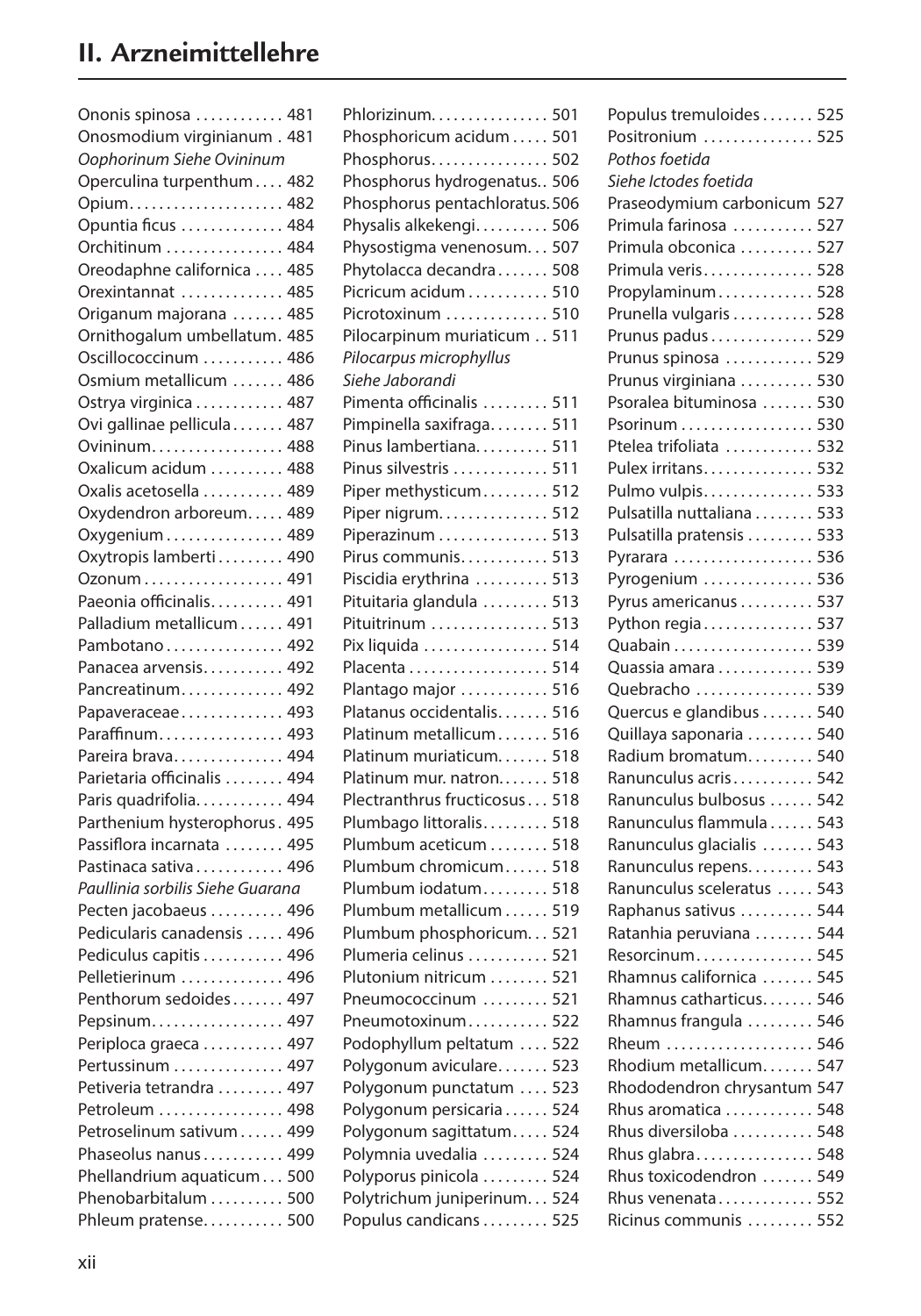| Robina pseudacacia           | 553 |
|------------------------------|-----|
| Rosa damascena               | 553 |
| Rosmarinus officinalis       | 553 |
| Rubia tinctorum              | 554 |
| Rubus villosus               | 554 |
| Rumex acetosa                | 554 |
| Rumex crispus                | 554 |
| Rumex obtusifolius           | 555 |
| Ruta graveolens              | 555 |
| Ruthenium metallicum         | 556 |
| Sabadilla officinalis        | 556 |
| Sabal serrulata              | 558 |
| Sabina                       | 558 |
| Saccharinum                  | 559 |
| Saccharum lactis             | 560 |
| Saccharum officinale         | 560 |
| Sal marinum                  | 561 |
| Salamandra maculata          | 561 |
| Salicylicum acidum           | 561 |
| Salix nigra                  | 562 |
| Salolum                      | 562 |
| Salvia officinalis           | 562 |
| Salvia sclarea               | 563 |
| Samarium                     | 563 |
| Sambucus canadensis          | 563 |
| Sambucus nigra               | 563 |
| Sanguinaria canadensis       | 564 |
|                              | 566 |
| Sanguinarinum nitricum       | 566 |
| Sanguinarinum tartaricum.    |     |
| Sanguisorba officinalis      | 566 |
| Sanicula aqua                | 567 |
| Sanicula europaea            | 567 |
| Santalum album               | 567 |
| Santoninum                   | 568 |
| Saponaria officinalis.       | 568 |
| Saponinum                    | 569 |
| Sarcolacticum acidum         | 569 |
| Sarothamnus scoparius        | 570 |
| Sarracenia purpurea          | 570 |
| Sarsaparilla officinalis     | 571 |
| Saururus cernuus             | 572 |
| Saxonitum                    | 572 |
| Scandium metallicum          | 572 |
| Scirrhinum                   | 573 |
| Scleranthus annuus           | 573 |
| Scolopendra morsitans        | 574 |
| Scopolaminum bromhydr. . 574 |     |
| Scopolia japonica  574       |     |
| Scorpio europaeus            | 574 |
| Scrophularia nodosa          | 574 |

Scutellaria lateriflora . . . . . . . 575

| Secale cornutum 576           |     |
|-------------------------------|-----|
| Sedum acre 577                |     |
| Sedum telephium 578           |     |
| Sedum repens  578             |     |
| Selaginella apus              | 578 |
| Selenium metallicum           |     |
|                               | 578 |
| Sempervivum tectorum          | 579 |
| Senecio aureus                | 580 |
| Senecio jacobaea              | 580 |
|                               | 581 |
| Senna                         | 581 |
|                               | 582 |
| Serpentaria aristolochia      | 584 |
| Sepsinum                      | 584 |
| Serum anguillae               | 585 |
| Silica marina                 | 586 |
|                               | 586 |
| Silphion cyrenaicum           | 588 |
| Silphium                      | 589 |
| Sinapis alba                  | 589 |
| Sinapis nigra                 | 589 |
| Sisyrinchium galaxoides       | 590 |
| Skatolum                      | 590 |
| Skookum chuck aqua            | 591 |
| Slag silica 591               |     |
| Sol  591                      |     |
| Solanaceae  592               |     |
| Solaninum aceticum  592       |     |
| Solanum carolinense 592       |     |
| Solanum lycopersicum          |     |
| Siehe Lycopersicum esculentum |     |
| Solanum mammosum  592         |     |
| Solanum nigrum 593            |     |
| Solanum oleraceum 593         |     |
| Solanum pseudocapsicum. 593   |     |
| Solanum tuberosum  594        |     |
|                               |     |
| Solanum tuberosum aegr 594    |     |
| Solidago virgaurea 595        |     |
| Spartium scoparium            |     |
| Siehe Sarothamnus scoparius   |     |
| Sphingurus martini  595       |     |
| Spigelia anthelmia  595       |     |
| Spigelia marylandica 597      |     |
| Spiraea ulmaria 597           |     |
| Spiranthes autumnalis  597    |     |
| Spiritus aetheris             |     |
| compositus. 597               |     |
| Spongia tosta 597             |     |
| Squilla maritima  599         |     |
| Stachys betonica 599          |     |
| Stannum iodatum  600          |     |

| Stannum metallicum 600         |  |
|--------------------------------|--|
| Staphisagria  601              |  |
| Staphylococcinum  603          |  |
| Stellaria media 603            |  |
| Sterculia Siehe Kola           |  |
| Sticta pulmonaria 603          |  |
| Stigmata mayidis  604          |  |
| Stillingia silvatica 605       |  |
| Stramonium  605                |  |
| Streptococcinum  606           |  |
| Strontium bromatum  606        |  |
| Strontium carbonicum  606      |  |
| Strontium iodatum 607          |  |
| Strontium nitricum 607         |  |
| g-Strophantin Siehe Quabain    |  |
| Strophanthus hispidus  608     |  |
| Strychninum 609                |  |
| Strychninum arsenicosum. . 610 |  |
| Strychninum cit. cum am. 610   |  |
| Strychninum nitricum 610       |  |
| Strychninum phosphoricum 611   |  |
|                                |  |
| Strychninum sulphuricum 611    |  |
| Strychninum valerianicum . 611 |  |
| Strychnos gaultheriana  611    |  |
| Succinicum acidum  611         |  |
| Succinum 612                   |  |
| Sulfonalum  612                |  |
| Sulphur 613                    |  |
| Sulphur hydrogenisatum 615     |  |
| Sulphur iodatum 615            |  |
| Sulphur terebinthinatum 616    |  |
| Sulphuricum acidum 616         |  |
| Sulphurosum acidum  617        |  |
| Sumbulus moschatus  617        |  |
| Sycotic Co  618                |  |
| Symphoricarpus racemosus 618   |  |
| Symphytum officinale 619       |  |
| Syphilinum  619                |  |
| Syzygium jambolanum 620        |  |
| Tabacum  620                   |  |
|                                |  |
| Tanacetum vulgare 622          |  |
| Tannicum acidum 622            |  |
| Taraxacum officinale  623      |  |
| Tarentula cubensis 623         |  |
| Tarentula hispanica  624       |  |
| Tartaricum acidum 624          |  |
| Taxus baccata 625              |  |
| Tegenaria atrica 626           |  |
| Tela araneae  626              |  |
| Tellurium metallicum  626      |  |
|                                |  |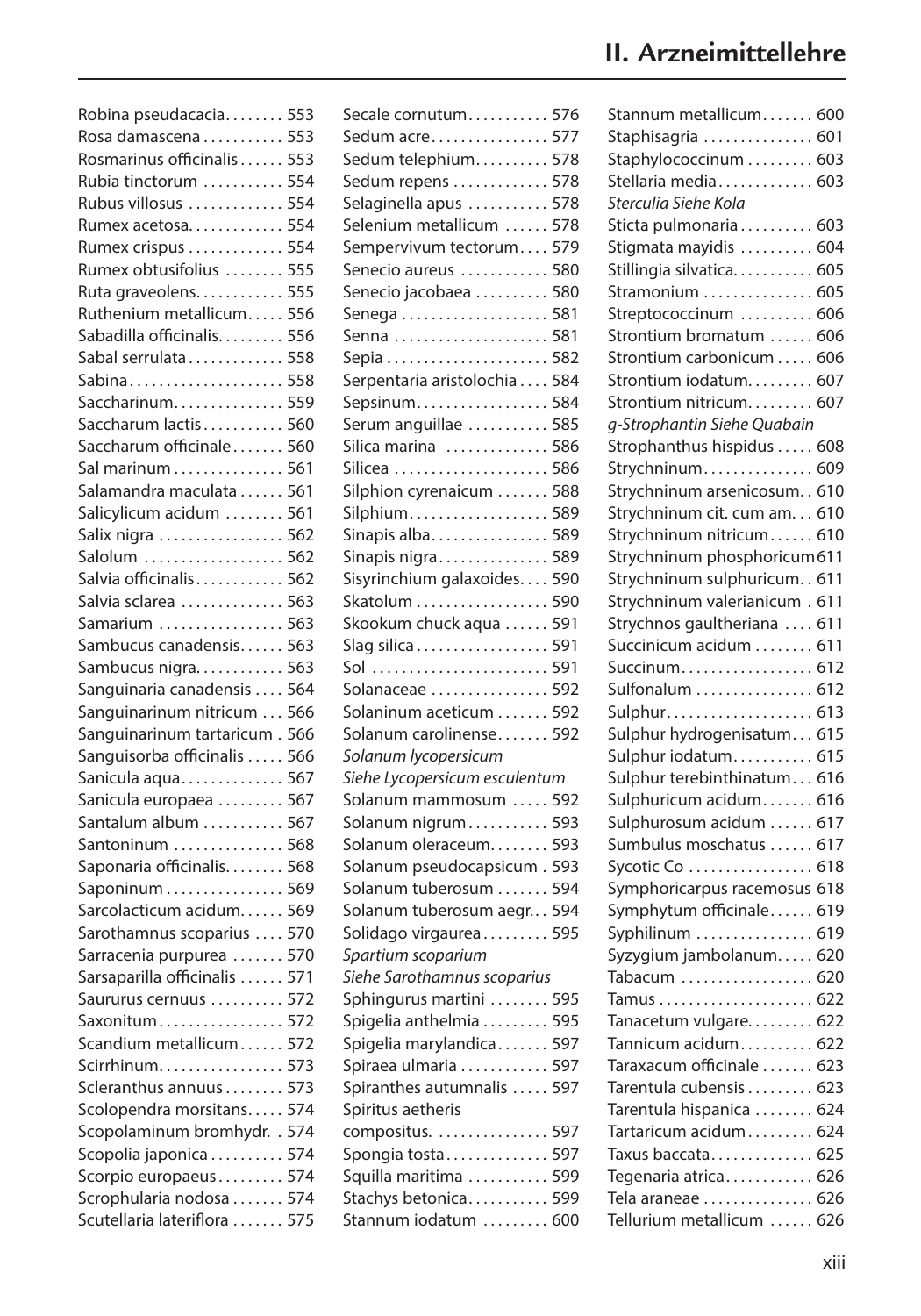| Terebenum  627                 |  |
|--------------------------------|--|
| Terebinthiniae oleum  627      |  |
| Terpinum hydratum 628          |  |
| Tetradymitum  629              |  |
| Teucrium marum verum 629       |  |
| Teucrium scorodonia 629        |  |
| Thallium metallicum  630       |  |
| Thaspium aureum Siehe Zizia    |  |
| Thea chinensis 630             |  |
| Thebainum  631                 |  |
| Theinum. 631                   |  |
| Theridion curassavicum  631    |  |
| Thiosinaminum  632             |  |
| Thlaspi bursa pastoris  632    |  |
| Thuja occidentalis. 633        |  |
| Thymi glandulae extractum. 635 |  |
|                                |  |
| Thymolum 635                   |  |
| Thymus serpyllum  636          |  |
| Thyreoidinum 636               |  |
| Thyroiodinum  637              |  |
| Tilia europaea 637             |  |
| Tinospora cordifolia 638       |  |
| Titanium metallicum 638        |  |
| Tongo odorata 638              |  |
| Torula cerevisiae  639         |  |
| Toxicophis pugnax 639          |  |
| Trachinus draco 639            |  |
| Tradescantia diuretica 639     |  |
| Triatema 639                   |  |
| Tribulus terrestris  640       |  |
| Trichosanthes dioica  640      |  |
| Trifolium pratense  640        |  |
| Trifolium repens  640          |  |
| Trillium cernuum 641           |  |
| Trillium pendulum  641         |  |
| Trinitrotoluenum 641           |  |
| Trional 642                    |  |
| Triosteum perfoliatum  642     |  |
| Triticum repens 643            |  |
| Trombidium  643                |  |
| Tuberculinum (bovinum) 643     |  |
| Tuberculinum aviaire 646       |  |
| Tuberculinum Koch  646         |  |
| Turmalin 646                   |  |
| Turnera aphrodisica            |  |
| Siehe Damiana                  |  |
| Tussilago farfara  648         |  |
| Tussilago fragrans 648         |  |
| Tussilago petasites 648        |  |
| Typha latifolia 648            |  |
| Ulmus campestris 648           |  |

| $=$ Antiaris toxicaria 649                     |
|------------------------------------------------|
| Upas tieuté  649                               |
| Uranium nitricum 649                           |
| Urea 650                                       |
| Uricum acidum  650                             |
|                                                |
| Urotropinum 651                                |
| Urtica urens  651                              |
| Usnea barbata  651                             |
| Ustilago maydis 651                            |
|                                                |
| Vaccininum 653                                 |
| Vaccinum myrtillus 653                         |
| Valeriana officinalis  653                     |
| Vanadium metallicum 654                        |
| Vanilla planifolia  654                        |
| Variolinum 655                                 |
| Veratrinum  656                                |
| Veratrum album  656                            |
| Veratrum viride  658                           |
| Verbascum  659                                 |
| Verbena hastata  660                           |
|                                                |
|                                                |
| Vernix caseosa 660                             |
|                                                |
| Vesicaria communis 661                         |
| Vespa crabro 661                               |
| Viburnum opulus  662                           |
| Viburnum prunifolium  663                      |
| Vinca minor 663                                |
| Vincetoxicum officinale  663                   |
| Viola odorata  663                             |
| Viola tricolor 664                             |
|                                                |
| Viscum album  665                              |
| Vitex trifolia 666                             |
| Vitrum antimonii 666                           |
| Wyethia helenoides 666                         |
| Xanthium spinosum  667                         |
| Xanthorrhiza apifolia 667                      |
| Xanthorrhoea arborea  667                      |
| Xanthoxylum fraxineum 668                      |
|                                                |
| Xerophyllum tenax 669                          |
| X-Ray 670                                      |
| Yohimbinum 671                                 |
| Yucca filamentosa 671                          |
| Zea italica  672                               |
| Zincum aceticum  672<br>Zincum arsenicosum 672 |
|                                                |

| Zincum bromatum 672      |
|--------------------------|
| Zincum carbonicum  672   |
| Zincum cyanatum  672     |
| Zincum metallicum  673   |
| Zincum muriaticum 675    |
| Zincum oxydatum  675     |
| Zincum phosphoricum 675  |
| Zincum picricum 676      |
| Zincum sulphuricum 676   |
| Zincum valerianicum 676  |
| Zingiber officinale  676 |
| Zizia aurea 677          |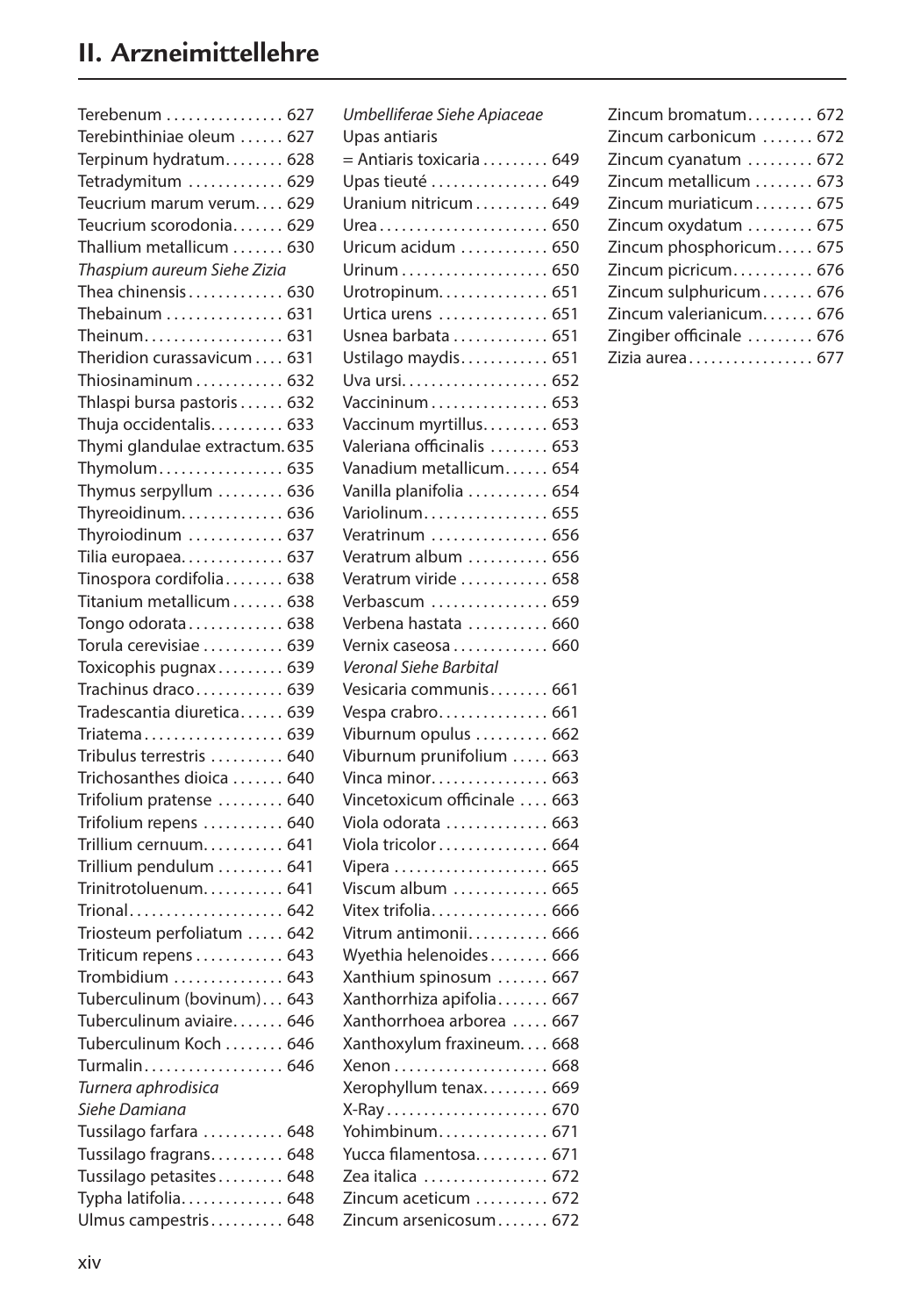# **III. REPERTORIUM**

| 16. Männliche Geschlechtsteile  797 |
|-------------------------------------|
| 17. Weibliche Geschlechtsteile 805  |
|                                     |
| 19. Bewegungsapparat 834            |
|                                     |
|                                     |
|                                     |
| 23. Nervensystem899                 |
|                                     |
| 25. Modalitäten 930                 |
|                                     |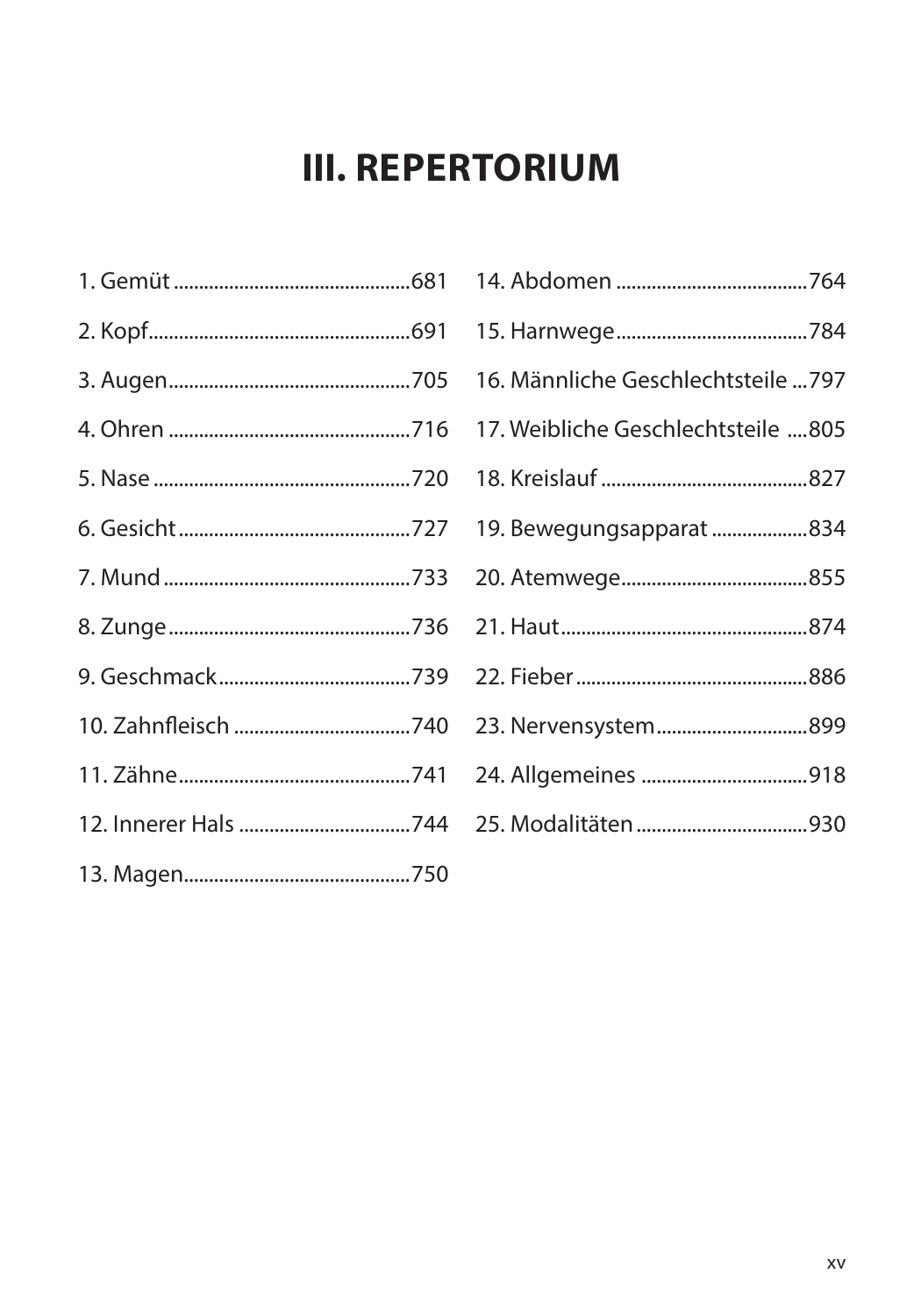# **Vorwort des Herausgebers**

#### **Erste Auflage 2007**

Seit dem Erscheinen der erweiterten Arzneimittellehre von Boericke im Jahr 2007 erfreut sich das Werk ungebrochener Beliebtheit. Die Kombination von altbewährten Mittelbeschreibungen und Anregungen durch neue Mittel hat sich in der Praxis als sehr hilfreich erwiesen. Die Arzneimittellehre liegt mittlerweile in der 7. Auflage vor.

#### **Neue Auflage mit Repertorium**

Die letzte englische Originalauflage von William Boericke enthielt auch ein Kurzrepertorium seines Bruders Oscar Boericke. In der vorliegenden deutschen Ausgabe ist dieses Kurzreper‑ torium erstmalig integriert in einen Band.

#### **Die meist genutzte Arzneimittellehre**

Die Arzneimittellehre von Boericke ist schon über Jahrzehnte das meist genutzte homöopathische Nachschlagewerk der Welt. In einer einzigen kompakten Ausgabe bietet es eine unerreichte Fülle an Informationen – vollständig, doch kurz und bündig, mit einem breiten Spektrum an Mitteln, zu denen sowohl Polychreste als auch zahlreiche seltene und weniger bekannte Mittel gehörten.

In seiner Original-Arzneimittellehre werden ca. 1.200 Mittel genannt, von denen über 600 ausführlicher beschrieben werden. Damit ist sie umfangreicher als so manche große Enzyklopädie. Dennoch ist sie dabei so handlich, dass sie leicht in jede Seminartasche passt. Das ist nur möglich, weil sich William Boericke im Umfang der einzelnen Mittelbeschreibungen meisterlich beschränkt. So beschreibt er z. B. das nur klinisch bekannte *Thyreoidinum* ebenso ausführlich wie das gut geprüfte *Acidum nitricum*. Der geglückte Ausgleich zwischen kleinen und großen Mitteln gelingt ihm auch deshalb, weil er klinische Informationen ebenso hoch einstuft wie Prüfungssymptome. Seine Sicht der Homöopathie ist wie die von C. Hering allseitig und nicht nur vielseitig. Vielleicht ist gerade diese Offenheit für klinische Informationen in Verbindung mit weiser Beschränkung beim Umfang der bekannteren Mittelbilder das eigentliche Geheimnis seiner Beliebtheit.

#### **Neuordnung der kleinen Mittel**

Der Originaltext wurde für diese Ausgabe neu übersetzt und teilweise neu geordnet. Sämtliche kleinen Mittel, die Boericke entweder im Anhang oder unter anderen Mitteln nur als Querver‑ weise nannte, wurden alphabetisch integriert und mit einem Sternchen als solche kenntlich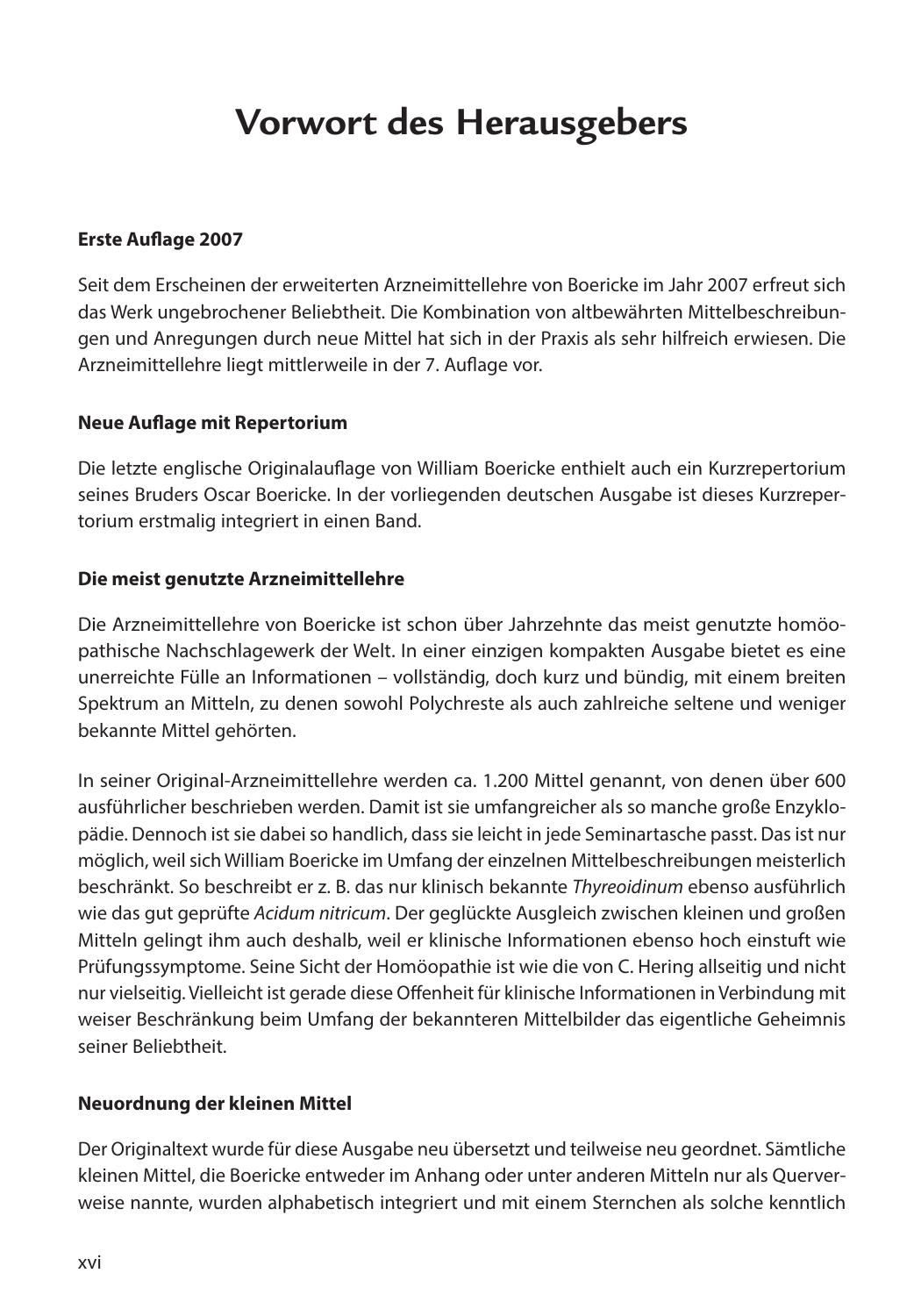gemacht. Das ist viel praktischer, als jedes Mal in einem Anhang oder Index mehrfach nach‑ blättern zu müssen, wenn man nach einem Mittel sucht.

#### **Botanische Nomenklatur**

Die kleinen pflanzlichen Mittel wurden außerdem nach neuerer und älterer botanischer Nomen‑ klatur mit Hinweisen zu ihrer Familienzugehörigkeit versehen. Diese zusätzliche Information gewinnt in der modernen Homöopathie zunehmend an Bedeutung und kann uns wertvolle Aufschlüsse über die wesensmäßige Zuordnung auch wenig geprüfter Mittel geben.

#### **Neue Mittel für eine neue Zeit**

Besonders wertvoll machen diese Ausgabe die neu ergänzten Mittel. Bis zur 7. Auflage kamen ca. 100 Arzneimittelbeschreibungen hinzu, darunter auch Kapitel über einzelne Familienthemen, die alphabetisch integriert sind. Die neuen Mittel wurden ergänzt, um den Entdeckungen füh‑ render Homöopathen unserer Generation, wie Rajan Sankaran, Jan Scholten, Massimo Mangialavori und Louis Klein, gerecht zu werden. Auch wird anhand von Beispielen eine übergeordnete Sichtweise von Pflanzenfamilien, Mineralien und Tiermitteln dargestellt. Viele dieser Mittel sind aus der heutigen Praxis schon nicht mehr wegzudenken, wie z.B. die große Mittelgruppe der radioaktiven Substanzen, die sich u. a. bei schweren Bluterkrankungen bewährt haben.

Beispiele für neue Mittel sind die *Lanthanide, Actinide* und die *Uranserie* (Essenz von Jan Scholten und Patricia Le Roux), neuere einzelne Elemente wie *Lithium muriaticum, Hydrogenium* und *Oxygenium* (nach Jan Scholten), *Helium* (nach Bhawisha Joshi), wichtige pflanzli‑ che Mittel wie *Chara intermedia* (Armleuchteralge nach Heidi Brand u. N. Groeger), *Ginkgo biloba, Okoubaka,* und *Bambus* (nach Bernd Schuster), neue tierische Mittel wie *Loxosceles reclusa* (Einsiedlerspinne nach Louis Klein), *Dendroaspis polylepis* (Schwarze Mamba nach Rajan Sankaran), *Falco peregrinus* (Wanderfalke), Steine wie *Turmalin* und *Lapislazuli* (nach Anne Schadde), *Nosoden* allgemein (aus einer Mitschrift von Louis Klein), *Darmnosoden*, *Folliculinum* (Follikelhormon), *Fruchtwasser* (Prüfung von Melissa Assilem) sowie die *AIDS-Nosode* (nach Misha Norland).

Diese "Neuzugänge" sind grau abgesetzt worden und so kenntlich gemacht. Mit den neuen Beschreibungen hat die vorliegende erweiterte Boericke-Ausgabe ca. 1.300 Mittel.

#### **Beispiele von Erweiterungen**

Um einen Eindruck von der wahren Bedeutung der Erweiterungen zu bekommen, sehe man sich im Einzelnen z.B. die Milchmittel an. Von *Lac asinum* bis *Lac suilinum* sind nicht nur acht neue Mittel hinzugekommen, sondern ein Kapitel *Lacs* fasst auch ihre Gemeinsamkeiten zusammen, die sonst immer in den Beschreibungen von den einzelnen Milchmitteln verschwanden. Dieses Kapitel hat quasi die Butter aus der Milch extrahiert. So erkennt man sofort, was *lac-c*, *lac-f* und *lac-d* gemeinsam haben und was sie differenziert. Diese Methode der *Gruppenanalyse* war von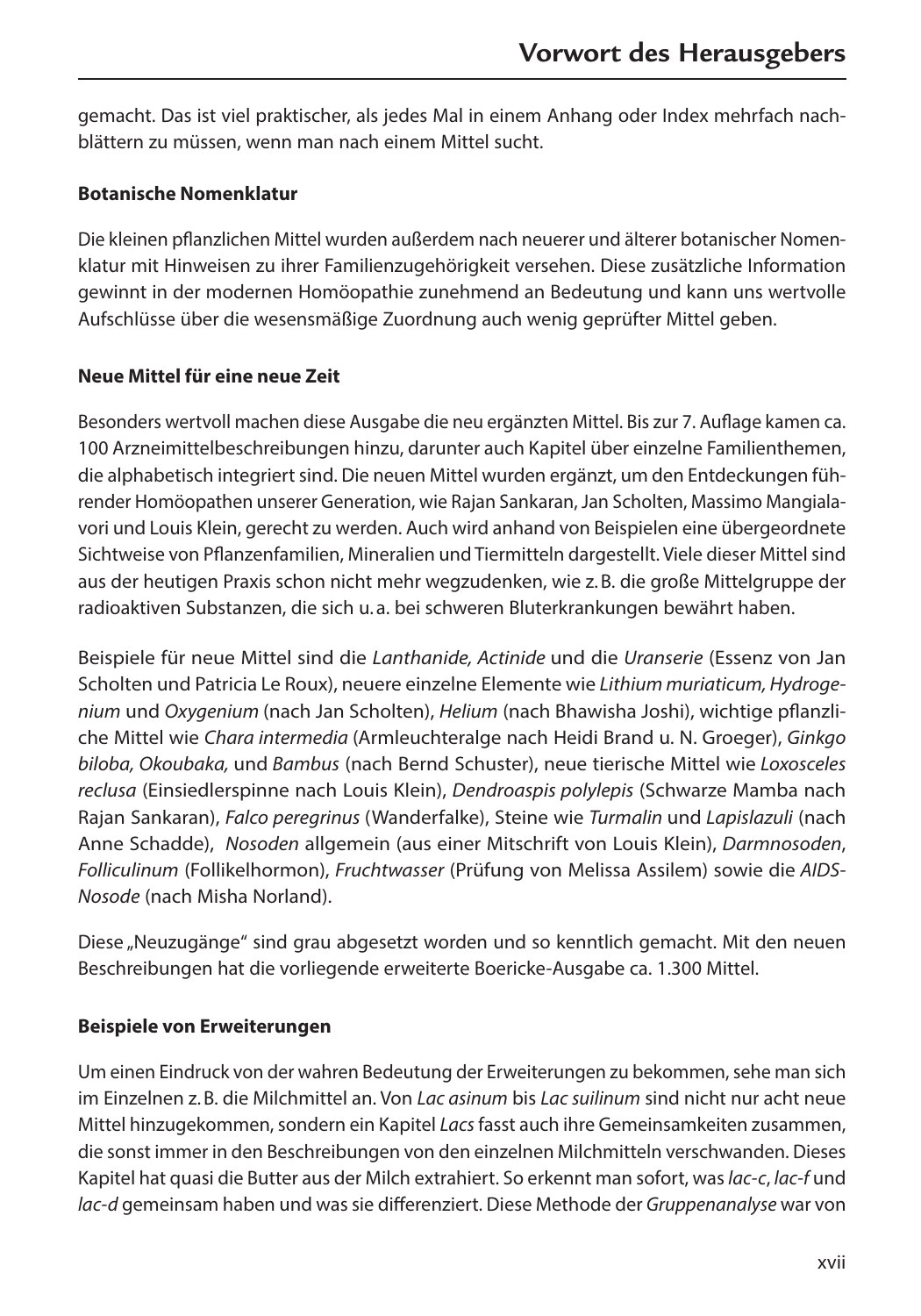Scholten ursprünglich für die Minerale konzipiert worden. Daraus erwuchs später seine *Theorie der Elemente*. Wer einen ersten Einblick in diese Gedanken bekommen will, der lese z.B. die Beschreibung von *Germanium, Oxygenium* und *Cobaltum phosphoricum*.

#### **Farbvorliebe**

Eine weitere Bereicherung dieser neuen Ausgabe sind die Farbvorlieben der Mittel, soweit sie bisher bekannt sind. Als klinisches Symptom stammen sie von geheilten Patienten und geben deren Grundstimmung in Form einer Farbe an. Diese Information hat sich seit über 15 Jahren in vielen Tausenden von Fällen bewährt. Die Farbcodes (z.B. 10C für blaurot oder 8–10E für rotbraun) dienen dazu, so vieldeutige Begriffe wie *Grün*, *Blau* oder *Rot* unzweideutig zu bestimmen, denn nur durch eine standardisierte Farbbezeichnung wissen wir genau, wovon wir reden. Erst dadurch wird dieses wertvolle Symptom genügend genau und reproduzierbar. Die Codierung stammt aus dem System des Farb-Repertoriums *Farben in der Homöopathie* von Ulrich Welte, der die verschollene Methode von H.V. Müller wieder praktisch nutzbar machte und verbesserte. Auch sie wird hier erstmalig in vollem Umfang publiziert. Unter vielen Mitteln findet man den Farbcode, soweit er bekannt ist, und im tabellarischen Anhang gibt es ein vollständiges Repertorium der Farbbeziehungen. Da dies ständig aktualisiert wird, kann man sich die neuesten klinischen Ergebnisse aus dem Internet kostenlos ausdrucken und seinen Boericke dadurch immer auf dem Laufenden halten: *www.homeo.de.*

#### **Codes von Jan Scholten für das Pflanzensystem**

Ferner wurden bei den pflanzlichen Mitteln die Codes von Scholtens neuem Pflanzensystem beigefügt. Dieser Code ist die Kurzform der botanischen Zuordnung, die auch die genetischen Eigenschaften der Pflanzen-DNA berücksichtigt. Jan Scholten hat diese neue homöopathische Systematik der Pflanzen entdeckt. Nicht mehr nur die einzelne Pflanze zählt, sondern auch die Familie und die Ordnung, der sie zugehört. Die Rosen haben ihr eigenes Thema: die romanti‑ sche Liebe mit etwas naiver Sicht und die Gründung einer Familie. Jedes Rosengewächs teilt dieses Thema und moduliert es auf seine Weise, vom Apfel über die Damaszenerrose bis zum Weißdorn, Crataegus, und Laurocerasus, dem Kirschlorbeer. Diese neue Ordnung der Pflan‑ zen bietet ein überaus lohnendes Studium, gibt sie doch den pflanzlichen Heilmitteln einen übergeordneten Sinn, der die Prüfungssymptome in ein verständliches Ganzes integriert. Jan Scholtens *Wunderbare Pflanzen* ist ein Werk, das sich zu studieren lohnt.

#### **Anhang mit Mittelsystematik**

Im Anhang findet sich eine wertvolle tabellarische Zusammenstellung des neuen Periodensystems mit Integration der Lanthanide. Diese moderne Systematik ergibt für die meisten pflanzlichen und mineralischen Mittel eine sinnvolle Zuordnung, die selbst für gut geprüfte Mittel oft ein neues Verständnis ermöglicht. Sie ist wie eine große Landkarte, die sich bei vielen renommierten Kollegen und auch bei uns seit über 10 Jahren in der Praxis klinisch bewährt hat. Da Boericke die klinische Erfahrung ebenso hoch einstuft wie die Arzneimittelprüfung,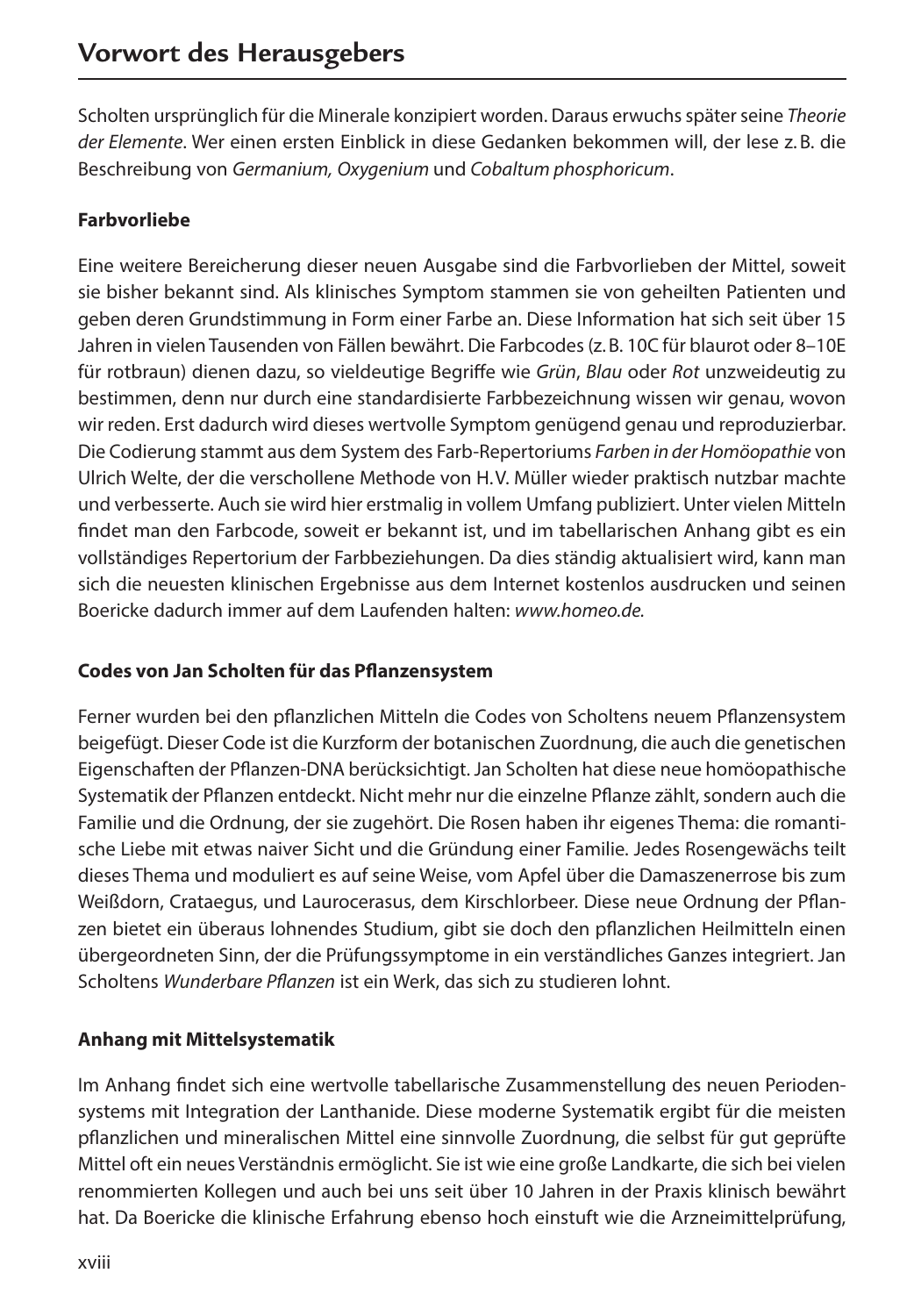kann diese Systematik ganz in seinem Sinne als prüfenswerte Information in dieses Werk mit aufgenommen werden.

Zur Systematik der Pflanzen findet man Entsprechendes unter *Solanaceae*, *Asteraceae*, *Apiaceae* oder *Papaveraceae*. Hier werden die Ansätze verschiedener Autoren, besonders von Sankaran, Scholten und Mangialavori, verglichen. Die allgemeinen Themen der *Nosoden* stammen aus der Mitschrift eines Seminars von Louis Klein. Auch sie werden hier zum ersten Mal veröffentlicht.

#### **Repertorium**

Neu in dieser Ausgabe ist das ca. 400-seitige Repertorium von Oscar Boericke, das nach dem bewährten Kopf-zu-Fuß-Schema aufgebaut ist. Die Rubriken wurden bei wesentlichen Symptomen um die neuen Mittel ergänzt. Entstanden ist ein äußerst kompaktes Nachschlagewerk.

#### **Ein zukunftsweisender Ansatz**

Zusammengefasst betrachtet ist der vorliegende Boericke wertvoller denn je. Es wurde, wie gesagt, nicht nur die Zahl der Mittel erhöht, sondern zum ersten Mal werden auch die Umrisse einer Systematik sichtbar, die die immer größer werdende Zahl von Mitteln erst überschaubar macht und ihnen vielfach einen neuen Sinn gibt, der zuvor im Detail verschwand. Darin, und nicht nur in der erneuten Aufstockung des Mittelschatzes, sehen wir die Zukunft der Homöopathie. In diesem neuen Licht soll das altbewährte Werk seinen zukunftsweisenden Ansatz auch im neuen Jahrtausend fortsetzen.

*Kandern, August 2018 Der Herausgeber*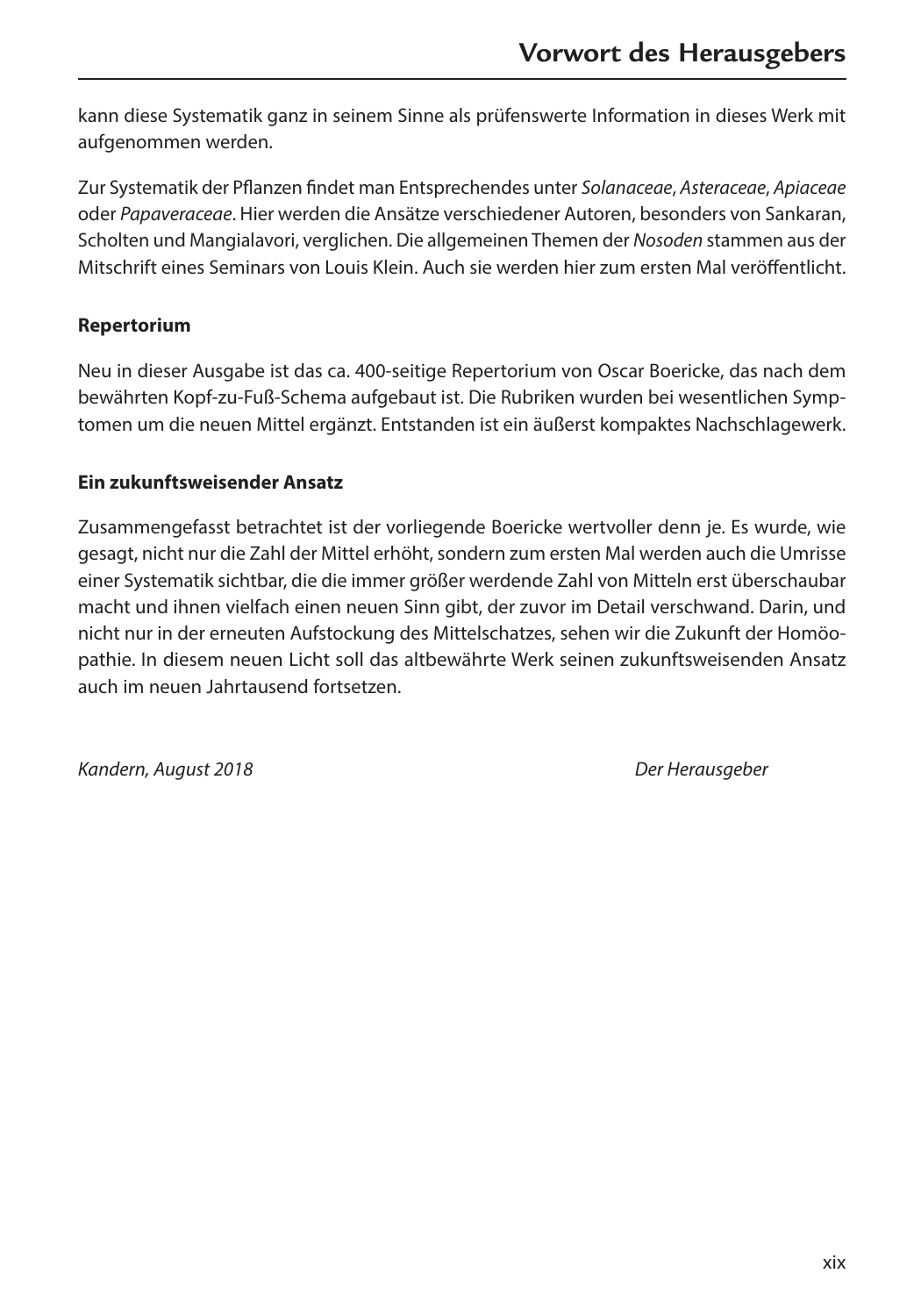**Arzneimittellehre**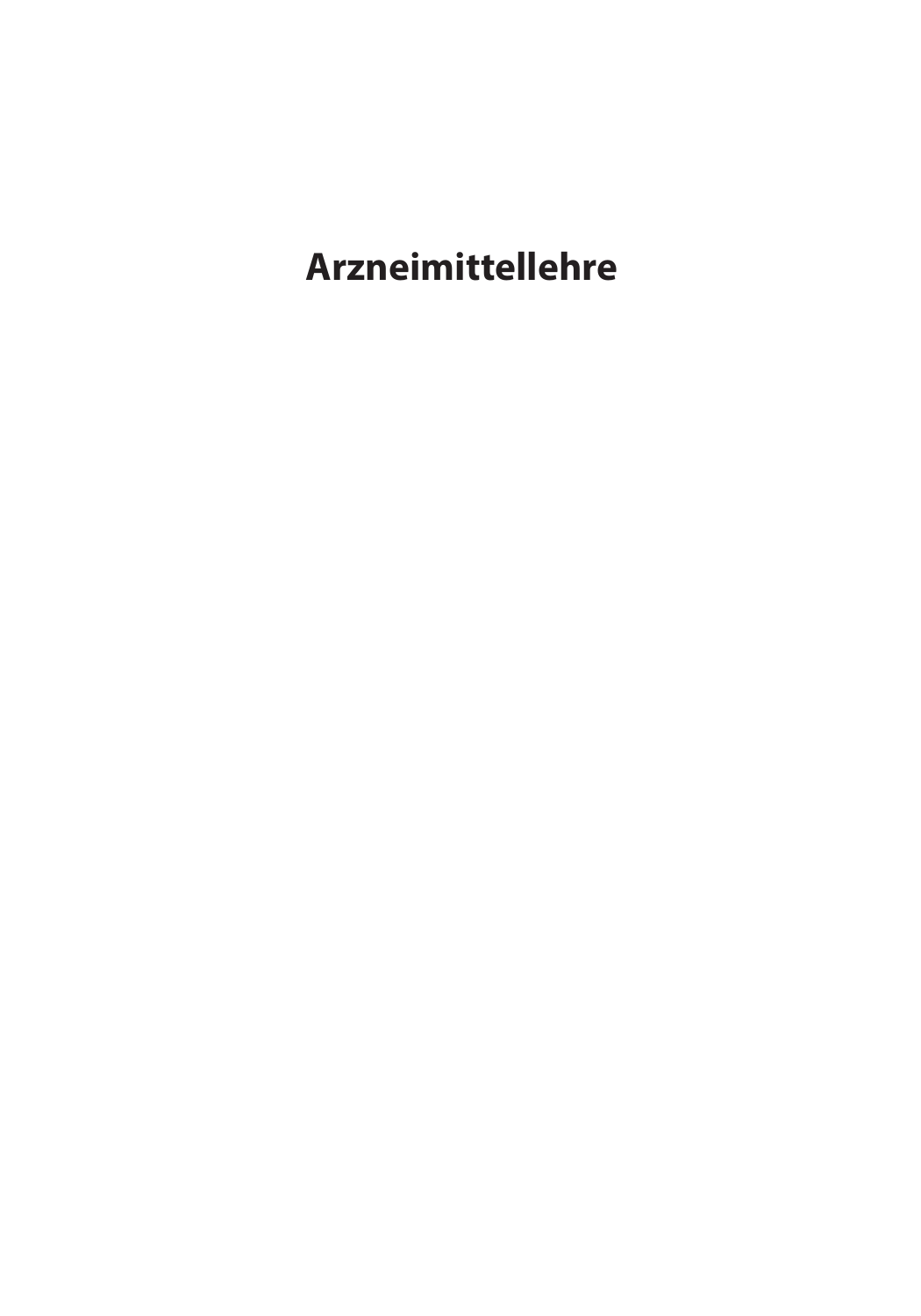3

**Abies-n.**

#### **\*Aalserum** siehe **Serum anguillae**

# **Abies canadensis Abies-c.**

Pinus canadensis, Schierlingsfichte. *Pinaceae*. 555.14.14

*Abies canadensis* greift die Schleimhäute an, die Magensymptome sind am stärksten ausgeprägt und ein katarrhalischer Zustand des Magens wird hervorgerufen. Sehr charakteristisch sind eigenartige Verlangen und Kälteempfindungen, besonders bei Frauen mit Uterusverlagerung, wahrscheinlich aufgrund mangelhafter Ernährung mit Erschöpfung. Atmung und Herztätigkeit sind schwerfällig. Möchte die ganze Zeit liegen; die Haut ist kalt und klamm, die Hände sind kalt; sehr schwach. Die rechte Lunge und Leber fühlen sich klein und hart an. Morgendliche gonorrhoische Absonderung aus der Harnröhre.

**Kopf:** – Fühlt sich benommen, beschwipst. Reizbar.

**Magen:** – Heißhunger mit Trägheit der Leber. *Nagendes, hungriges, flaues Gefühl* im Ober‑ bauch. Großer Appetit, heftiges Verlangen nach Fleisch, in Essig eingelegte Speisen, Rettich, Rüben, Artischocken, grobe, deftige Speisen. *Neigung, weit mehr zu essen, als verdaubar ist.* Brennen und *Aufblähung des Magens und Abdomens mit Herzklopfen*. Blähungen stören die Herztätigkeit. Schmerzen im rechten Schulterblatt und Verstopfung, mit Brennen im Rektum. **Weiblich: –** Gebärmutterverlagerung. Schmerzhaftes Gefühl am Fundus uteri, gelindert durch Druck. Erschöpfung; möchte sich ständig hinlegen. Glaubt, der Uterus sei weich und schwach. **Fieber: –** Kälteschauer, als wäre das Blut Eiswasser. *(Acon.)* Frösteln läuft den Rücken hinunter. Gefühl von kaltem Wasser zwischen den Schultern. *(Am‑m.)* Die Haut ist klamm und klebrig. Nachtschweiß. *(Chin.)*

**Dosierung: –** 1. bis 3. Potenz.

# **Abies nigra Abies-n.**

Picea mariana, Schwarze Fichte. *Pinaceae*. 555.14.05 15-16C, Schwarz

Ein kraftvolles Mittel mit lang anhaltender Wirkung bei unterschiedlichen Krankheitsformen, sofern die charakteristischen Magensymptome vorhanden sind. Die meisten Symptome be‑ ziehen sich auf Magenstörungen. Bei Verdauungsbeschwerden im Alter begleitet von funktionellen Herzsymptomen; auch nach Tee- oder Tabakgenuss. *Verstopfung*. Schmerz im äußeren Gehörgang.

**Kopf: –** Heiß, mit geröteten Wangen. Niedergeschlagen. Matt während des Tages, schlaflos in der Nacht. Unfähig zu denken.

**Magen: –** *Schmerzen im Magen treten immer nach dem Essen auf.* Empfindung eines Klumpens, der schmerzt*, als ob sich ein hart gekochtes Ei am Mageneingang festgesetzt hätte*; dauernde quälende Zusammenschnürung kurz über der Magengrube, als ob alles zusammengeknotet wäre. Völlige Appetitlosigkeit am Morgen, aber heftiges Verlangen nach Essen mittags und nachts. Übel riechender Atem. Aufstoßen.

**Brust: –** Schmerzhafte Empfindung, als habe sich etwas in der Brust festgesetzt und müs‑ se hochgehustet werden; die Lungen fühlen sich zusammengedrückt an. Können nicht voll ausgedehnt werden. < durch Husten; saures Aufstoßen folgt dem Husten. Erstickungsgefühl im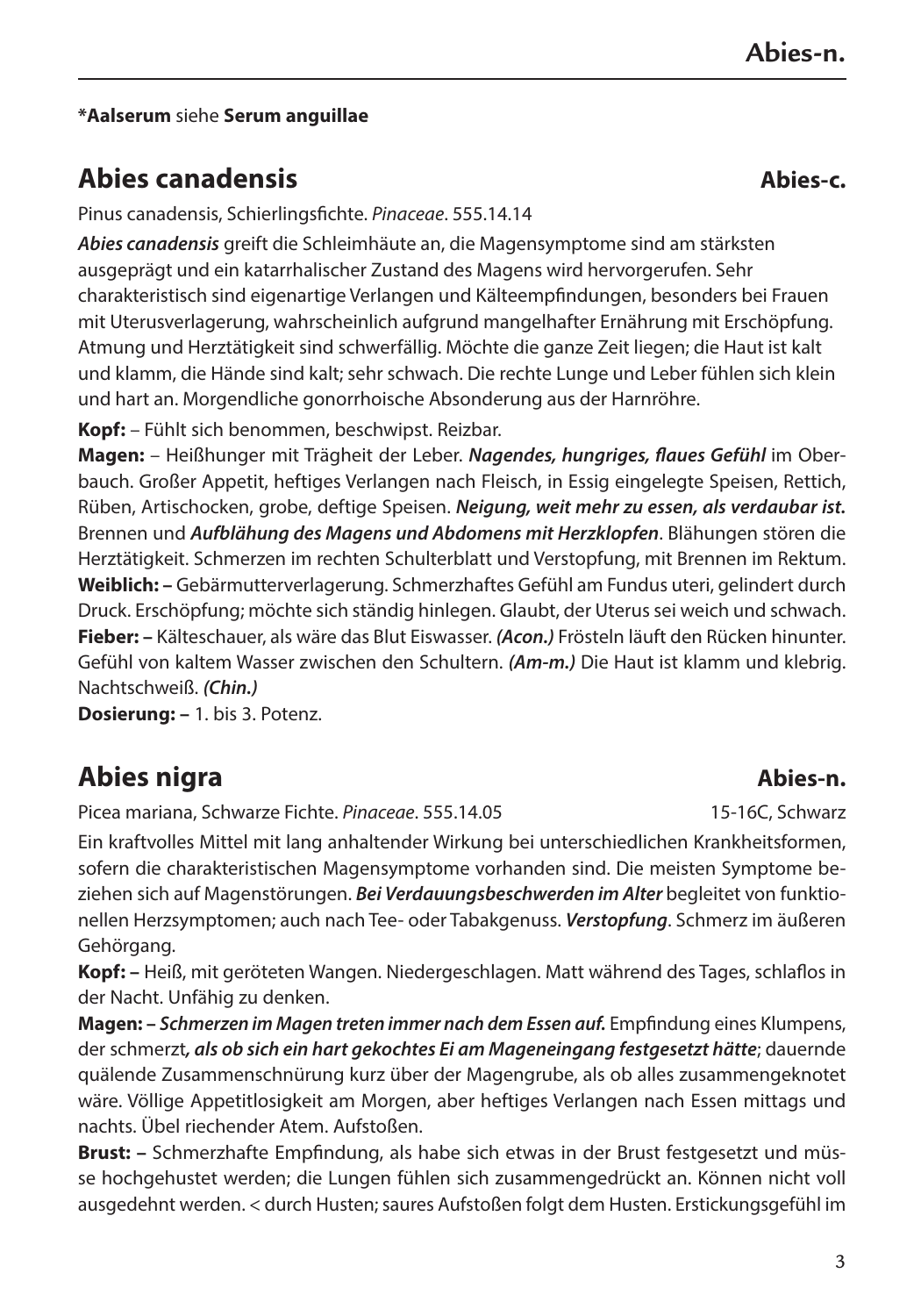# **Abies-n.**

Hals. Atemnot; < durch Hinlegen; stechender, schneidender Schmerz im Herzen; *Herztätigkeit schwer und langsam; Tachykardie*, Bradykardie.

**Rücken: –** Kreuzschmerzen. Rheumatische Schmerzen und Schmerzen in den Knochen.

**Schlaf: –** Schlaflos und ruhelos in der Nacht, mit Hunger. Schlechte Träume.

**Fieber: –** Abwechselnd Hitze und Kälte; chronisches Wechselfieber, mit Schmerzen im Magen. **Modalitäten: –** *<* nach dem Essen.

**Beziehungen: – Vergleiche: –** Klumpen im Magen – *Chin., Bry., Puls*. Auch andere Koniferen: *Thuj., Sab., Cupre*.: Schmerzhafte Verdauungsbeschwerden. Auch: *Nux-v., Kali-c.* **Dosierung: –** 1. bis 30. Potenz.

# **Abrotanum Abrot.**

Artemisia abrotanum, Eberraute. *Asteraceae/Compositae.* 666.47.15 **8–10E**

Ein sehr nützliches Mittel bei *Marasmus*, besonders wenn nur die unteren Gliedmaßen betroffen sind, trotzdem ist der Appetit gut. *Metastasierung*. Rheumatismus folgt nach unterdrückter Diarrhoe. Folgen von Unterdrückungen, besonders bei Gichtpatienten. *Tuberkulöse Peritonitis*. *Exsudative Rippenfellentzündung* und andere exsudative Prozesse. Nach Operationen an der Brust wegen Hydrothorax und Empyem bleibt ein Druckgefühl zurück. < der Hämorrhoiden, wenn sich der Rheumatismus bessert. Nasenbluten und Hydrozele bei Jungen.

Große Schwäche nach Grippe. *(Kali-p.)*

**Gemüt: –** Verärgert, reizbar, ängstlich, niedergeschlagen.

Gesicht: - Runzlig, kalt, trocken, blass. Blaue Ringe um glanzlose Augen. Mitesser, mit Abmagerung. Nasenbluten. *Hämangiom des Gesichts*.

**Magen: –** Schleimiger Geschmack. Der Appetit ist gut, aber die Abmagerung schreitet fort. Speisen passieren den Magen unverdaut. Schmerzen im Magen; < in der Nacht; schneidende, nagende Schmerzen. *Der Magen fühlt sich an, als schwämme er in Wasser*; fühlt sich kalt an. Nagender Hunger und Jammern. Verdauungsbeschwerden, mit Erbrechen großer Mengen übel riechender Flüssigkeit.

**Abdomen: –** Harte Klumpen im Abdomen. *Aufgebläht*. Abwechselnd Diarrhoe und Verstopfung. Hämorrhoiden; häufiger Stuhldrang; blutige Stühle; < wenn die rheumatischen Schmerzen nachlassen. Ascaridosis. Absonderungen aus dem Nabel. Gefühl, als würden die Eingeweide absinken.

**Atemwege: –** Wundes Gefühl. Behinderte Atmung. Trockener Husten nach Diarrhoe. Schmerzen quer über die Brust; heftig im Bereich des Herzens.

**Rücken: –** Der Hals ist so schwach, dass er den Kopf nicht hochhalten kann. Der Rücken ist lahm, schwach und schmerzhaft. Schmerzen in der Lendengegend, die sich entlang des Samenstrangs erstrecken. Kreuzschmerzen, mit Hämorrhoiden.

**Extremitäten: –** Schmerzen in Schultern, Armen, *Handgelenken* und *Knöcheln*. Stechen und Kälte in Fingern und Füßen. Stark abgemagerte Beine. Steife und lahme Gelenke. Schmerzhafte Kontraktionen der Gliedmaßen. *(Am-m.)*

**Haut: –** Ausschläge bilden sich auf dem Gesicht; werden unterdrückt und die Haut wird purpurn. Die Haut ist schlaff und locker. Furunkel. Haarausfall. Juckende Frostbeulen.

**Modalitäten: – <** durch kalte Luft, unterdrückte Absonderungen. > durch Bewegung.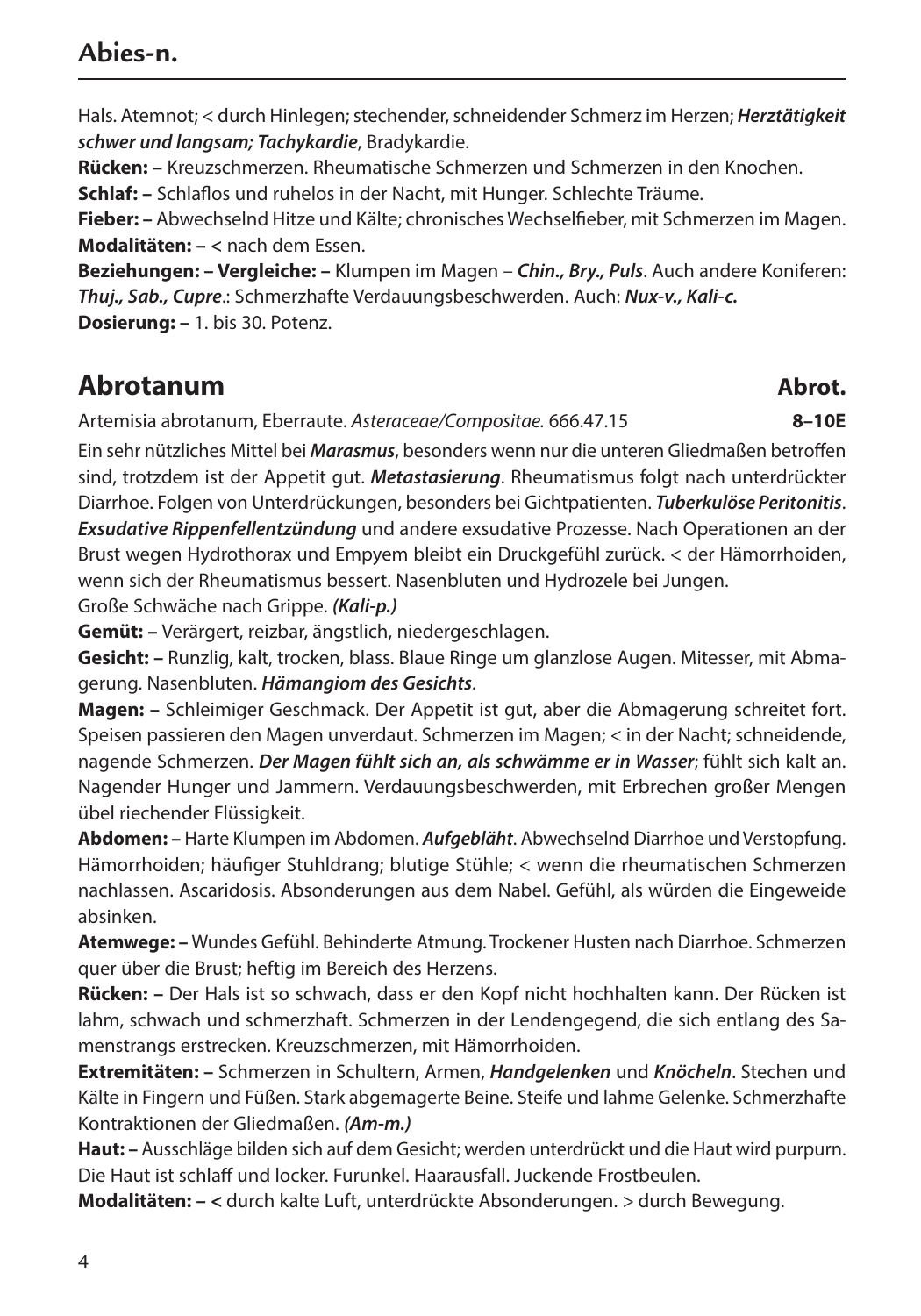# Repertorium

| 16. Männliche Geschlechtsteile  797 |
|-------------------------------------|
| 17. Weibliche Geschlechtsteile 805  |
|                                     |
| 19. Bewegungsapparat 834            |
|                                     |
|                                     |
|                                     |
| 23. Nervensystem899                 |
|                                     |
|                                     |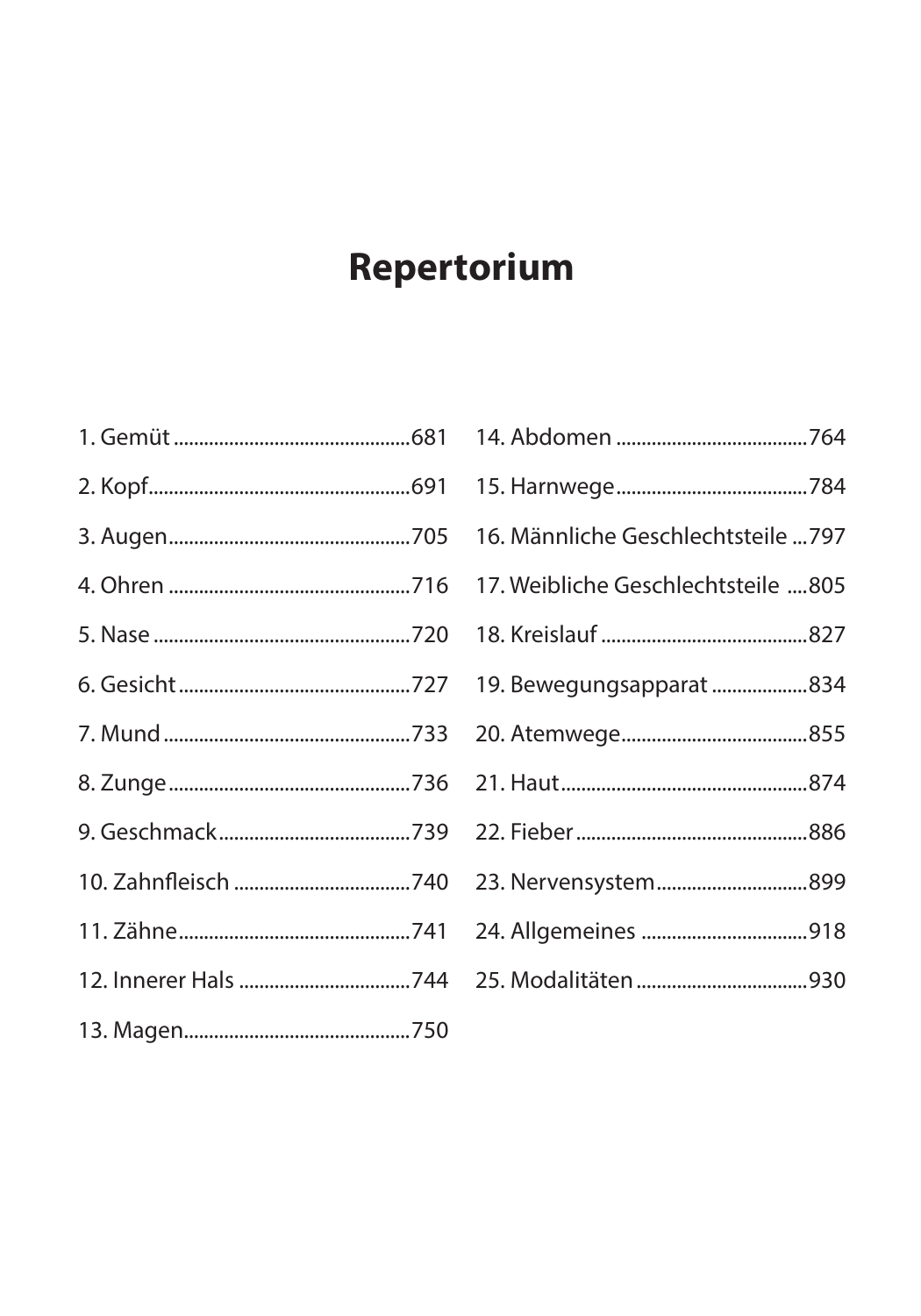# **1. GEMÜT**

**AUTISMUS\*:** Androc.\*, Heli.\*, Helod‑c.\*, Neon.\*, Plac.\*, Vern.-ca\*

#### **BEGREIFEN**

**Leicht:** Bell., *Coff.*, Lach.

**Schwer (Vgl. Gedächtnis):** Agn., *Ail.*, Ambr.\*, *Anac.*, *Bapt.*, Cocc., Gels., Guaj.\*, *Hell.*, Lyc., Nat‑c., *Nux‑m.*, Olnd., *Op.*, *Ph‑ac.*, Phos., Plb., Xero., *Zinc.*

**BEWUSSTSEIN, verloren:** Absin., *Ail.*, Arn., Atro., *Bell.*, *Cann‑i.*, Canth.\*, Carb‑ac., Carbn‑o.\*, *Cic.*, Cupr‑ act., Gels., Glon., *Hell.*, *Hydr‑ac.*, *Hyos.*, Mur‑ac., Nux‑m., Oena., *Op.*, Stram., Xero., *Zinc.*

#### **DELIRIUM**

**Alkoholdelir (Delirium tremens):** Acon., *Agar.*, Alco.\*, Ant‑t., Ars.\*, *Atro.*, *Bell.*, *Cann‑i.*, *Caps.*, Carb‑an.\*, Chin‑s., Cimic., Dig., Hyos., *Hyos‑hbr.*, *Kali‑br.*, Kali‑p., Lach., Lact.\*, *Lup.*, *Nux‑v.*, Op., Passi., Past., *Ran‑b.*, *Stram.*, Stry‑n., Sumb., Teucr.

**Beantwortet Fragen langsam, fällt dann wieder ins Delirium:** Arn., Bapt., Diph., *Hell.*, Hyos., *Ph‑ac.*, Phos., Sulph.

- **Beantwortet Fragen schnell:** Cimic., *Lach.*, Stram., Verat.
- **Destruktiv (möchte bellen, beißen, schlagen, Dinge zerreißen):** Atro.\*, *Bell.*, *Canth.*, Cupr., Hyos., Sec., *Stram.*, Tarent.\*, *Verat.*, Verat‑v.
- **Entfliehen aus dem Bett oder sich verstecken, möchte:** Acon., *Agar.*, *Bell.*, *Bry.*, Crot‑h.\*, Cupr., Hell., *Hyos.*, Meli.\*, Op., Oper., Rhus‑t., *Stram.*, *Verat.*
- **Flockenlesen (zupft an der Bettdecke):** Agar., Atro., *Bell.*, Hell., *Hyos.*, Mur‑ac., Op., *Stram.*, Zinc‑m.
- **Fröhlich, Tanzen, Singen:** Agar., *Bell.*, Cic.\*, *Hyos.*, Stram., Verat.
- **Geschwätzigkeit, redet ununterbrochen:** *Agar.*, Bell., Cann‑i., *Cimic.*, *Hyos.*, *Lach.*, Merc‑cy., Oper., Op., *Stram.*, Verat.
- **Lasziver Wahn:** *Canth.*, *Hyos.*, Phos., Stram., Verat.
- **Murmelt vor sich hin, unzusammenhängend, tiefes Delir:** Agar., *Ail.*, Apis., Arn., Bapt., Bell., Crot‑h., Hell., *Hyos.*, Lach., *Mur‑ac.*, Neon.\*, *Ph‑ac.*, Phos., *Rhus‑t.*, Stram., Verat.
- **Sopor, Stupor, Koma:** Aeth., Agar., *Ail.*, Am‑c., *Ant‑t.*, *Apis.*, Arn., *Bapt.*, Bell., Ben‑n., *Camph.*, *Carb‑ac.*, Diph., Gels., *Hell.*, *Hyos.*, Jab., Lach., Laur., Lob‑p., Mur‑ac., Nit‑s‑d., Nux‑m., *Op.*, *Ph‑ac.*, Phos., *Rhus‑t.*, Stram., Ter., Thyr., Verat., \*, *Zinc.*
- **Wachkoma (Coma vigile):** Cur., *Hyos.*, Mur‑ac., Op., Phos.
- **Wut, Raserei, Herumtoben:** Acon., Agar., Atro.\*, *Bell.*, *Canth.*, Cic., Cupr., *Hyos.*, Lac-leo.\*, Lac-su.\*, Loxo-r.\*, Merc-cy., Okou.\*, Oena., Plut‑n.\*, Sol‑n., *Stram.*, *Verat.*

**DEMENZ:** Actinide\*, *Agar.*, *Anac.*, Apisin., *Bell.*, Calc., Calc-p., Carbn-s.\*, Cann-i., Chara.\*, Con., Gink‑b.\*, Hell., *Hyos.*, Ign., *Lil‑t.*, Merc., *Nat‑sal.*, Neon.\*, Op., *Ph‑ac.*, *Phos.*, *Pic‑ac.*, Sulph., *Verat.*

**Alten Leuten, bei:** Anac., *Aur‑i.*, Bar‑act., *Bar‑c.*, Calc‑p., Con., Nat‑i., *Phos.*, Sec.

- **Epileptisch:** Acon., *Bell.*, Cimic., Cupr., *Cupr‑act.*, Laur., *Oena.*, Sil., Sol‑crl., Stram., Verat-v.
- **Masturbation, durch:** *Agn.*, Calc‑p., Canth., Caust., Dam., Nux‑v., Op., *Ph‑ac.*, Phos., Pic‑ac., *Staph.*
- **Paretisch:** *Acon.*, *Aesc‑g.*, Agar., Ars., *Bad.*, Bell., Cann-i., Cimic., Cupr., Hyos., Ign., Iodof., Merc., *Phos.*, *Plb.*, Stram., Verat‑v., Zinc.

**Syphilitisch:** Aur‑i., *Kali‑i.*, Merc.‑Verbin‑ dungen, Nit‑ac., Sulph.

**EINBILDUNGEN, Halluzinationen, Illusionen, Wahnideen**

**Akut, heftig (siehe Halluzinationen):** *Absin.*, Acon., Agar., Ambr., *Bell.*, *Cann‑i.*, Dubo‑m., *Hyos.*, Kali‑c., *Lach.*, *Op.*, Rhus‑t., Scopla., *Stram.*, Sulph., *Verat.*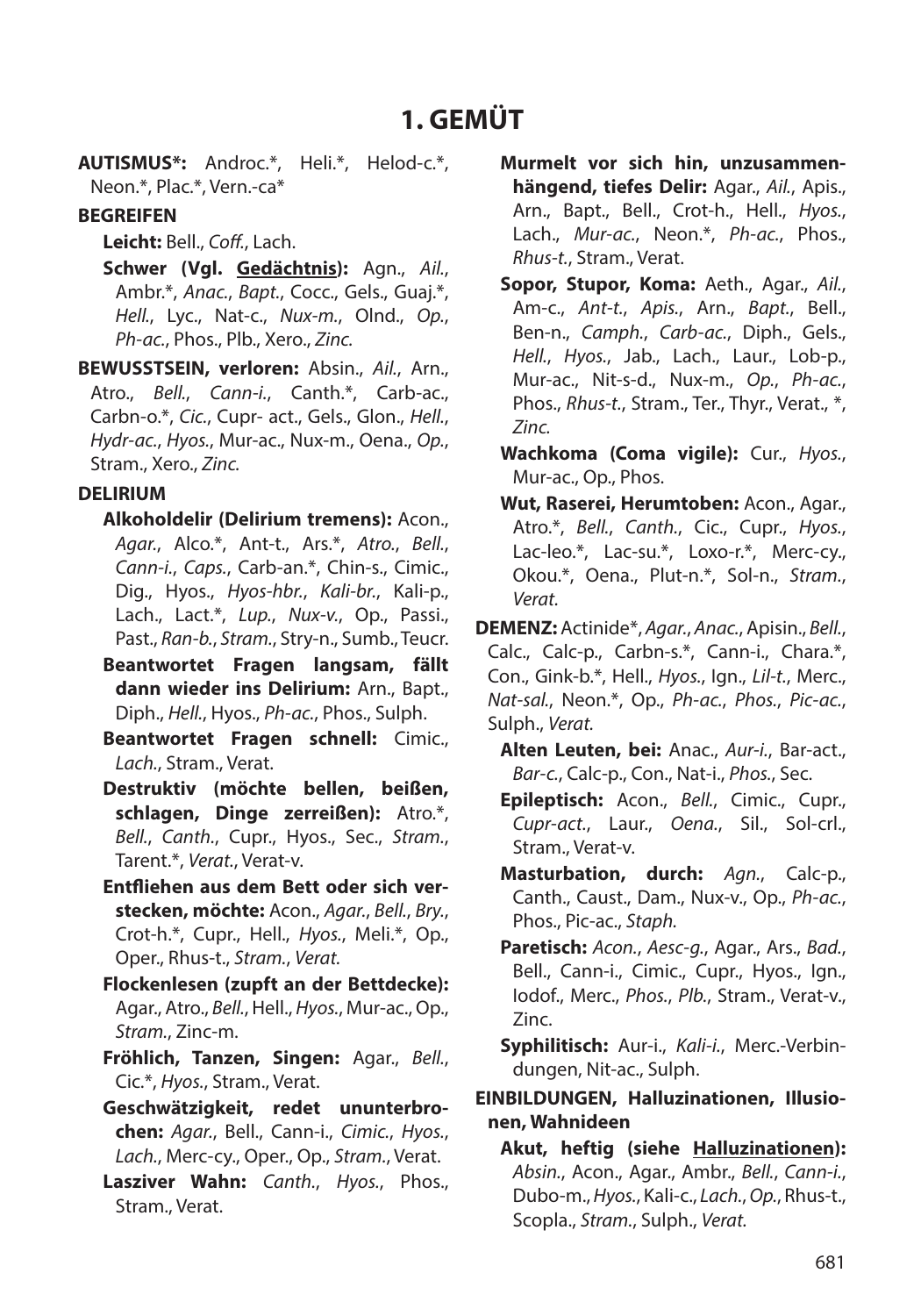- **Atmen, sie könne unter Wasser:\*** Amni.\*
- **Beine, seien vom Körper getrennt:\***  Falco-p.\*
- **Beleidigt oder kritisiert zu werden:** *Bar‑c.*, Cocain., Hyos., Ign., Pallad., Staph.
- **Beschäftigt zu sein, von Geschäften:** *Bry.*, Op.
- **Besessen zu sein von zwei Willen:** Acti‑ nide.\***,** *Anac.*, Lach.
- **Besessen vom Gehirn im Magen:** Acon.
- **Bett sinken würde, als ob das:** Bapt., Bell., *Benz.*, Kali‑c.
- **Bett von einer anderen Person besetzt wäre, als ob das:** Petr.
- **Bett zu hart sei, als ob das:** *Arn.*, *Bapt.*, Bry., *Morph.*, *Pyrog.*, Ruta.
- **Dämon [zu sein], flucht, schwört:** Anac.
- **Doppelt (gespaltene Persönlichkeit) [zu sein]:** *Anac.*, *Bapt.*, *Cann‑i.*, Haliae‑lc.\*, Petr., *Stram.*, Thuj., Valer.
- **Eingehüllt in dunkle Wolken, die Welt sei dunkel und finster [zu sein]:** Arg‑n., *Cimic.*, *Lac‑c.*, Puls.
- **Eingesperrt in einer Dreckkruste:\*** Sol.\*

**Ermordet zu sein:** Absin., Kali‑br., Plb.

- **Erschreckt von einer Maus, die unter einem Stuhl hervor läuft [er wäre]:** *Aeth.*, *Cimic.*, Lac‑c.
- **Erstarrt in Lava:\*** Sol.\*

**Ersticken\*:**Python-r.\*

**Fremder Umgebung zu sein [in]:** *Cic.*, Hyos., Plat., Tub.

**Gefängnis, Ehe sei ein\*:** Python-r.\*

**Gefühl für Zeit und Raum verloren oder durcheinander:** Anh., *Cann‑i.*, Chara.\*, Cic., *Glon.*, Lach.

- **Geschlagen, wird\*: Lac-ph-v\*.**
- **Geschwollen zu sein:** Acon., *Aran.*, *Arg‑n.*, Asaf., Bapt., *Bov.*, *Cann‑i.*, Glon., Op., Plat.
- **Glas, Holz, usw. gemacht zu sein, aus:** Eupi., Rhus‑r., *Thuj.*
- **Größe von Gegenständen**

**Größer:** Acon., Agar., *Arg‑n.*, Atro., Bov., *Cann‑i.*, Gels., Glon., *Hyos.*, Op., Par. **Kleiner:** Plat.

**Umgekehrt:** Camph‑br.

- **Halluzinationen:** *Absin.*, *Agar.*, Ambr., *Anac.*, Anh., *Antip.*, Ars., Astra‑mo.\*, Atro., *Bell.*, Benzol.\*, *Cann‑i.*, Cantn., Carbn‑o.\*, Carbn‑s.\*, Cham., Chlol., Cimic., Cocain., *Crot‑c.*, Euph‑l.\*, *Hyos.*, Kali‑br., Lach., Nat‑sal., Nux‑v., *Op.*, Phos., *Stram.*, Sulph., Thea, Trion., Zinc‑m.
	- **Akustisch (Glockenklänge, Musik, Stimmen):** Agar., *Anac.*, *Antip.*, Ars., Bell., *Cann‑i.*, Carbn‑s., Cer-i.\*, *Cham.*, Cocain., Elaps., Merc., Naja., Nat-p., Puls., *Stram.*, Thea.
	- **Olfaktorisch:** *Agn.*, *Anac.*, Ars., Euph‑a., Op., Par., Puls., Zinc‑m.

**Taktil:** Anac., Canth., *Op.*, Stram.

- **Visuell (Tiere, Ungeziefer, Gesichter):** *Absin.*, Agar., Ambr., Anh., *Antip.*, Ars., *Atro.*, *Bell.*, Calc., *Cann‑i.*, Cimic., Cocain., *Hyos.*, Kali‑br., Lach., *Morph.*, Nat‑sal., *Op.*, Past., Phos., Plat., Puls., Sant., *Stram.*, Sulph., Valer., Verat.
- **Hohl zu sein in den Organen:** *Cocc.*, Oxyt.
- **Hülle fehlt, schützende, schutzlos\*:** Aids.\*, Cypra-e.\*, Vern-ca.\*

**Kopf sei offen\*:** Cypra-e.\*

- **Körper und Geist seien getrennt:** *Anac.*, Falco-p\*, Nit‑ac., Thuj., Vern-ca.\*
- **Krank zu sein [sehr]:** Ars., Podo., Sabad.
- **Leicht zu sein, geistartig, in der Luft zu schweben:** *Asar.*, Cypra‑e.\*, *Dat‑a.*, Falco-p.\*, Heli.\*, Hyper., Lac-c., Lat-h., Nat‑ar., Op., Rhus‑g., *Stict.*, *Valer.*
- **Reich zu sein [sehr]:** Phos., *Plat.*, Pyrog., *Sulph.*, Verat.
- **Schuldig an einem begangenen Verbrechen [zu sein]:** Ars., Cina., ‑p.\*, *Cycl.*, Helod‑c\*., *Ign.*, Nux‑v., Ruta., Staph., *Verat.*, Zinc.
- **Schwanger zu sein oder wie von etwas Lebendigem im Bauch:** *Croc.*, Cycl., -laz.\*, *Op.*, Sabad., Sulph., *Thuj.*, Verat.
- **Tot zu sein:** Apis., *Lach.*, Mosch., *Op.*
- **Übermenschlichen Macht zu stehen, unter einer:** *Anac.*, Chara.\*, Falco-p\*, Foll.\*, *Lach.*, Op., Plat., Thuj.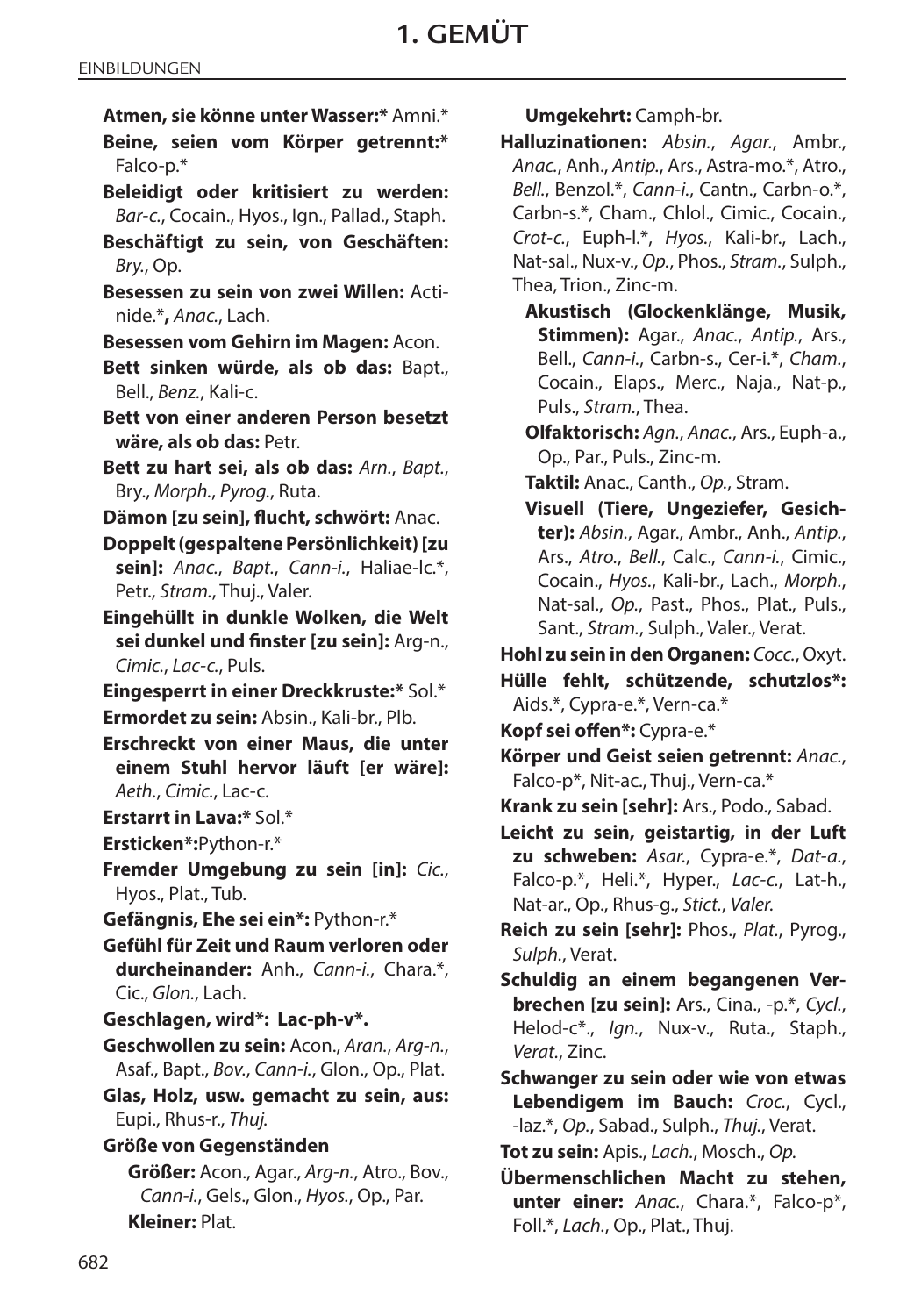# **Arzneimittelregister**

# **A**

Aalserum 585 Abgottschlange 122 *Abies canadensis 3 Abies nigra 3 Abrotanum 4* Abrusbohne 5 *Abrus precatorius 5 Absinthium 5 Acalypha indica 6, 438 Acanthia lectularia 199 Acer negundo 462* Acetanilidum 6 *Aceticum acidum 6 Acetosa pratensis 554 Achillea millefolium 438 Achyranthes 8, 11 Acidum boracicum 125 Acidum nitricum 466 Acidum phosphoricum 501 Acidum sulphuricum 616* Ackergauchheil 52 Ackermennig 27 Ackervergissmeinnicht 446 Aconitin 8 *Aconitinum 8, 11 Aconitum 615 Aconitum cammarum 8, 11 Aconitum ferox 8, 11 Aconitum lycoctonum 8, 11, 109, 146 Aconitum napellus 8* Aconitum, Winter- 257 *Actaea racemosa 199 Actaea spicata 12 Adhatoda vasica 350* Adhatode, Echte 350 *Adlumia fungosa 14* Adonidinum 14, 15 *Adonis helleborus 14* Adonisröschen, Frühlings- 14 Adonis vernalis 14 *Adonis vernalis 222* Adrenalin 15 *Adrenalinum 15 Aegle marmelos 16* Aeschenwurz 242 *Aesculus glabra 17, 19 Aesculus hippocastanum 18*

*Aether 19, 191 Aetheris nitrosi 468 Aethiops antimonialis 19, 20 Aethiops mineralis 19, 431 Aethusa cynapium 20, 1032 Aethylium nitrosum 468 Afterkreuzkraut, Amerikanisches 257 Agaricinum 21, 123 Agaricus bulbosus 24 Agaricus emeticus 21, 24, 657 Agaricus muscarius 22 Agaricus phalloides 24, 657 Agaricus vernus 24, 25 Agathis australis 25 Agave americana 25 Agkistrodon contortix 176 Agkistrodon piscivorus 639 Agnus castus 26 Agraphis nutans 26, 146 Agrimonia eupatoria 27, 319, 595 Agropyron repens 643 Agropyrum repens 643 Agrostema githago 27, 390, 577 Agrostis alba 27 Agrostis 11, 27, 1034 AIDS 27 Ailanthus glandulosa 28* Akazie, Falsche 553 Akelei, Gemeine 68 Alant, Echter 338 *Alarcornia helenoides 666* Alaun 35 Alaunwurzel 322 Albumosesilber 77 *Alcoholus 29 Aletris farinosa 30* Alfalfa 30, 101 *Allium cepa 31 Allium sativum 32* Allylthioharnstoff 632 *Alnus rubra 33 Aloe ferox 33* Aloe, Hundertjährige 25 *Aloe socotrina 33* Alpenrose, Goldgelbe 547 Alpenveilchen 237 Alraune 419 *Alsidium helminthochorton 317 Alsine media 603*

*Alstonia constricta 34, 35 Alstonia scholaris 35 Althaea officinalis 35, 93 Alumen 35 Alumina 36, 410 Alumina silicata 38 Aluminium aceticum 38* Aluminiumazetat 38 Aluminiumchlorid 38 *Aluminium chloridum 38* Aluminiumkaliumsulfat 35 *Aluminium muriaticum 38 Aluminium oxydatum 36* Aluminiumsilikat 38 *Amanita muscaria 22 Amanita phalloides 24 Amanita verna 24, 25* Amberkraut 629 *Ambra grisea 39 Ambrosia artemisaefolia 40* Ambrosie, Beifuß- 40 Ameise 282 Ameisensäure 285 Aminobenzol 56 Aminopropan 528 Ammei, Echte 40 *Ammi visnaga 40 Ammoniacum gummi 40* Ammoniakgummi 40 *Ammonium aceticum 7, 41* Ammoniumazetat 41 Ammonium, Baldriansaures 47 Ammoniumbenzoat 41 *Ammonium benzoicum 41 Ammonium bromatum 41 Ammoniumbromid, Kristallisiertes 41* Ammoniumcarbonat 42 *Ammonium carbonicum 42* Ammoniumformaldehyd 282 *Ammoniumformaldehyd 44* Ammoniumhydrat 44 Ammoniumichthyolsulphonat 332 *Ammonium iodatum 44* Ammoniumjodid 44 *Ammonium muriaticum 44* Ammoniumphosphat 46 *Ammonium phosphoricum 46 Ammonium picricum 46* Ammoniumpikrat 46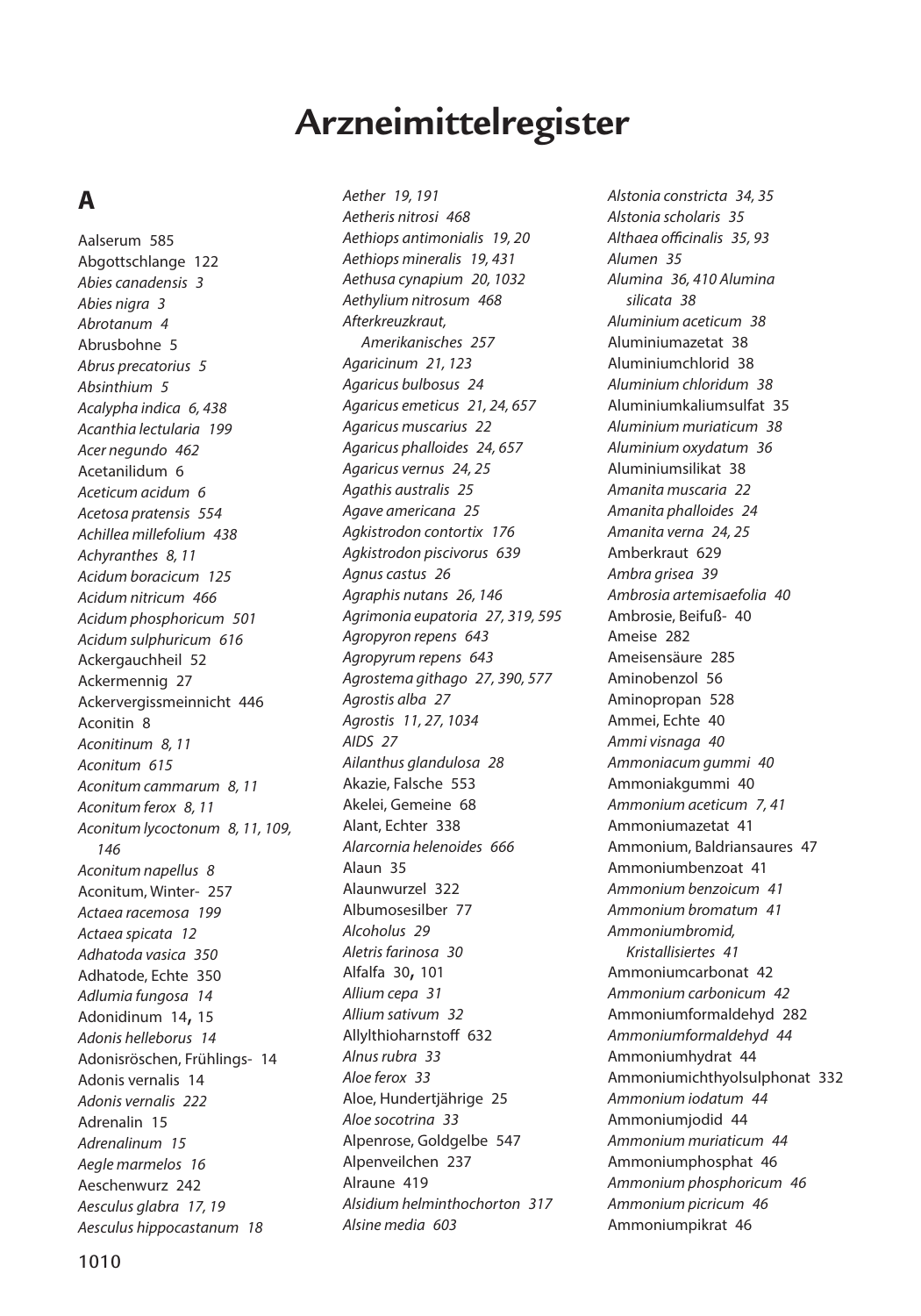# *Aranea ixobola 71 Aranea peluda 623* **Arzneimittelregister**

Ammonium, Salzsaures 44 *Ammonium tartaricum 46* Ammoniumtartrat 46 *Ammonium valerianicum 47, 654, 674 Ammonium vanadinicum 47, 654 Amoracia rusticana 212 Amoracia sativa 212 Ampelopsis 48, 548* Ampelopsis quinquefolia 48, 74 Ampelopsis trifoliata 48, 551 Ampfer, Krauser 554 Ampfer, Stumpfblättriger 386 *Amphisbaena vermicularis 48, 312, 383, 505 Amygdalus amara 49 Amygdalus persica 49 Amylenum nitrosum 49 Amylium nitricum 49 Amylium nitrosum 49* Amylnitrit 49 Amylocainum *hydrochloricum 50, 209 Amylocainum muriaticum 50 Anacardium 651 Anacardium occidentale 50, 51 Anacardium orientale 50, 542 Anagallis arvensis 52 Anagyris foetida 52, 535, 1033 Anamirta cocculus 210 Anantherum muricatum 52* Andalusit 38 *Andira araroba 195* Andorn, Weißer 421 *Androctonus amurreuxi hebraeus 53 Andromeda arborea 489 Andropogon muricatus 52 Androsace lactea 53, 160 Anemone hepatica 321 Anemone ludoviciana 533 Anemone nuttaliana 533 Anemone pratensis 533 Anemopsis californica 54 Angelica atropurpurea 54, 540 Angophora costata 54 Angophora lanceolata 54, 261 Anguilla anguilla 585 Angustura falsa 55, 130 Angustura vera 54 Angusturia spuria 130 Anhalonium lewinii 55, 157* Anilinessissäure 6 *Anilinum 56*

*Anthelminthia quadriphylla 595 Anthemis nobilis 56 Anthoxanthum odoratum 56, 62, 89, 638 Anthracinum 56 Anthrakokali 57* Anthrazitkohle 57 *Anthriscus cerefolium 57, 489* Antifebrinum 6 Antimonarsenat 57 Antimonbutter 59 Antimoniodid 59 *Antimonium arsenicosum 57, 84 Antimonium chloridum 59 Antimonium crudum 57 Antimonium iodatum 59 Antimonium muriaticum 59* Antimonium sulfuratum *rubrum 59, 60 Antimonium sulphuratum auratum 60 Antimonium tartaricum 60* Antimon-Kaliumtartrat 60 Antimontrisulfid, Schwarzes 57 *Antipyrinum 61 Antirrhinum linaria 397* Aouara 253 *Aphis chenopodii glauci 62 Apiolum 63, 499 Apisinum 63, 65 Apis mellifica 63 Apium graveolens 65, 1032 Apium petroselinum 499* Apium-Virus 63 *Apium visnaga 40 Apocynum androsaemifolium 66 Apocynum cannabinum 66* Apomorphin 67 *Apomorphinum 68, 484 Apomorphinum hydrochloricumy 67* Apothekerprimel 528 *Aqua calcarea 68, 143 Aqua fortis 466 Aqua marina 68, 456 Aqua regia 468 Aquilegia vulgaris 68* Arabischer Weihrauch 126 *Aragallus lamberti 69 Aralia hispida 67, 69 Aralia racemosa 70 Ara macao 68 Aranea avicularia 445 Aranea diadema 70*

*Aranea scinencia 71, 72* Arborin 72, 634 *Arbutinum 652 Arbutus andrachne 72 Arbutus unedo 72 Arcostaphylos manzanita 421 Arctium lappa 389 Arctostaphylos uva ursi 652 Areca catechu 73, 1032 Arecolin hydrobromat 73 Argemone mexicana 73 Argentum cyanatum 73, 77 Argentum iodatum 73, 77 Argentum metallicum 74 Argentum nitricum 75 Argentum oxydatum 77 Argentum phosphoricum 77 Argentum proteinicum 77 Argentum sulphuratum 77 Argentum sulphuricum 77 Argetum proteinatum 77 Aristolochia clematitis 78 Aristolochia infesta 78 Aristolochia milhomens 79, 200 Aristolochia serpentaria 79, 584 Armadillo officinalis 481* Armleuchteralge 181 *Arnica 596 Arnica montana 79, 609* Arnika 79 Aronstab, Dreiblättriger 88 Aronstab, Gefleckter 88 Arsen 86 Arsenbromid 84 Arsendisulfid 86 *Arsenicum album 81, 622 Arsenicum bromatum 84 Arsenicum hydrogenisatum 84 Arsenicum iodatum 85 Arsenicum metallicum 86 Arsenicum stibiatum 57, 84* Arsenicum sulphuratum flavum 86 *Arsenicum sulphuratum rubrum 86* Arsentrijodid 85 Arsentrioxid 81 Arsentrisulfid 86 Arsenwasserstoff 84 Arsynal 87, 452 *Artanthe elongata 422 Artemisia abrotanum 4 Artemisia absinthium 5 Artemisia maritima 200*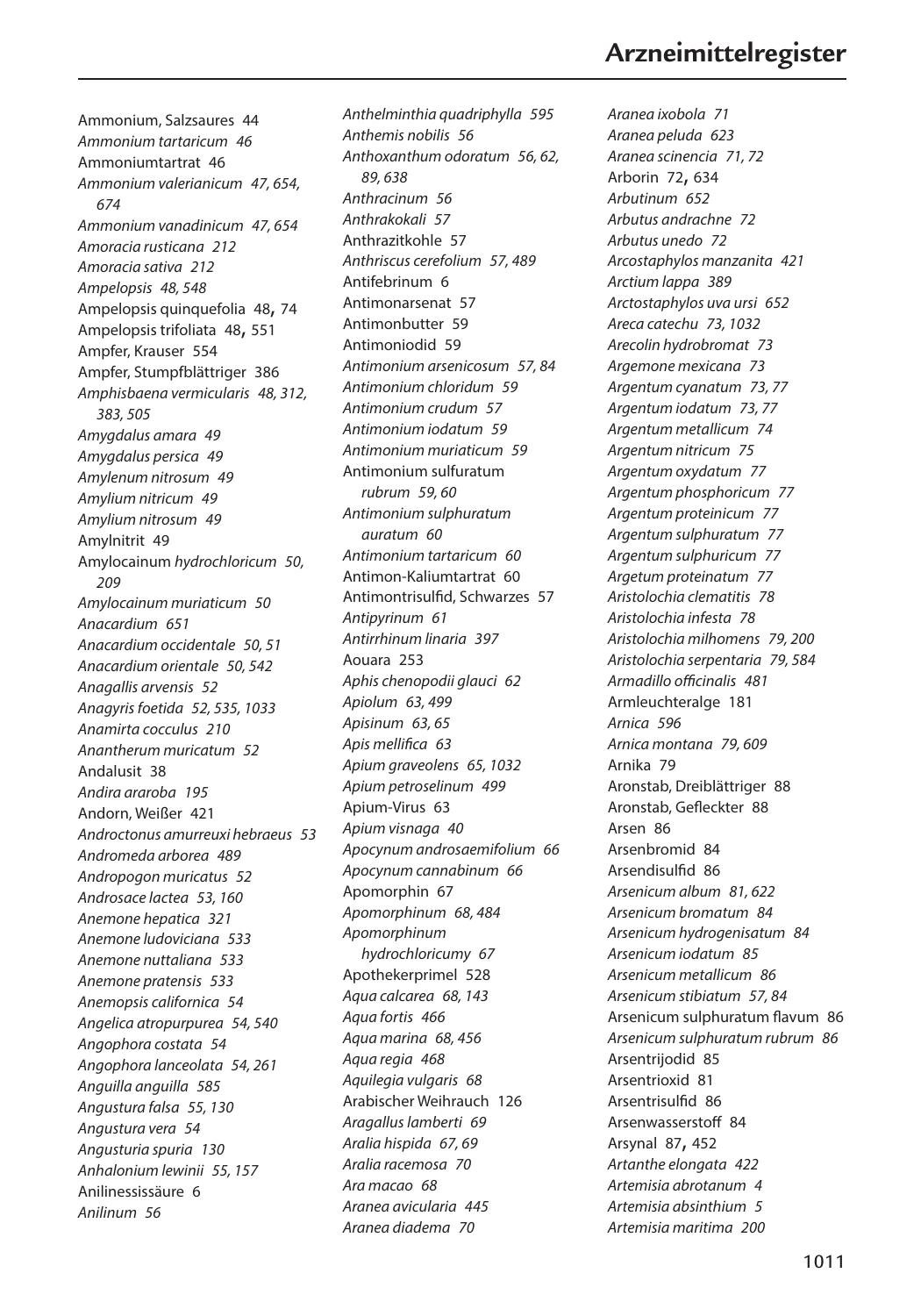# **Arzneimittelregister**

*Artemisia vulgaris 87 Arum dracontium 87, 339, 589 Arum italicum 87, 88 Arum maculatum 87, 88 Arum seguinum 138 Arum triphyllum 88 Arundo donax 89, 588 Arundo mauritanica 89, 1034 Asa foetida 89 Asarum canadense 90, 91 Asarum europaeum 91* Aschenpflanze 202 *Asclepias cornuti 91 Asclepias incarnata 92 Asclepias syriaca 91 Asclepias tuberosa 92 Asclepias vincetoxinum 663* Ashokbaum 348 *Asimina triloba 92 Asparagus officinalis 93 Asperula odorata 93, 584, 638* Asphaltklee 530 *Aspidium athamanticum 93, 279 Aspidium filix mas 279 Aspidosperma quebracho 539 Astacus fluviatilis 93 Asterias lutea 293 Asterias rubens 94 Aster officinalis 338* Asthmakraut 605 *Astragalus mollissimus 95 Athamantha 21, 96* Äther 19 Äthylnitrat-Lösung 468 Atoxyl 84, 450 *Atriplex hortensis 96, 535 Atropa belladonna 111 Atropa mandragora 419 Atropha curcas 347* Atropin 24, 96, 114, 445 *Atropinum 96, 113* Augentrost 268 *Aurantii cortex 97, 205 Aurelia aurita 423 Aurum arsenicicum 97, 99 Aurum arsenicosum 97 Aurum arsenicum 97 Aurum bromatum 97, 99 Aurum chloratum 100 Aurum foliatum) 98 Aurum iodatum 97, 100 Aurum metallicum 98 Aurum muriaticum kalinatum 100 Aurum muriaticum natronatum 100* *Aurum muriaticum 99, 100, 577 Aurum sulphricum 101 Aurum sulphuratum 100, 101* Austernschale, Kalzinierte 140 *Avena sativa 101* Avoira 253 *Azadirachta indica 101*

### **B**

Bachbunge 297 Bachnelkenwurz 297 *Bacillinum Burnett 102 Bacillinum testium 102, 103 Bacillus anthracis 56 Bacillus dysenteriae 251 Bacillus Gaertner 288, 531 Badiaga 103* Bahiapulver 195 *Baja 103, 190* Baldrian, Gemeiner 653 Baldrian, Großer 653 Balsamapfel 438 Balsambirne 439 Balsamgurke 438 Balsampappel 525 *Balsamum copaivae 223 Balsamum peruvianum 104 Balsamum tolutanum 104* Bambus 104 *Bambusa arundinacea 104, 1034 Bambusa vulgaris 104 Baptisia confusa acetica 105 Baptisia confusa 105, 107 Baptisia tinctoria 105 Barbitalum 107, 191 Barbital 107* Bärengras 669 Bärenklau 322 Bärentraube 652 Bariumacetat 107 *Barium aceticum 107* Bariumcarbonat 107 *Barium carbonicum 107* Bariumchlorid 109 *Barium iodatum 109* Bariumjodid 109 *Barium muriaticum 109 Barosma crenulata 110* Bartflechte 651 *Baryta acetica 107 Baryta carbonica 107 Baryta iodata 109 Baryta muriatica 109*

Basaka 350 *Basilicum album 474* Bauernsenf 332 Baumwollstaude 301 Becherprimel 527 Beifuß 87 Beifuß-Ambrosie 40 Beinwell, 619 Belbaum 16 *Belladonna 111 Bellis perennis 114* Benediktendistel 169 Bengalische Quitte 16 Benzin 115 *Benzinum 115, 117 Benzinum dinitricum 115, 117 Benzinum nitricum 115, 117* Benzoesäure 115 *Benzoicum acidum 115 Benzoin oderiferum 7, 116* Benzol 117 *Benzolum 117 Berberis aquifolium 118 Berberis vulgaris 118* Berberitze 118 Bergkristall 586 Berglein 397 Berglorbeer 367 Berglorbeer, Kalifornischer 485 Bergwohlverleih 79 Bernstein 612 Bernsteinsäure 611 Besenginster, Gemeiner 570 ß-Methyl-Indol 590 *Betainum hydrochloricum 120 Betainum muriaticum 120 Beta vulgaris 120* Betelnusspalme 73 *Betonica officinalis 599* Bettlernuss 640 Bettwanze 199 *Betula triphylla 548* Beulenbrand 651 Bibergeil 172 Bienensaug, Weißer 385 Bierhefe 639 *Bignonia caroba 346 Bilis bovina 271* Bilsenkraut, Schwarzes 329 Binse 350 *Bismuthum 120 Bitis arietans 121, 177* Bitterholz 539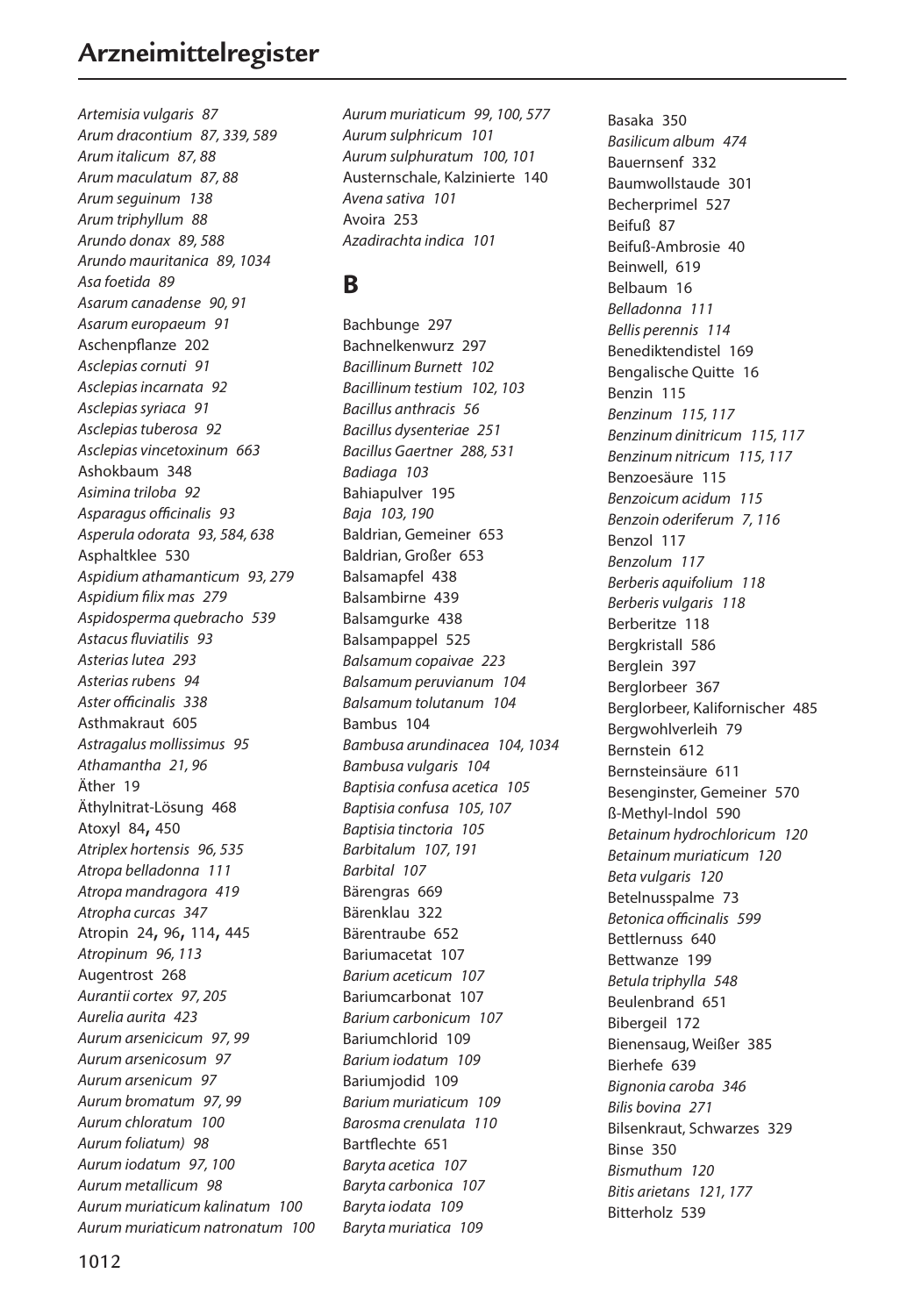Bitterklee 426 Bittermandel 49 Bitterorange 205 Bitterrinde 34, 35 Bittersalz 415 Bitterschokolade, Belgische 192 *Bixa orellana 121, 512* Blasentang 286 *Blatta americana 121 Blatta orientalis 121* Blattgold 98 Blattlaus 62 Blaubeere 653 Blauglocke 26 Blaugummibaum 260 Blauholz 309 Blausäure 328 Blei 519 Bleiazetat 518 Bleichromat 518 Bleijodid 518 Bleiphosphat 521 Blutegel 323 Blutkopf 566 Blutkoralle 223 Blutkraut 632 Blutlaugensalz, Rotes 358 Blutwurzel, Kanadische 564 *Boa constrictor 122* Bodhi-Baum 278 Boldo 461 *Boldo 123, 183 Boletus laricis 123 Boletus luridus 123, 651 Boletus satanus 123, 124 Bombyx chrysorrhea 94, 124 Bombyx mori 124 Borax veneta 124 Boricum acidum 125* Borsäure 125 *Boswellia sacra 126 Bothrops jararaca 127 Bothrops lanceolatus 127, 410 Botulinum 127* Bounafa 278 *Bovista lycoperdon 128, 551 Brachyglottis repens 128 Branca ursina 322* Brasilianische Klette 313 *Brassica alba 589 Brassica napus 129, 577* Brauerkraut 393 Braunwurz, Knotige 574

*Brayera anthelmintica 369* Brechnuss 471 Brechwurzel 341 Breitwegerich 516 Brennkraut, Indisches 6 Brennnessel, Kleine 651 Brenzöl 477 Brillenschlange 448 Brombeere, Zottige 554 Bromsäure 327 Bromum 129 *Brucea antidysenterica 55, 130* Bruchkraut 567 *Brunfelsia uniflora 285* Brunnenkresse 450 Brustlattich 648 *Bryonia alba 131* Bryonie, Schwarze 622 Bucco-Strauch, Birkenblättriger 110 Buchampfer 489 Buche 270 Buchenholzteerdestillat 370 Buchweizen 269 *Bufo bufo 133 Bufo rana 133* Buku 245 *Bungarus fasciatus 134, 230, 449* Burzeldorn, Erd- 640 Burzeldorn, Gewöhnlicher 640 Buschbohne 499 Buschmeister, Gelbe 127 Buschmeisterschlange 381 Butternuss 349 Buttersäure 134 *Butyricum acidum 134*

# **C**

*Cactus grandiflorus 134 Cadmium bromatum 136, 137* Cadmiumbromid 136 *Cadmium iodatum 136, 137* Cadmiumjodid 136 Cadmium, Schwefelsaures 136 *Cadmium sulphuratum 136* Caesium 137 *Caesium metallicum 137, 489 Cahinca 137 Cainca 137* Cajeput-Öl 138 *Cajeputum 138 Cajuputum 138* Caladium, Schierlings- 138

# **Arzneimittelregister**

*Caladium 622 Caladium seguinum 138* Calaguala, Echte 139 *Calagualay 139 Calamintha hederacea 297 Calcarea acetica 139 Calcarea arsenica 140 Calcarea bromata 140, 143 Calcarea calcinata 140, 144 Calcarea carbonica 141 Calcarea caustica 143, 144 Calcarea fluorica 144 Calcarea hypophosphorosa 146, 148 Calcarea lactica 144, 147 Calcarea lacto-phosphorica 144, 147 Calcarea muriatica 144, 147 Calcarea ovi testae 139, 144, 487 Calcarea oxalica 139, 147 Calcarea picria 144, 149 Calcarea picricum 510 Calcarea renalis 148, 149 Calcarea silico-fluorica 386 Calcarea stibiato-sulphurata 146, 149 Calcarea sulphurata Hahnemanni 319 Calcarea sulphurica 150* Calciumacetat 139 *Calcium aceticum 139* Calcium-aluminat-silicat 591 *Calcium-aluminat-silicat 545* Calciumarsenit 140 *Calcium bromatum 140* Calciumbromid 140 *Calcium carbonicum 141* Calciumchlorid 147 Calciumfluorid 144 *Calcium iodatum 146* Calciumjodid 146 *Calcium muriaticum 147* Calciumphosphat 147 *Calcium phosphoricum 147 Calcium picricum 149 Calcium silicatum 149* Calciumsilikat 149 *Calcium sulphuricum 150 Calculobili 151, 272 Calculus biliaris 151 Calendula officinalis 151, 152 Calotropis gigantea 152, 324 Caltha palustris 152 Calvatia gigantea 128*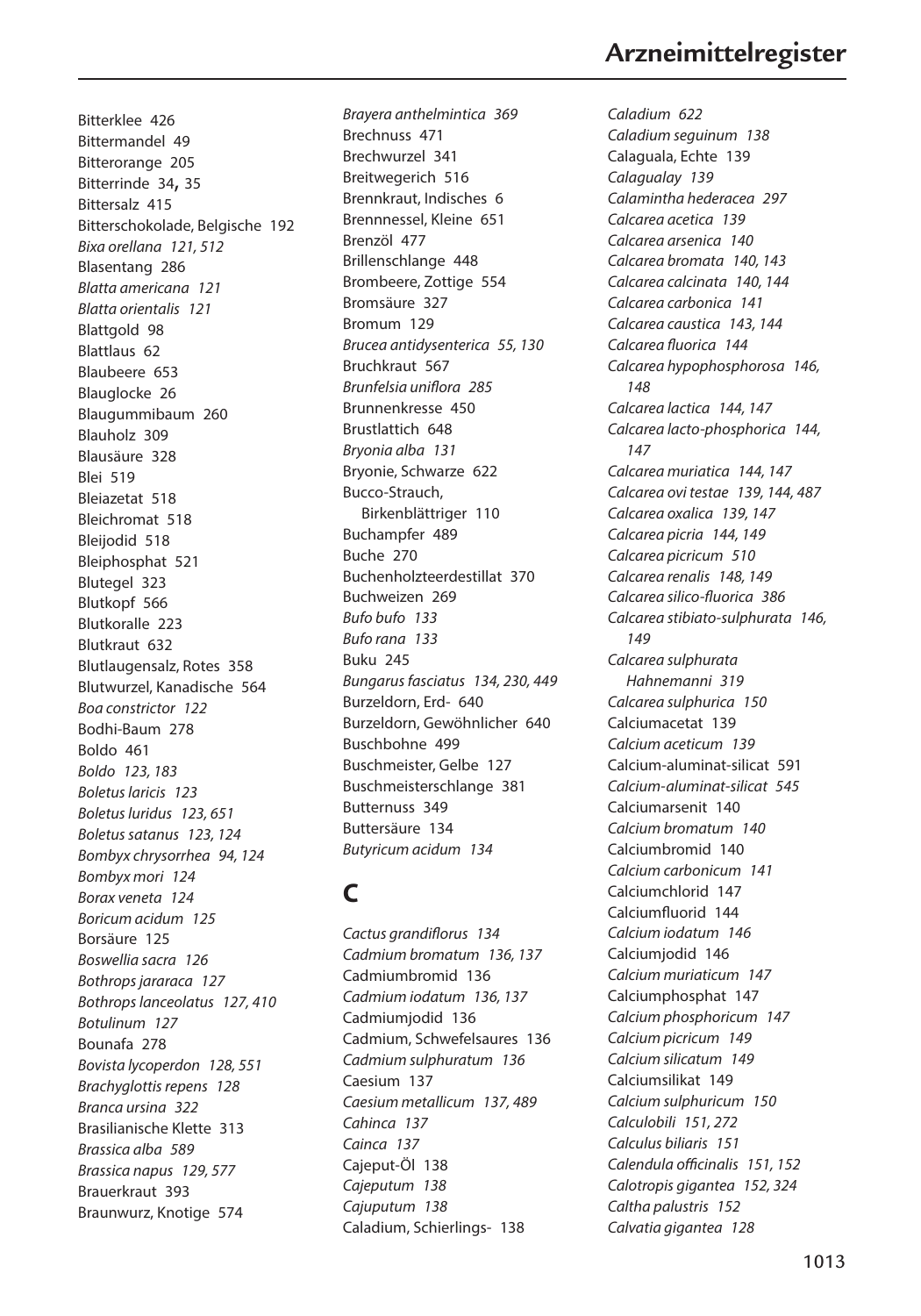*Camellia sinensis 630 Camphora bromata 154, 190 Caladium 622 Camphoricum acidum 154, 155 Cancer astacus 93 Canchalagua 155 Candida albicans 155 Cannabis indica 155 Cannabis sativa var. indica 155 Cannabis sativa var. sativa 157 Cannabis sativa 157, 362* Cantharidin 158 *Cantharidinum 158, 160 Cantharis vesicatoria 158 Capparis coriaccea 160, 430 Caprifoliaceae 374 Capsella bursa pastoris 632 Capsicum annum var. longum 160 Carbo animalis 162 Carbolicum acidum 165 Carboneum 165, 166 Carboneum hydrogenisatum 166 Carboneum oxygenisatum 167 Carboneum sulphuratum 167 Carboneum tetrachloratum 162, 168, 635 Carbo vegetabilis 163, 357 Carcinominum 573 Carcinosinum 169 Cardiaca vulgaris 394 Carduus benedictus 169, 170 Carduus marianus 169, 523* Carissa schimperi 539 Carlsbad 170 *Carum aureum 677 Carum pertoselinum 499 Caryophyllata rivalis 297* Cascabel 229 *Cascara sagrada 171, 546 Cascarilla 171* Cashew-Nuss 50 *Cassia acutifolia 581 Castanea sativa 171 Castanea vesca 171 Castor equi 172 Castoreum 172 Catalpa bignonoides 540 Cataria nepeta 172 Catharolinum pratense 397 Caulophyllum 173 Caulophyllum thalictroides 173, 664 Causticum Hahnemanni 173* Cayennepfeffer 160 *Ceanothus americanus 175*

*Ceanothus thrysiflorus 175, 176 Cedron 176 Cenchris contortrix 176 Centaurea cyanus 177 Centaurea tagana 161, 177 Centaurium minus 155 Centinodum axillare 523 Cephalanthus occidentalis 177, 187 Cephalis ipecacuanha 341 Cerastium medium 603 Cerasus padus 529 Cerasus virginiana 530 Cerefolius 57, 489 Cereus bonplandii 177* Cereus, Nachtblühender 177 *Cereus serpentinus 51, 177, 178 Cerium iodatum 178* Ceriumoxalat 178 *Cerium oxalicum 178 Cessampelos pareira 494 Cetonia aurata 113, 179 Cetraria islandica 179, 604 Chamomilla 179, 1032 Chamomilla romana 56 Chaparro amargoso 180, 484 Chara intermedia 181 Chaulmoogra odorata 182, 512 Cheiranthus cheiri 148, 182, 413, 1033 Chelidoninum 182, 183 Chelidonium majus 182 Chelone glabra 184* Chelone, Glatte 184 *Chenopodii glauci aphis 62, 184 Chenopodium abrosioides anthelminticum 184 Chenopodium anthelminticum 184, 664 Chenopodium vulvaria 184, 528 Chimaphila maculata 185 Chimaphila umbellata 185, 494 China officinalis 186* Chinarindenbaum 186 *China 35 Chinidinum 187, 188, 244* Chininarsenit 188 Chininchlorid 189 Chininsulfat 189 *Chininum arsenicosum 188 Chininum muriaticum 188, 189 Chininum salicylicum 189 Chininum sulphuricum 189 Chiococca racemosa 137 Chionanthus virginia 190*

Chlor 192 Chloralhydrat 190 *Chloralum hydratum 190* Chloroform 191 *Chloroformium 191 Chlorum 192* Chocolate 192 *Cholas terrapina 193, 236, 552, 657* Cholesterin 194 *Cholesterinum 194 Cholinum 194, 623 Chondrodendron tomentosum 494* Chopheenee 194, 360 Christmas berry Tea 335 Christophskraut 12 Christrose 315 Christuspalme 552 Chromalaun 366 *Chromicum acidum 194 Chromium kali sulphuratum 366 Chromium sulphuricum 195* Chromsäure 194 Chromsäureanhydrid 194 Chromsulfat 195 Chrysanthemum *leucanthemum 196, 562 Chrysanthemum tanacetum 622 Chrysarobinum 166, 195, 1033 Cicer arietinum 196, 489 Cicerula alata 389 Cichorium intybus 196 Cicuta maculata 197, 198, 1032 Cicuta maculatum 220 Cicuta virosa 197 Cimex acanthia 199 Cimex lectularius 199 Cimicifuga racemosa 199 Cimicifuginum 200, 411 Cina maritima 200, 596, 1032 Cineraria maritima 202 Cinnabaris 202, 596 Cinnamomum camphora 153 Cinnamomum ceylancium 203 Cistus canadensis 203 Citricum acidum 204, 205 Citrullus colocynthis 217 Citrullus lanatus 232 Citrus aurantium amara 205 Citrus decumana 204, 205 Citrus limonum 204, 205 Citrus vulgaris 205 Claviceps purpurea 576 Clematis erecta 205*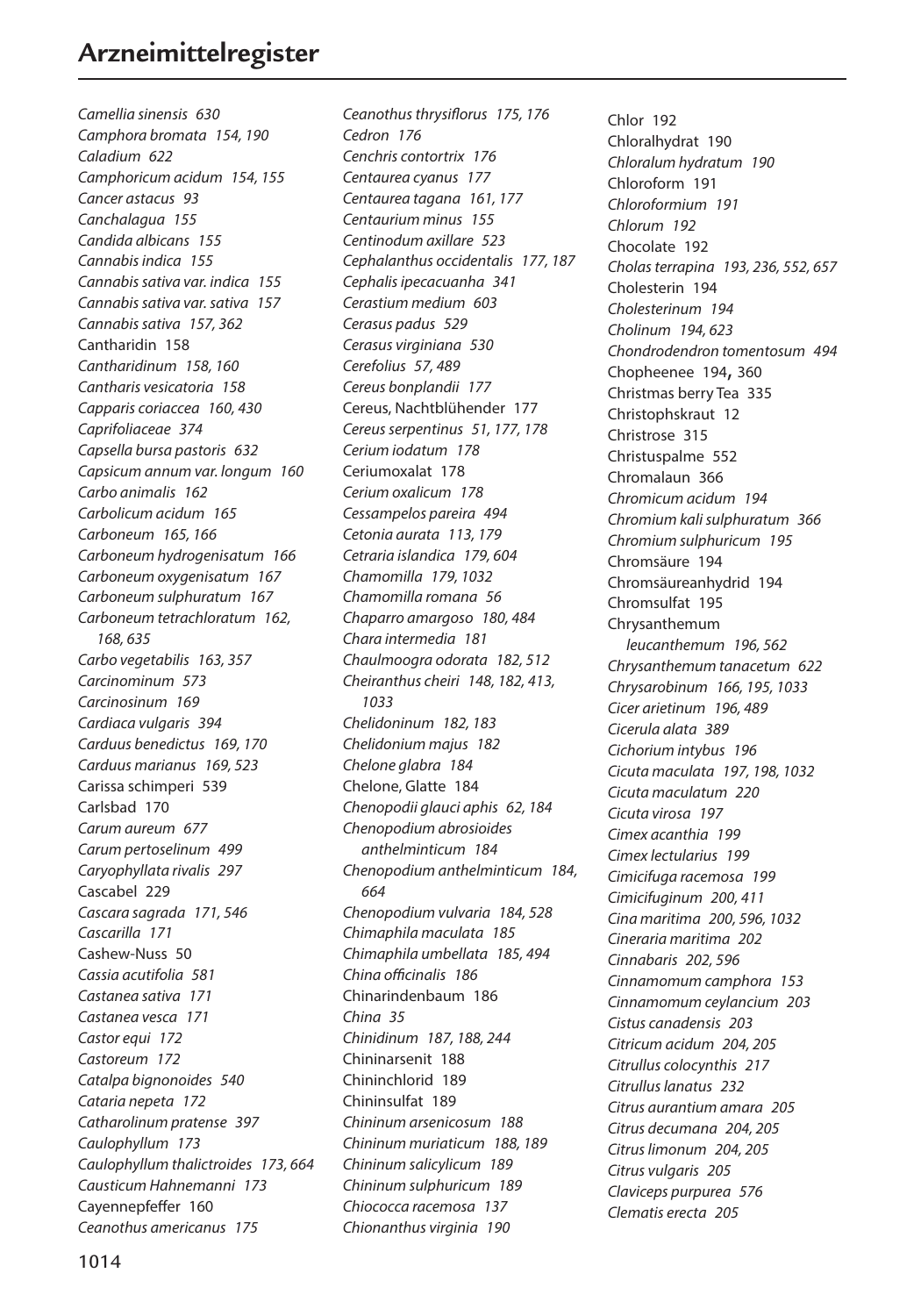*Clematis vitalba 206 Clostridium botulinum 127 Clostridium perfringens 206 Clotho arietans 121 Cobaltum phosphoricum 208 Cobaltum 207 Cocainum 209 Coca 208 Coccinella septempunctata 209 Cocculus indicus 210 Coccus cacti 211 Cochlearia armoracia 212 Codeinum 213, 484 Coffea arabica 213 Coffea cruda 213 Coffea tosta 214, 215 Coffeinum 214, 215 Cola acuminata 369* Colchicin 216 *Colchicinum 216 Colchicum autumnale 215 Collinsonia canadensis 217, 1034 Colocynthis 217 Colostrum 219, 374 Comocladia dentata 219* Conchiolin 219 *Conchiolinum 148, 219, 312* Condurangin 232 *Conium maculatum 220 Convallaria majalis 221, 244 Convolvulus duartinus 119, 222, 343 Convolvulus purga 347 Copaiva officinalis 223 Corallium rubrum 223 Corallorhiza odontorhiza 224 Coriandrum sativum 224 Cornus alternifolia 225 Cornus circinata 225 Cornus florida 225, 226 Corydalis formosa 226, 605 Corynanthe yohimbae 671 Corynebacterium diphteriae 246* Cosso 369 *Coto 226 Cotyledon 383 Cotyledon umbilicus 226 Crataegus leavigata 227 Crataegus oxyacantha 227, 243 Crocus sativus 228 Crotalus cascavella 229, 230 Crotalus horridus 229 Croton coccineus 368 Croton eleuteria 171 Croton spinosus 552*

*Croton tiglium 231, 545 Cubeba officinalis 231 Cucurbita citrullus 232, 572 Cucurbita lanatus 232 Cucurbita pepo 232 Culex musca 292* Cumarin 232 *Cumarinum 232, 557 Cundurango 232 Cuphea viscosissima 233 Cupressus australis 233, 634 Cupressus lawsoniana 233, 634 Cuprum aceticum 233 Cuprum arsenicosum 234 Cuprum arsenicum 658 Cuprum cyanatum 235, 236 Cuprum metallicum 235 Cuprum oxydatum nigrum 236 Cuprum sulphuricum 236* Curare 237 Curare-Pfeilgift 237 Cuscus 52 Cyanquecksilber 433 Cyanwasserstoff 328 *Cyclamen 237 Cyclamen europaeum 237 Cydonia vulgaris 187, 238, 239* Cymarin 238 *Cymarinum 238 Cymarin 67 Cynanchum vincetoxicum 663 Cypraea eglantina 239 Cypripedium calceolus 239 Cypripedium pubescens 239 Cystisus scoparius 570* Cystogen 44, 282 Cytisin 239 *Cytisinum 237, 239, 240 Cytisus laburnum 239*

### **D**

*Dactylopius coccus cacti 211* Damaszenerrose 553 Damenzopf 597 *Damiana 240 Damiana aphrodisiaca 240 Daphne indica 240 Daphne mezereum 436 Daphne odora 240* Darmnosode 251 *Datura arborea 604 Datura stramonium 605 Daucus visnaga 40*

Daumennagelrest 172 *Delphinium staphisagria 601* Delphinmilch 375 *Dendroaspis polylepis 240 Derris pinnata 200, 241, 368, 1034* Dianatriummethylarsenat 87 Diäthylendiamin 513 Diäthylsulfondimethylmethan 612 *Dictamnus albus 242, 584* Dictamnus fraxinella 242 *Dieffenbachia seguina 138 Digitalis purpurea 242, 565, 608 Digitoxinum 244* Dihydroxybernsteinsäure 624 Dihydroxybutandisäure 624 *Dilatris carolinana 383 Dilatris tictoria 383 Dioscorea villosa 244 Diosma crenata 110 Diosma lincaris 245* Diphterietoxin 246 *Diphtherinum 246* Diphtherotoxin 246 *Diploccous lanceolatusy 522 Dipodium punctatum 219, 246* Diptam 242 Diptam, Weißer 242 *Dipterix odorata 638 Dirca palustris 247 Ditainum 35, 247* Ditarindenbaum 35 DNB 115 Doldenmilchstern 485 *Dolichos pruriens 247* Doppelschleiche 48 Dorant, Weißer 421 *Dorema ammoniacum 40* Dorsch 288 Dorschlebertran 478 *Doryphora decemlineata 247* Dovers Pulver 484 Drachen, Grüner 87 Drachenwurzel 87 Drachenwurz, Grüne 87 Dreifaltigkeitsblume 664 Dreimasterblume 639 Drillingspflanze 641 *Drosera rotundifolia 248 Druparia spinosa 529 Dryopteris filix 279 Duboisia myoporoides 248* Duboisinsulfat 249 *Dulcamara 249*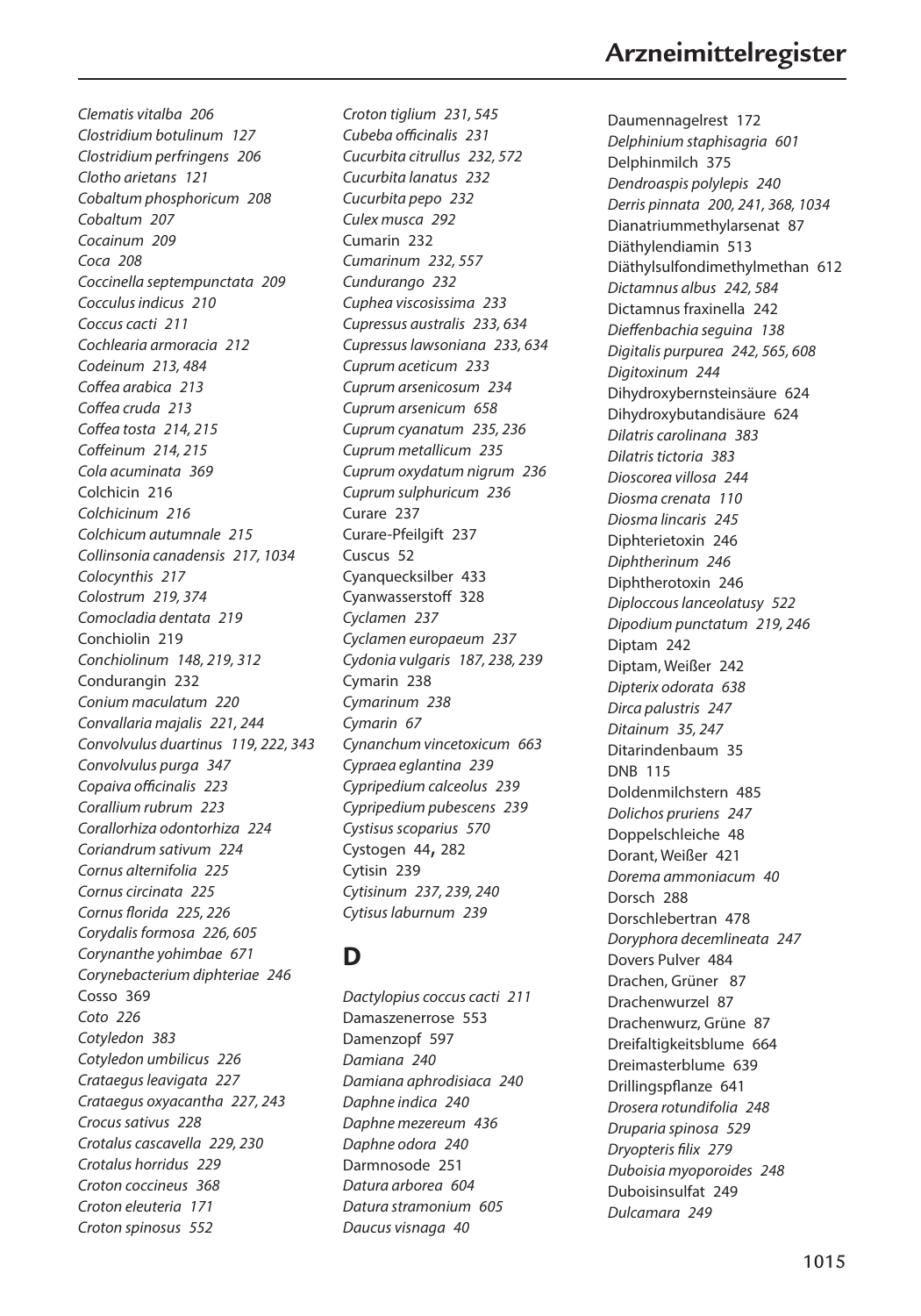# **Arzneimittelregister**

*Dulcamara amara 394* Dürrwurz, Kanadischer 257 *Durum 573* Dys.co (bach) 251 Dysenterie-bacillus Bach 251

### **E**

Eberraute 4 *Ecballium elaterium 254 Echiichthys draco 639 Echinacea angustifolia 252 Echinacea rudbeckia 252* Echte Vanille 654 Edelkastanie 171 Edelkoralle 223 Edelnuss 349 Edelweiß, Falsches 266 Efeu 313 Ehrenpreis, Virginischer 394 Eibisch 35 Eicheln 540 Eidechsenschwanz 572 Eierschalen, Geröstete 139 Eihaut, Hühnerei- 487 Einbeere, Vierblättrige 494 Einjähriger Knäuel 573 Einkorn, Falsches 318 Einsiedlerspinne, Braune 405 Eisen 273 Eisenarsenit 272 Eisenazetat 272 Eisenbromid 272 Eisenchlorid 275 Eisencyanid 272 Eisenhut 8 Eisenjodid 273 Eisenkraut, Blaues 660 Eisenpernitrat 276 Eisenphosphat 276 Eisenpikrat 277 Eisensulfat 278 Eisentartrat 278 Eisenvitriol 278 Eisenzitrat 272 Eisessig 6 Ei-Vakzine 252, 487 *Elaeis guineensis 253, 327, 1032 Elaps corallinus 230, 253 Elaterium officinarum 254* Elder, Wilder 69 *Electricitas 255, 671* Elefantenlaus, Westindische 50 Elektrizität 255

*Elemuy gauteria 183, 255* Elfenbusch 529 Elsebeere 529 *Elytrigia repens 643* Emetin 255 *Emetinum 255, 342 Enanthe crocata 475* Entenfuß 522 Entengrütze 394 Enzian, Fünfblättriger 293 Enzian, Gelber 293 Enzian, Kreuzblättriger 293 *Eosinum 255 Ephedra sinica 255 Ephedra vulgaris 255, 411 Epigaea repens 256 Epilobium palustre 84, 256, 430* Epinephrin 15 *Epiphegus virginiana 256* Epprich, Gemeiner 65 Epsomsalz 415 *Equisetum hiemale 256 Equisetum hyemale 256 Eranthis hyemalis 11, 257* Erdbeerbaum 72 Erdefeu 297 Erdkröte 133 Erdrauch, Kletternder 14 *Erechthites hieracifolia 257, 1032 Ergotinum 257, 577 Erigeron canadensis 257, 1032 Eriodictyon californicum 258 Eriodictyon glutinosum 258 Erodium cicutarium 258, 294 Eryngium aquaticum 258 Eryngium virginianum 258 Erypelma spinicruslee 623 Erythrinus 259, 430 Erythroxylon coca 208, 209 Eschcholtzia californica 484* Esche 286 Esche, Amerikanische Berg- 537 *Eschscholtzia californica 259 Escoba amarga 495* Eselsmilch 372 Eserin 259, 507 Eserinsalicylat 259, 507 Eserinum 259 *Eserin 73 Eserinum salicylicum 259* Essigsäure 6 Esskastanienblätter 171 Ethanol 29 Ethylalkohol 29

*Eucalyptolum 259, 261 Eucalyptus globulus 260, 609* Eucalyptusöl 261 *Eucalyptus rostrata 254, 261 Eucalyptus tereticortis 261 Eugenia chequen 447 Eugenia jambolana 620 Eugenia jambosyayy 261 Euonymus atropurpurea 262 Euonymus europaea 262 Eupatorium aromaticum 263 Eupatorium perfoliatum 263 Eupatorium purpureum 264, 1032 Eupatorium urticifolium 263 Euphorbia amygdaloides 264, 267 Euphorbia corollata 264, 267 Euphorbia hypericifolia 265, 343 Euphorbia lathyris 265 Euphorbia marginata 266, 267 Euphorbia pilulifera 266, 267 Euphorbia polycarpa 266 Euphorbia prostata 266, 267 Euphorbia resinifera 267 Euphoribum officinarum 267 Euphrasia officinalis 268* Eupion 269 *Eupionum 269 Euscorpius italicus 574*

### **F**

*Fabiana imbricata 269, 494* Fabianakraut 269 *Fagopyrum esculentum 269 Fagus silvatica 256, 270 Fagus sylvatica 270 Falco peregrinus 270* Färberginster 293 Färberhülse 105 Färberkrapp 554 Färberröte 554 Farbkraut 293 Faulbaum 546 Feigenbaum 278 Feigenkaktus 484 Feldthymian 636 *Fel tauri 271, 383 Fel tauri depuratum 452* Ferripyrophosphat 278 *Ferrum aceticum 272, 275 Ferrum arsenicicum 272 Ferrum arsenicosum 272, 275 Ferrum bromatum 272, 275 Ferrum citricum 188, 272*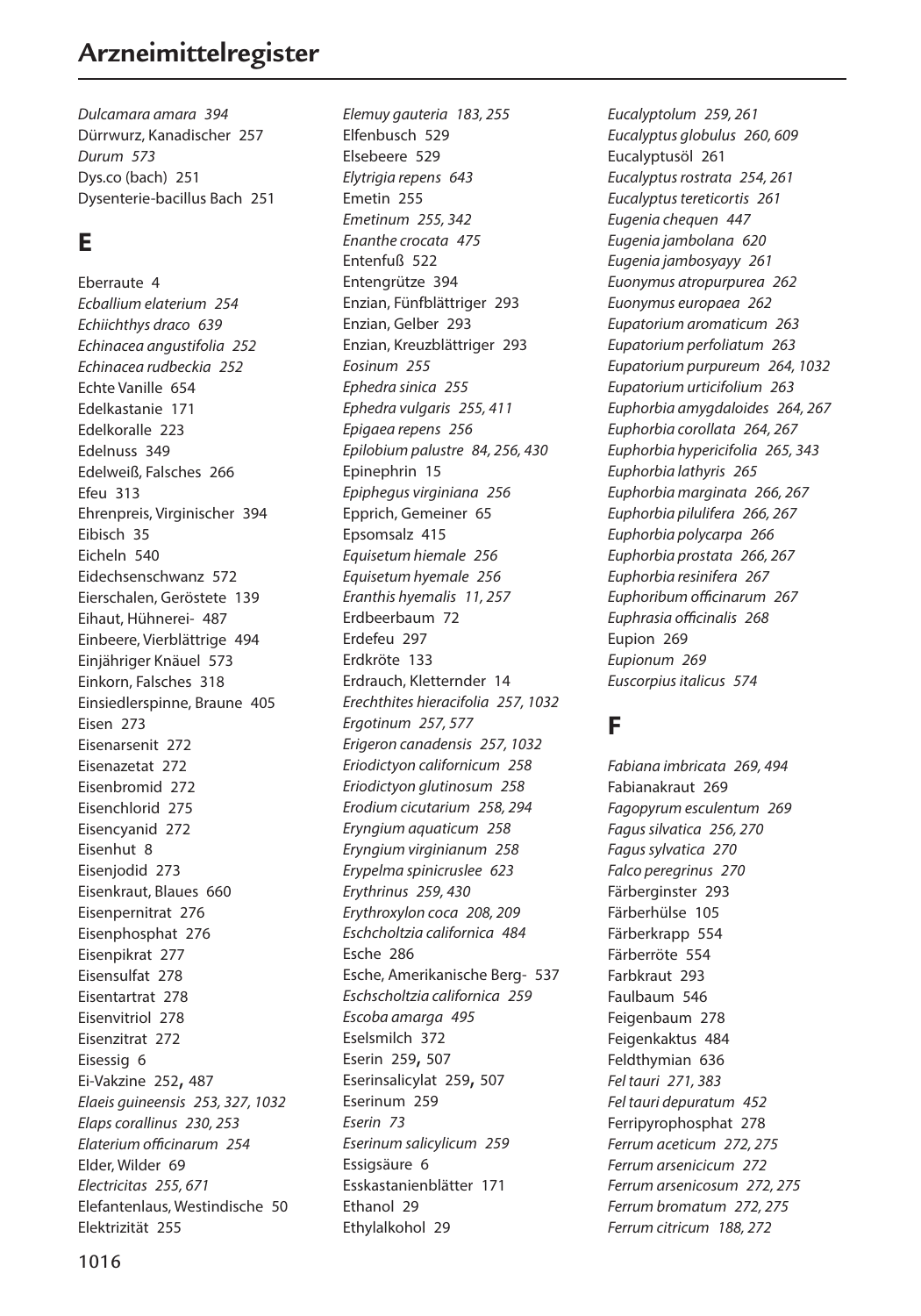*Ferrum cyanatum 272, 275, 588 Ferrum iodatum 273 Ferrum magneticum 273, 275 Ferrum metallicum 273 Ferrum muriaticum 275 Ferrum pernitricum 275, 276 Ferrum phosphoricum 276 Ferrum picricum 277, 510 Ferrum protoxalatum 275, 278 Ferrum pyrophosphoricum 277, 278, 602 Ferrum sulphuricum 275, 278 Ferrum tartaricum 275, 278 Ferula communis 278 Ferula glauca 278, 485 Ferula neapolitana 278 Ferula sumbul 617* Fetthenne, Rote 578 Feuersalamander 561 Feuerspinne, Westindische 631 Fichte, Schwarze 3 *Ficus carica 278, 579 Ficus indica 484 Ficus religiosa 278, 641 Ficus venosa 279, 438* Fieberbaum 260 Fieberklee 426 Fieberstrauch 116 Fieberwurz, Amerikanischer 642 *Filipendula ulmaria 597 Filix mas 279* Fingerhut 242 Fischbohne 443 Fischfänger, Gemeiner 513 Fischkörner 210 Flachs 398 Flaschenbaum 92 Fleisch, Faules 536 Fliegenfänger 66 Fliegenkraut 87 Fliegenpilz 22 Fliege, Spanische 158 Flohblume 599 Flohkraut 312 Flöhkraut 426 Flor de piedra 404 *Fluoricum acidum 279* Fluoroform 248, 280 *Fluoroformium 280* Flusskrebs 93 Flusssäure 279 Flussschwamm 103 Flussspat 144 Föhre 511

Forellensalmler 259 Formaldehyd 281 Formalin 281 *Formalinum 281 Formica rufa 282 Formicicum acidum 283, 285, 645* Formyltrijodid 341 *Fragaria vesca 285 Franciscea uniflora 285 Frangula alnus 546* Frauenblume 641 Frauendistel 169 Frauenflachs 397 Frauenminze 312 Frauenschuh 239 Frauenwurzel 173 Fraxinus americana 285 *Fraxinus excelsior 286* Freisamkraut 664 Frühlingspilz 25 *Fuchsinum 160, 286* Fuchslunge 533 *Fucus quercus marina 286 Fucus vesiculosus 286 Fuligo ligni 287* Fußblatt 522

# **G**

*Gadolinium nitricum 287 Gadus morrhua 288, 479* Gaertner (bach) 288 *Gaertner bacillus 531 Galanthus nivalis 288 Galega officinalis 286, 288, 290 Galipea cusparia 54 Galium aparine 288, 326 Galium odoratum 93* Gallensäure 289 Gallensteine, Verriebene 151 *Gallicum acidum 289* Gallusgerbsäure 622 Gamander, Wilder 629 *Gambogia 289* Gänseblümchen, 114 Gänsefuß, Stinkender 184 *Garcinia morella 289* Gartenmelde 96 Gartenraute 555 Gartensalbei 562 Gartenspargel, Gemeiner 93 Gasbranderreger 206 *Gaultheria procumbens 290, 561*

# **Arzneimittelregister**

*Gaultheria repens 290* Geißblatt, Wald- 403 Geißklee 288 Geißraute 288 Gelatine 343 Gelbholz, Eschenblättriges 668 Gelbwurz, Kanadische 325 *Gelsemium lucidum 290 Gelsemium sempervirens 290 Genista tinctoria 293, 365 Gentiana cruciata 293 Gentiana lutea 293 Gentiana quinqueflora 293 Gentiana quinquefolia 293 Geraninum 293 Geranium maculatum 294 Germanium 294* Germer, Grüner 658 Germer, Weißer 656 *Gettysburg aqua 296 Geum nutans 297 Geum rivale 297, 325* Geweihbaum 309 Gewürznelke 478 Gewürzsumach 548 Gichtbaum 518 Gichtrose 547 Gichtrübe 131 Gifteiche, Kalifornische 548 Giftesche 190, 552 Gifthahnenfuß 543 Giftlattich 384 Giftsalat 384 Giftsumach, Echter 549 Gilbkraut 293 Gingkobaum 296 *Ginkgo biloba 296* Ginseng 297 Ginseng, Amerikanischer 297 *Ginseng quinquefolium 297* Gips 150 Glaskraut, Aufrechtes 494 Glaubersalz 459 *Glechoma hederacea 297, 313, 491 Glonoinum 298 Glycerinum 299* Glyzerin 299 *Gnaphalium polycephalum 300* Goapulver 195 Goldarsenit 97 Goldbromid 97 Goldchlorid 100 Goldchlorid-Chlornatrium 100 Goldjodid 97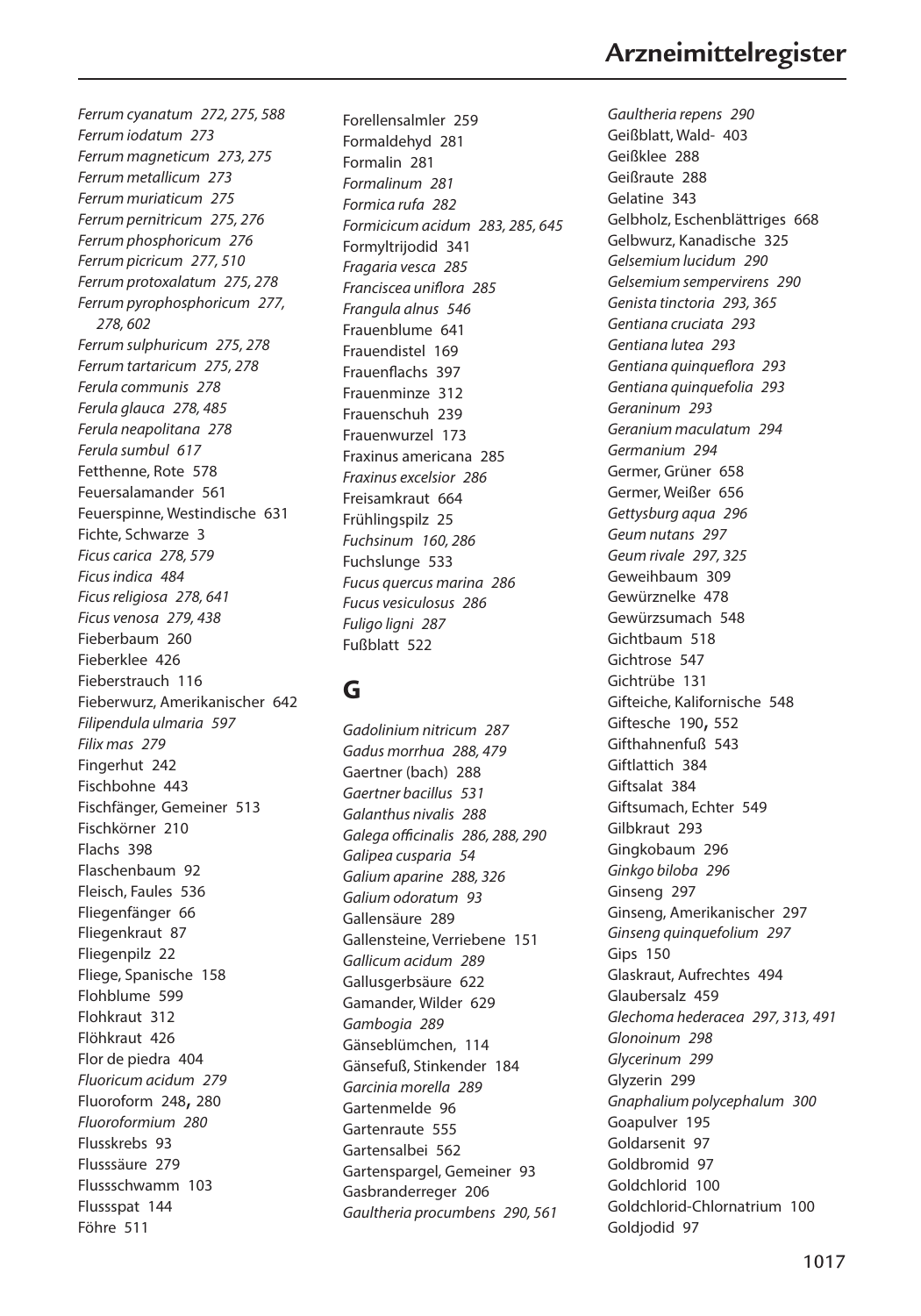# **Arzneimittelregister**

Goldlack 182 Gold, Metallisches 98 Goldregen 239 Goldrosenkäfer 179 Goldrute 595 Goldschwefelspießglanz 60 Goldsulfid 101 Golondrina 301 *Golondrina 266 Gonolobus condurango 232 Gossypium herbaceum 301* Gottesgnadenkraut 305 Gottesurteilsbohne 507 Götzenfeigenbaum 278 Granatapfelbaum 301 *Granatum 301* Grapefruit 204 *Graphites 302 Gratiola officinalis 305* Greiskraut 580 Greiskraut, Jakobs- 580 Grießwurzel 217 Grieswurz 494 Grindelia-Kraut 305 *Grindelia robusta 305 Grindelia squarrosa 305* Grindwurz 386 Grippenosode 337 Grippevirennosode 486 Große Winkelspinne 626 Grundheil 96 Grützblume 332 Guaco 266 *Guaco 306* Guajacol 371 *Guajacolum 307 Guajacum 584 Guajacum officinale 307* Guajakholzbaum 307 *Guano australis 166, 308* Guao 219 Guarana 308 *Guarea guidonia 308 Guarea trichilioides 308* Guipsinum 309, 666 Gummibaum, Roter 54 Gummi gutti 289 Gummiharz 289 Gundelrebe 297 Gundermann 297 Gunpowder 309, 362, 588 Gurunuss 369 *Gymnema silvestre 266, 309*

*Gymnema sylvestre 309 Gymnocladus canadensis 309 Gymnocladus dioicus 309*

### **H**

H2-Hydroxi-Benzoesäure 561 Haarmützenmoos, Holzschlag- 524 *Haematoxylon campechianum 309* Hafer, Gemeiner 101 Hahnenfuß, Blauer 173 Hahnenfuß, Gletscher- 543 Hahnenfuß, Knolliger 542 Hahnenfuß, Kriechender 543 Hahnenfuß, Scharfer 542 Hainbuche, Hopfen- 487 *Haliaeetus leucocephalus 310 Hamamelis dioica 310 Hamamelis virginiana 310* Hanf 157 Hanf, Indischer 66, 155 Harlekinsblume 68 Harnsäure 650 Harnstoff 650 *Harpagophytum procumbens 311* Hartriegel, Blumen- 226 Hartriegel, Rundblättriger 225 Harzklee 530 Haschisch 155 Haselwurz, Europäischer 91 Hasenklee 489 Hasenöhrlein 91 Hauhechel 481 Haushaltskraut 54 Hauslauch 579 Hausspinne 626 Hauswurz, Echte 579 Heckenkirsche, Rote 403 *Hecla lava 312 Hedeoma 651 Hedeoma pulegioides 312 Hedera helix 312, 313, 666 Hedysarum ildefonsianum 158, 313* Heidelbeere 653 Heildolde 567 Hekla lava 312 *Helenium grandiflorum 338 Helianthemum canadense 203 Helianthus 540 Helianthus annuus 313 Heliotropinum peruvianum 314, 453* Heliotrop, Winter- 648 *Helium 314 Helix tosta 315, 438*

*Helleborus foetidus 315, 316 Helleborus niger 315 Helleborus orientalis 316, 317* Hellroter Ara 68 *Helminthochortos 202, 317* Helmkraut, Seitenblütiges 575 Helmkraut, Sumpf- 575 *Heloderma suspectum 317 Helodrilus caliginosus 318 Helonias dioica 318 Hepar sulphuris calcareum 319 Hepatica nobilis 321 Hepatica triloba 321 Heracleum sphondylium 322* Herbstdrehwurz 597 Herbstzeitlose 215 Heringslake, Destillierte 528 Herzblume 226 Herzgespann 394 Herzkraut 589 *Heuchera hispida 322, 431* Hexenhasel 310 Hexenpilz 123 Himmelsfalter 441 *Hippomane manicella 418 Hippomanes 322 Hippozaeninum 322 Hippuricum acidum 323* Hirschhornsalz 42 Hirschwurz 96 Hirtentäschelkraut 632 Hirudo medicinalis 323, 505, 641 Hirudo officinalis 559 Hoang Nan 611 Hodenextrakt 484 Hoffmanstropfen 192, 597 *Hoitzia coccinea 113, 324* Holunder, Kanadischer 563 Holunder, Schwarzer 563 Holzapfelbaum 513 Holzkohle 163 Holzruß 287 *Homarus 324 Homarus gammarus 324* Honigbiene 63 Honigklee, Weißer 424 Honig mit Salz 424 Hopfen 406 Hopfenbaum 532 Hornisse 661 Hortensie, Baumartige 324 Huflattich 648 Huflattich, Großblättriger 648 Hühnereischalenmembran 487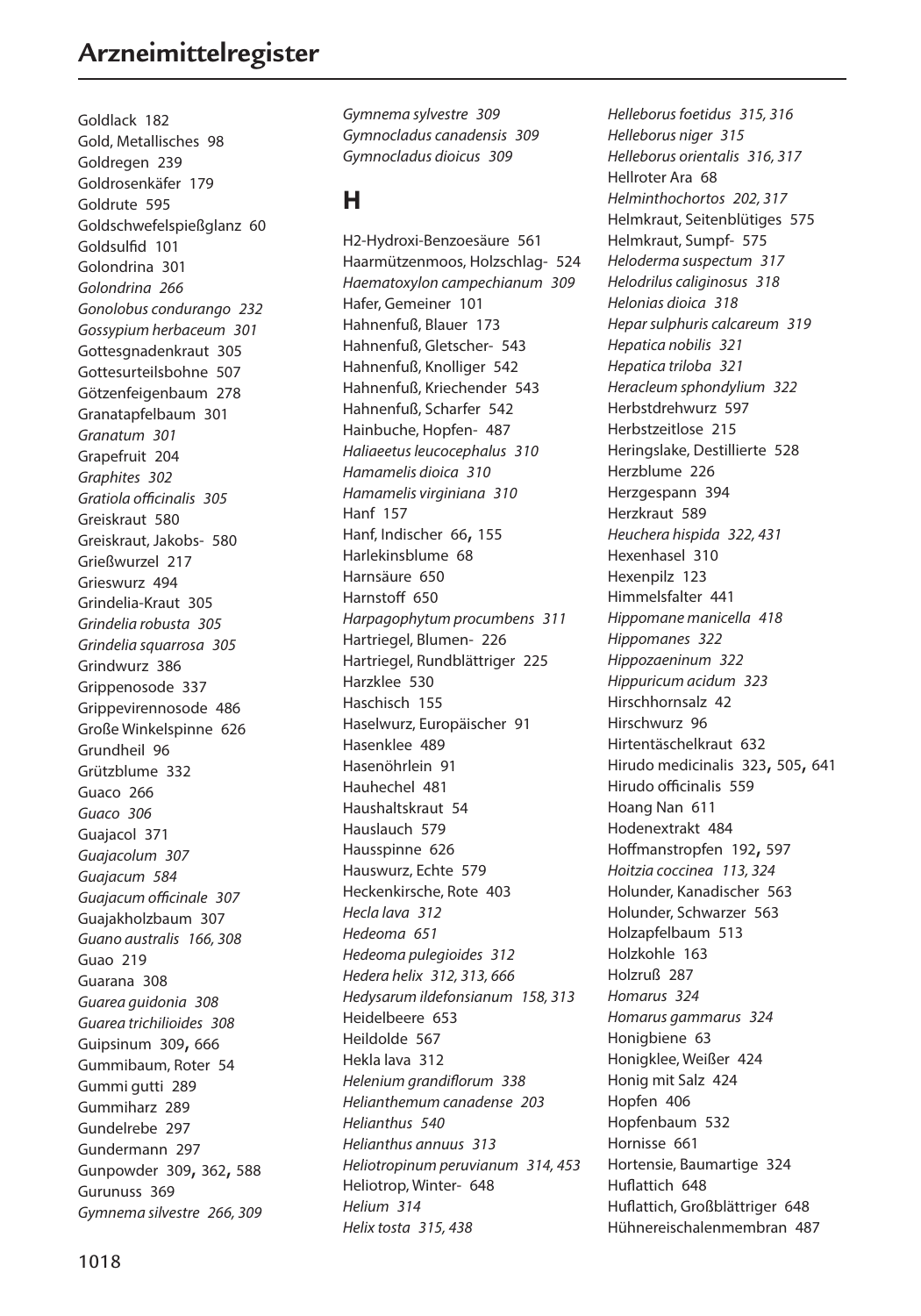Hühnertuberkulin 646 *Humea elegans 324, 528* Hummer 324 *Humulus lupulus 406* Hundeholzbaum 513 Hundemilch 373 Hundertfüßler 574 Hundsbaum 552 Hundspetersilie 20 Hundswürger, Hanfartiger 66 *Hura brasiliensis 324 Hura crepitans 324 Hydrangea arborescens 324 Hydrangea vulgaris 324 Hydrargyrum oxydatum subsulphuricum 435 Hydrargyrum stibiato-sulfuratum 19 Hydrargyrum sulphuratum nigrum 19* Hydrastinchlorid 325 Hydrastinsulfat 325 *Hydrastinum muriaticum 325, 326 Hydrastinum sulphuricum 325, 326 Hydrastis canadensis 325, 410, 645 Hydrobromicum acidum 130, 327 Hydrocotyle asiatica 327 Hydrocyanicum acidum 328 Hydrogenium 328 Hydrophobinum 411 Hydrophyllum virginianum 268, 329 Hyoscyaminum bromatum 330, 574 Hyoscyamus niger 329 Hypericum officinarum 331 Hypericum perforatum 331* Hypophyse 513 *Hystrix prehensilis 595 Hystrix subspinosum 595*

### **I**

*Iberis amara 332 Ichthyolum 332 Ictodes foetida 333 Ignatia 333 Ignatia amara 292, 333, 335, 622* Ignatiusbohne 333 Ilex 335 *Ilex aquifolium 335 Ilex casseine 335 Ilex paraguayensis 335, 421 Ilex vomitoria 335 Illecebrum verticillatum 133, 336* Immergrün 663

Indigo 336 *Indigofera tinctoria 336* Indigo tinctoria 336 Indigo, Wilder 105 Indisches Arnika 666 Indium 336 *Indium metallicum 336* Indol 337 *Indolum 337 Influenzinum 337* Ingluvin 178, 338 Ingwer 676 Ingwer, Wilder 90 Insulin 338 *Insulinum 338, 620 Inula helenium 338* Iodium 266, 339, 479 *Iodium purum 339* Iodoform 341 *Iodoformium 341, 595 Iodothyrinum 637 Ipecacuanha 91, 341 Ipomea jalapa 347 Ipomea purga 347 Ipomea 119* Ipomoea 222 *Ipomoea turpethum 482* Iridium 343 Iridiumchlorid 344 *Iridium metallicum 343 Iridium muriaticum 343, 344 Iris factissima 345 Iris florentina 345 Iris germanica 344, 345 Iris minor 344 Iris tenax 344, 345 Iris versicolor 344* Islandmoos 179

#### **J**

*Jaborandi 345 Jacaranda brasiliensis 346 Jacaranda caroba 346 Jacaranda gualandai 347 Jacobaea vulgaris 580* Jakobsmuschel 496 *Jalapa 347* Jalapenknolle 347 Jamaikapfeffer 511 Jambolanapflaume 620 *Jambosa vulgaris 261* Jambulbaum 620

Jarinhawurzel 79 Jasmin, Wilder 290 *Jatropha curcas 347 Jatropha urens 348* Jequiritol 5, 348 Jequirity 5 *Joanesia asoca 348, 535* Jod 339 Johanniskraut 331 *Jonosia asoca 348* Juckbohne 247 Juglandin 349 *Juglans cathartica 349 Juglans cinerea 349 Juglans regia 349* Jumbul 620 *Juncus effusus 350 Juniperus communis 350 Juniperus sabina 558 Juniperus virginiana 350 Justicia adhatoda 350, 565, 589*

# **K**

Kaffeebohnen, Ungeröstete 213 Kaffee, Gerösteter 215 Kakerlake 121 Kalabarbohne 507 Kalagua 645 Kalagua 351 Kalisalpeter 362 Kali, Übermangansaures 363 Kalium aceticum 351, 357 *Kalium arsenicosum 351* Kaliumarsenit 351 Kaliumaurichlorid 100 Kaliumazetat 351 Kaliumbichromat 351 *Kalium bichromicum 351 Kalium bromatum 354* Kaliumbromid 354 *Kalium carbonicum 355* Kaliumchlorat 357 Kaliumchlorid 360 *Kalium citricum 357, 358 Kalium cyanatum 358* Kaliumdichromat 351 *Kalium ferrocyanatum 357, 358 Kalium hydroiodicum 359 Kalium hypophosphoricum 359, 364 Kalium iodatum 359, 430, 630* Kaliumjodid 359 Kaliumkarbonat 355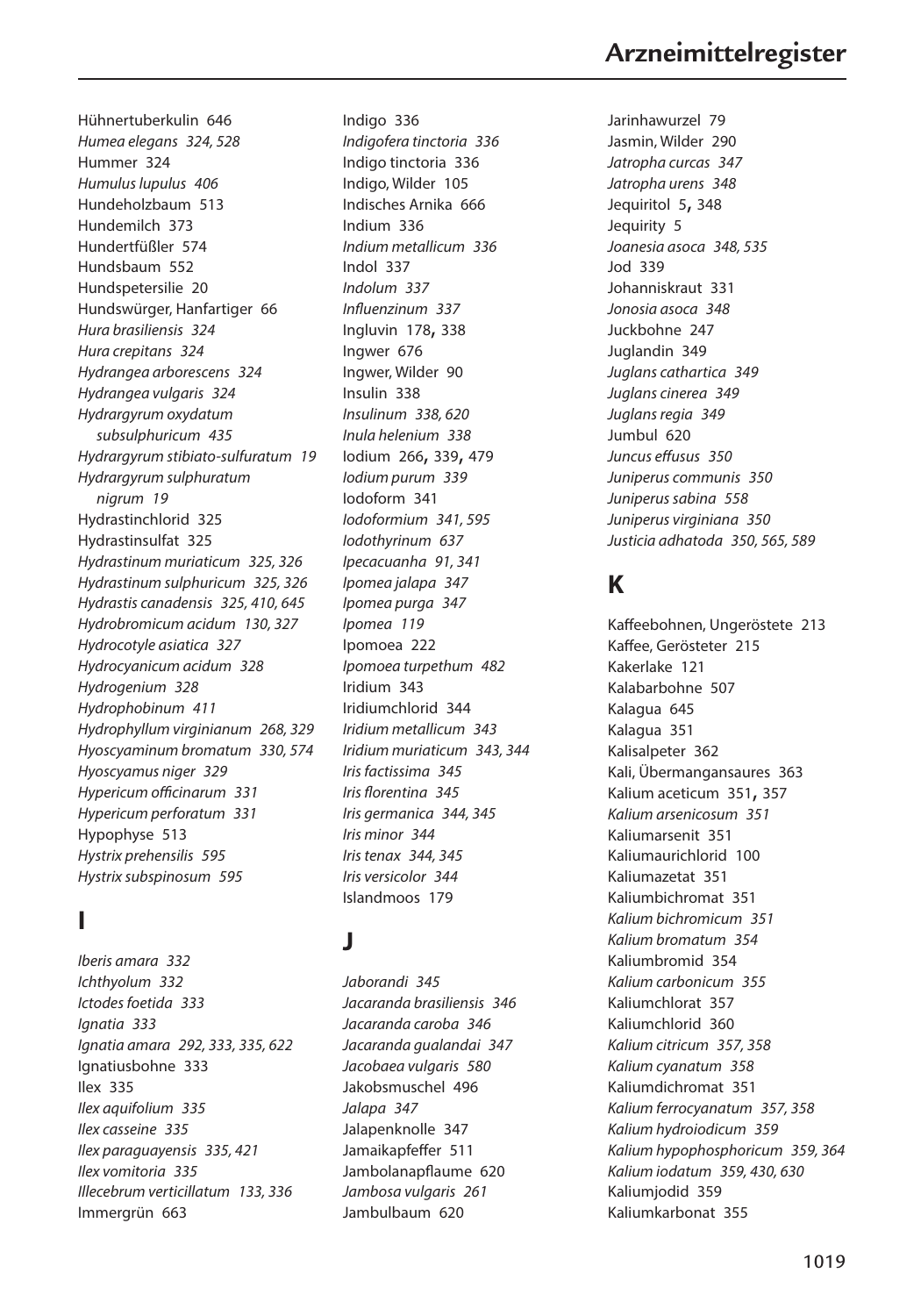*Kalium muriaticum 360 Kalium nitricum 362* Kaliumoxalat 363 *Kalium oxalicum 357, 363* Kaliumpermanganat 363 *Kalium permanganatum 363 Kalium permanganicum 363* Kaliumphosphat 363 *Kalium phosphoricum 363 Kalium picricum 357, 365 Kalium picronitricum 357, 365* Kaliumpikrat 365 Kalium salicylicum 357, 365 Kaliumsalizylat 365 *Kalium silicatum 365 Kalium silicicum 357, 365* Kaliumsilikat 365 Kaliumsulfat 366 *Kalium sulphuricum chromicum 366 Kalium sulphuricum 366 Kalium tartaricum 357, 367* Kaliumtartrat 367 Kaliumtellurat 367 *Kalium telluricum 357, 367* Kaliumxanthogenat 367 *Kalium xanthogenicum 168, 367* Kalium, Xanthogensaures 367 Kaliumzitrat 358 Kaliumzyanid 358 Kaliwasserglas 365 Kalk, Essigsaurer 139 Kalk, Gelöschter 144 Kalkschwefelleber 319 Kalksilikat-Gneis 386 Kalkwasser 68, 367, 489 *Kalmia latifolia 367* Kalomel 433 Kalziumfluorosilikat 386 Kamala 368, 370 Kamille, Echte 179 Kamille, Römische 56 Kampferbasilikum 474 Kampferbaum 153 Kampferlorbeer 153 Kampfersäure 155 Karbolsäure 165 Kardinalsblume, Blaue 403 Kartoffel 594 Kartoffelkäfer 247 Kaskarillabaum 171 Kastanie, Kahle 17 Katzengamander 629 Katzenkraut 629 Katzenmilch 375

Katzenminze 172 Kaurischnecke 239 Kava-Kava 512 Kellerhals 436 Kermesbeere 508 Kermes mineral 60 Keuchhustennosode 497 Keuschlamm 26 Khuskhus 52 Kichererbse 196, 389 Kiefer 511 Kiefernporling 524 Kieselfluornatrium 459 Kieselsäure 586 *Kino australiensis 254, 361, 369* Kirsche, Wilde 530 Kirschlorbeer 391 Klappenmohn, Kalifornischer 259 Klapperschlange, Brasilianische 229 Klapperschlange, Mittelamerikanische 229 Klapperschlange, Nordamerikanische 229 Klapperschlangenwurzel 581 Klebkraut 288 *Klebsiella pneumoniae 443* Kleine Bibernelle 511 Klettenlabkraut 288 Knoblauch 32 Knollenblätterpilz, Grüner 24 Knopfbusch 177 Knöterich, Wasserpfeffer- 523 Kobalt 207 Kobaltphosphat 208 Kobragift 448 Kobra, Indische 448 Kockelskörner 210 Kodein 213 Koffein 215 Kohlenmonoxid 167 Kohlenteerprodukt 612 Kohlrübe 129 Kokain 209 Kokastrauch 208 Kola 369 Kola-Nuss 369 Koloquinte 217 Kolostrum 219 Kompasspflanze 589 Königin der Nacht 134 Königskerze, Großblumige 659 Königskerzenöl 369, 659

Königskrabbe 397 Königssalbei 562 Königswasser 468 Kopaivabalsam 223 Kopflaus 496 Korallenkirsche 593 Korallenschlange 253 Korallenwurz 224 Koralle, Rote 223 Koriander, Garten- 224 Kornrade 27 *Kousso 369* Kraftwurzel 297 Krähenaugenbaum 471 Krähenfuß, Zweiknotiger 394 Krait, Gebänderter 134 *Krameria triandra 544* Krapp 554 Krauseminze 426 Krebsblume 314 Krebsnosode 169, 573 Krebswurz 256 *Kreosotum 370* Kreuzdorn, Erlenblättriger 171 Kreuzdorn, Europäischer 546 Kreuzdorn, Kalifornischer 545 Kreuzdorn, Purgier- 546 Kreuzkraut, Goldenes 580 Kreuzkraut, Jakobs- 580 Kreuzraute 555 Kreuzspinne 70 Kreuzspinne, Schwarze 71 Kronglas 666 Krotonölbaum 231 Krugblatt, Purpur- 570 Kubebe 231 Kubebenpfeffer 231 Küchenschabe, Orientalische 121 Küchenschelle 533 Kuckucksklee 489 Kudelkraut 636 Kugelkolben 333 Kuhblume 623 Kuhmilch 380 Kuhmilch, Entrahmte 374 Kupfer 235 Kupferarsenit 234 Kupferazetat 233 Kupfercyanid 235 Kupferoxid 236 Kupfersulfat 236 Kürbis, Garten- 232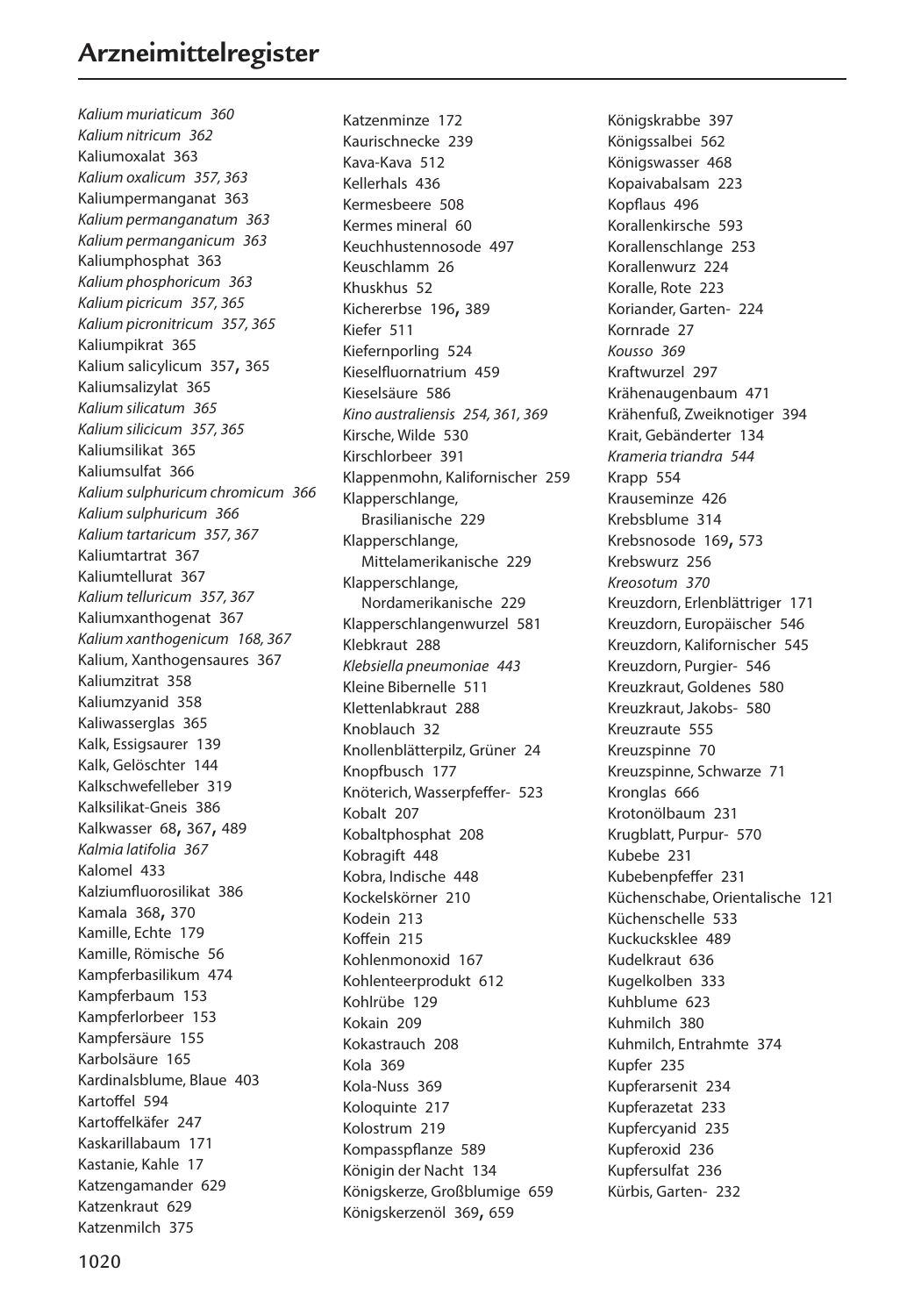### **L**

*Laburnum anagyroides 239 Lac asinum 372 Lac caninum 373, 374 Lac caprinum 374 Lac defloratum 374 Lac delphinum 375 Lac dolphinum 375 Lacerta agilis 317, 381 Lac felinum 374, 375 Lachesis muta 230, 381 Lachnanthes tinctoria 383 Lac humanum 376 Lac leoninum 376 Lac ovininum 378 Lac ovis 378 Lac suilinum 379 Lacticum acidum 384 Lactis vaccinum flos 374, 381 Lactuca virosa 384 Lac vaccinum coagulatum 380 Lac vaccinum 374, 380* Laktose 560 *Lamium album 385 Lamium capitatum 385* Lampenruß 166 Lampionblume 506 *Lapathum 584 Lapathum crispus 554 Lapathum pratense 554 Lapathum sylvestre 386 Lapatum acutum 386 Lapis albus 386 Lapislazuli 387 Lappa arctium 389 Lappa officinalis 389 Lappa vulgaris 389* Lappenqualle 423 *Lapsana communis 263, 389* Lärchenschwamm 123 *Lathyrus 389 Lathyrus sativus 389 Latrodectus curassavicus 631 Latrodectus hasselti 390, 391 Latrodectus katipo 390, 391 Latrodectus mactans 390* Lattich, Weißer 447 *Laudanum 484 Laurocerasus 391 Laurus camphora 153* Läusebaum 552 Läusekraut, Mexikanisches 556 Lebensbaum 633

Leberblümchen 321 *Lecithinum 391* Lederbaum 532 Lederblume 532 *Ledum floribus bullatis 367 Ledum palustre 331, 393* Leimmistel 665 Lein 398 Leinkraut 397 *Lemna cyclostasa 394 Lemna minor 394 Lenticula vulgaris 394 Leontodum taraxacum 623 Leonurus campestris 394 Leonurus cardiaca 394, 432 Lepidium bonariense 394 Lepidium iberis 332 Lepidium mastruco 394 Leptandra virginica 394 Leptinotarsa decemlineata 247* Lerchensporn 226 *Leucanthemum vulgare 196 Levico aqua 395* Lezithin 391 *Liatris spicata 7, 395* Lieschgras, Wiesen- 500 *Lilium lancifolium 395 Lilium tigrinum 395* Limone 204 Limone, Wilde 522 *Limulus cyclops 397 Linaria vulgaris 397* Linde 637 *Linum catharticum 397, 398 Linum usitatissimum 398 Lippia mexicana 343, 398* Lippienkraut, Mexikanisches 398 Lithiumbenzoat 398 *Lithium benzoicum 398, 399 Lithium bromatum 398, 399* Lithiumbromid 398 Lithiumcarbonat 398 *Lithium carbonicum 398 Lithium lactium 399* Lithiumlaktat 399 *Lithium muriaticum 399 Livico aqua 84 Lobaria pulmonaria 603* Lobeer, Amerikanischer 367 *Lobelia cardinalis 401, 402 Lobelia coerula 403 Lobelia erinus 219, 401, 402 Lobelia glandulosa 403 Lobelia inflata 401*

*Lobelia purpurascens 402, 458 Lobelia syphilitica 402, 403* Lobelie, Aufgeblasene 401 Lobelie, Rote 401 *Loleum annum 403 Lolium temulentum 403, 430 Lonicera pericylmenum 403, 404 Lonicera xylosteum 403 Lophophora williamsii 55 Lophophytum leandrii 404* Lorbeerrose 367 Löwenmilch 376 Löwenzahn 623 Löwenzahnwurzel 194 *Loxosceles reclusa 405 Luesinum 619 Luffa actangula 154, 406* Luminal 191, 500 Lungenflechte 603 *Lupulinum 406 Lupulus humulus 406* Luzerne, Kalifornische 30 *Lychnis githago 27 Lychnis saponaria 568 Lycoperdon bovista 128 Lycopersicum esculentum 406 Lycopodium 651 Lycopodium clavatum 407, 622 Lycopus virginicus 410 Lycosa hispanica 624 Lycosa tarantula 624 Lycosa tarentula 624 Lyssinum 411 Lythrum petiolatum 233 Lytta vesicatoria 158*

#### **M**

*Macropiper methysticum 512 Macrotinum 200, 411 Macrozamia spiralis 188, 365, 411* Madarrinde 152 Mädesüß 597 Madjobaum 16 Magendies Lösung 484 *Magnes artificialis 416, 615* Magnesia carbonica 412 *Magnesia muriatica 413 Magnesia phosphorica 414* Magnesiumcarbonat 412 *Magnesium carbonicum 412 Magnesium chloratum 413* Magnesiumchlorid 413 *Magnesium muriaticum 413*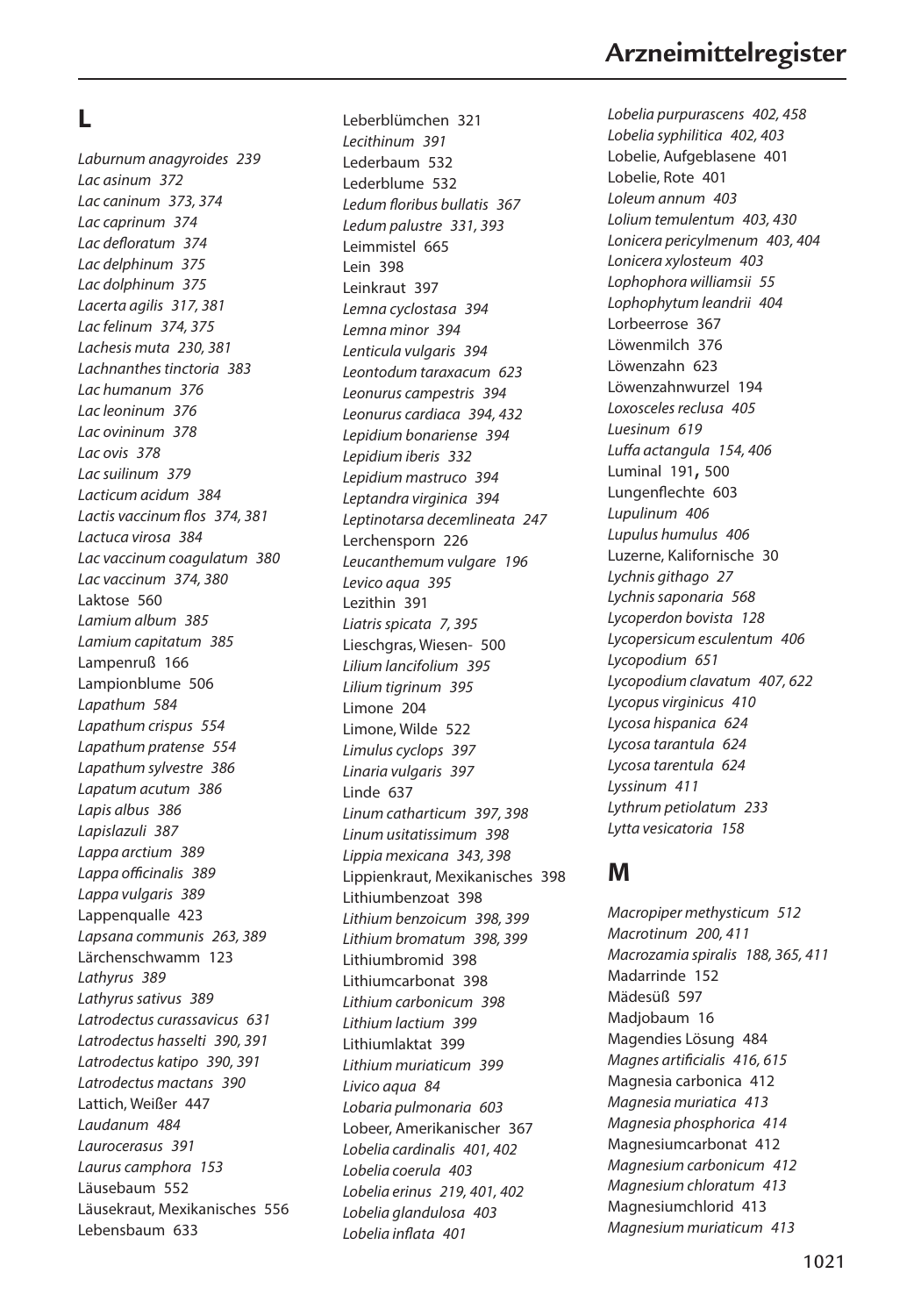Magnesiumphosphat 414 *Magnesium phosphoricum 414* Magnesiumsulfat 415 *Magnesium sulphuricum 415* Magnet 416 Magneteisenstein 273 *Magnetis poli ambo 416, 671 Magnetis polus arcticus 417, 615, 671 Magnetis polus australis 417, 615, 671* Magnetnordpol 417 Magnetsüdpol 417 *Magnolia grandiflora 417* Magnolie 417 *Mahonia aquifolium 118* Mahonie 118 Maiapfel 522 Maibaum 529 Maiblume 256 Maiglöckchen 221 Mairan 485 Maisbrand 651 Maiskolbennarben 604 *Majorana hortensis 485* Majoran, Süßer 485 Makrotin 411 Malakkanuss 50 *Malandrinum 417, 653, 656 Malaria officinalis 418, 461 Mallotus philippinensis 368, 370 Malus communis 513* Manaca 285 Manchinellbaum 418 *Mancinella 418 Mandragora 113, 419 Mandragora officinarum 419, 523* Manganazetat 419 Manganchlorid 420 Mangansulfat 421 *Manganum aceticum 419 Manganum colloidale 420 Manganum muriaticum 420 Manganum oxydatum nativum 420 Manganum sulphuricum 420, 421 Mangifera indica 146, 421* Mangobaum 421 Mannsschild, Milchweißer 53 Mannstreu, Wasser- 258 Manzanillo 418 *Manzanita 326, 421, 652* Margerite, Wiesen- 196 Margosaborke 101 Mariendistel 169

Marienkäfer 209 Marihuana 155 *Marrubium album 326, 421 Marsdenia condurango 232* Martinique-Lanzenotter 127 *Marum verum 629* Maßliebchen 114 Mate 335, 421 *Mater perlarum 219* Matico 371, 422 *Matricaria chamomilla 179* Mattenklee 640 Mauerassel 481 Mauerpfeffer, Alpen- 578 Mauerpfeffer, Scharfer 577 Maulbeerspinner 124 Mäusezahl 500 Mausöhrlein 446 *Medicago sativo 30* Medical-Lake-Salz 591 *Medorrhinum 422, 634 Medusa 423* Meeressand 586 Meerrettich 212 Meersalz 561 Meertäubchen 255 Meerzwiebel 599 Mekoniumablagerung 322 *Melaleuca leucadendron 138 Melanthium album 656 Melarhiza inuloides 666 Mel cum sale 424 Melia azadirachta indica 101 Melilotus alba 424, 425 Melilotus arvensis 424 Melilotus officinalis 424 Melilotus rugosus 424 Menispermum canadense 425* Menschenfloh 532 Menschentuberkulose 646 *Mentha piperita 425 Mentha pulegium 425, 426 Mentha viridis 425, 426* Menthol 426 *Mentholum 426 Menyanthes trifoliata 426 Mephitis mephitis 427 Mephitis putorius 427 Mercurialis longifolia 427 Mercurialis nemoralis 427 Mercurialis perennis 427 Mercurius 428 Mercurius aceticus 430, 431, 435 Mercurius auratus 430, 431*

*Mercurius biiodatus 434 Mercurius bromatus 430, 431 Mercurius corrosivus 431 Mercurius cyanatus 433 Mercurius dulcis 433 Mercurius iodatus ruber 434 Mercurius nitricus oxydulatus 435 Mercurius nitrosus 430, 435 Mercurius phosphoricus 430, 435 Mercurius praecipitatus ruber 430, 435 Mercurius solubilis Hahnemanni 428 Mercurius sublimatus corrosivus 431 Mercurius sulphuricus 435 Mercurius tannicus 430, 436 Mercurius vivus 428* Meskalin 55 *Meterosideros costatus 54* Methylenblau 436 *Methylenum coeruleum 436 Methylium salicylicum 436* Methylsulfonal 642 *Mezereum 436 Micania guaco 266 Micrococcus catarrhalis 443 Micrococcus tetragenius 443 Micromeria douglasii 437 Micrurus corralinus 253 Mikania guaco 306* Milchdistel 169 Milchkraut, Virginisches 581 MILCHMITTEL 371 Milchsäure 384 Milchsäure, Rechtsdrehende 569 Milchzucker 560 *Millefolium 438 Millefolium achillea 438* Millepodium 481 Milzbrandnosode 56 *Mimosa humilis 438, 551* Mineralwasser, Südtiroler 395 Mirbanöl 115 Mistel 665 *Mitchella repens 438* Mittelmeerskorpion 53 MOHNGEWÄCHSE 493 Mokassinschlange 176, 639 *Momordica 544 Momordica balsamica 438 Momordica balsamina 438, 461 Momordica charantia 231, 439* Monatsrose 553 Mönchspfeffer 26 Mondkorn 425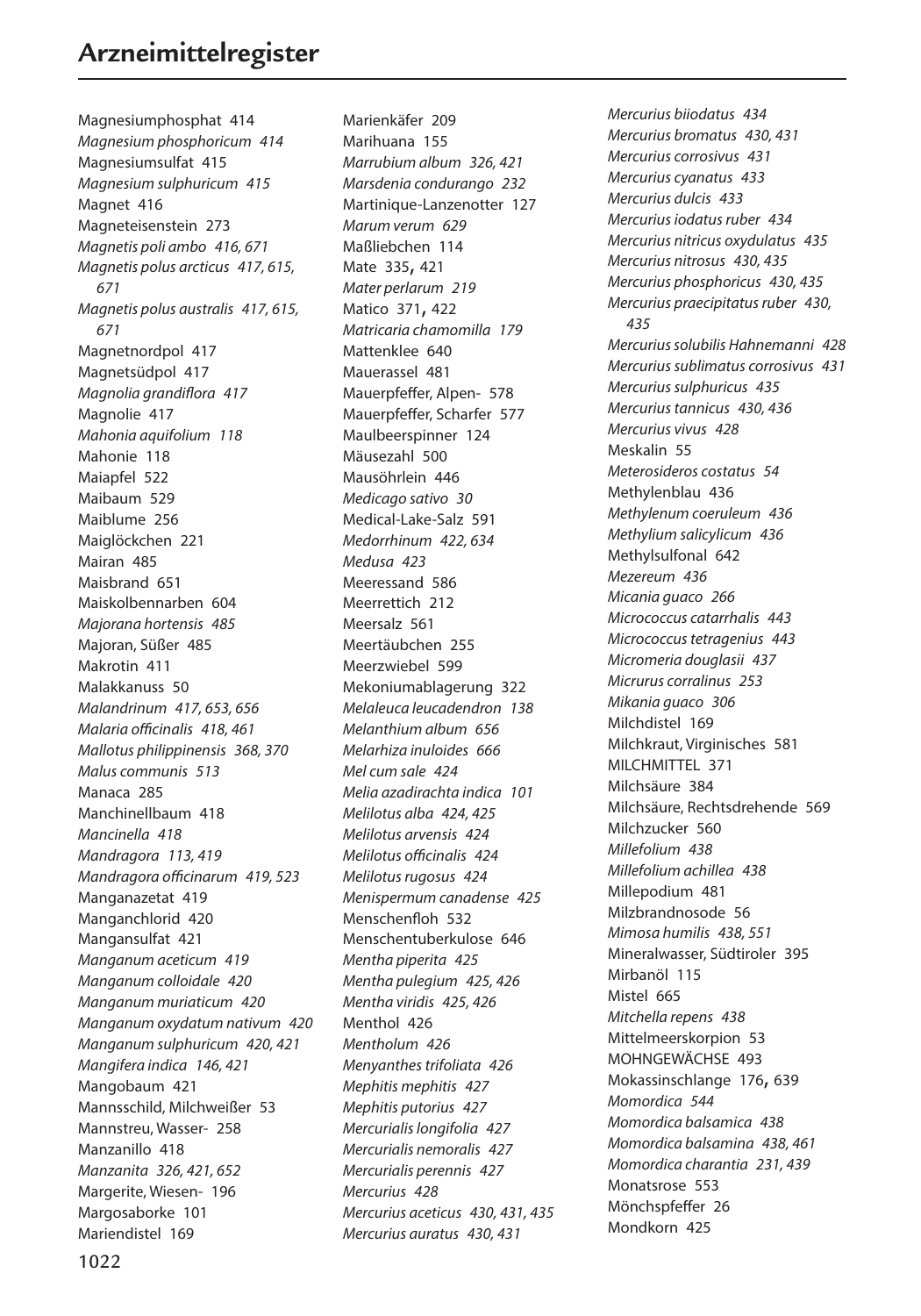*Monilia albicans 155* Monobromkampfer 154 *Monsonia ovata 432, 439* Morning Glory 222 *Morphinum 439, 484* Morphium 439 Morphofalter, Blauer 441 *Moschus 442* Moschussekret 442 Moschuswurzel 617 Mottenkönig 518 Mottenkraut 393 *Mucotoxinum 323, 443 Mucuna urens 443, 577 Murex 443 Murex purpurea 443 Murex spec. 443 Muriaticum acidum 444 Muscarinum 24, 445* Muskarin 445 *Muskarin 24* Muskatellersalbei 563 Muskatnuss 470 Muskatnussöl 480 Mutterkorn 576 Mutterkorn-Alkaloid 257 Muttermilch 376 *Mygale avicularis 445 Mygale cubensis 623 Mygale lasiodora 445 Myosotis 446 Myosotis arvensis 446 Myosotis intermedia 446 Myrica 446 Myrica cerifera 446 Myristica fragans 470 Myristica moschata 470 Myristica officinale 470 Myristica sebifera 447, 471 Myroxylon pereiae 104 Myroxylon peruvianum 104 Myroxylon toluifera 104* Myrte, Echte 447 *Myrthus cheken 262, 447 Myrtillus niger 653 Myrtillus sylvatica 653 Myrtus cheken 447, 601 Myrtus communis 447*

## **N**

*Nabalus serpentaria 384, 447* Nabelkraut 226 Nachtjasmin 474

Nachtschatten, Bittersüßer 249 Nachtschatten, Schwarzer 593 Nadelholzteer 514 *Naja naja 448 Naja tripudians 230, 448* Naphtalin 449 *Naphtalinum 449 Narcissus 449 Narcissus poeticus 449, 658 Narcissus pseudonarcissus 449* Narde, Amerikanische 70 Narzisse, Gelbe 449 *Nasturtium aquaticum 414, 450 Natrium arsanilicum 84, 450 Natrium arsenicicium 450 Natrium arsenicosum 450* Natriumarsenit 450 *Natrium-arseno-methylatum 87* Natriumaurichlorid 100 Natriumbicarbonat 451 *Natrium bicarbonatum 452* Natrium bicarbonicum 451 *Natrium boracicum 124* Natriumborat 124 *Natrium cacodylicum 451, 452* Natriumcarbonat 451 Natrium carbonicum 451 Natriumchlorat 452 Natriumchlorid 453 *Natrium choleinicum 452, 461* Natriumhydrogenphoshat 457 *Natrium hyposulphurosum 453, 461 Natrium iodatum 453, 461* Natriumjodid 453 Natriumkakodylat 451 *Natrium lacticum 453, 457* Natriumlaktat 453 *Natrium muricaticum 453* Natriumnitrat 456 *Natrium nitricum 456* Natriumnitrit 456 *Natrium nitrosum 456, 457 Natrium phosphoricum 457 Natriumsalicylat 458 Natrium salicylicum 458 Natrium selenicum 456, 457, 458* Natriumselenit 458 *Natrium silicicum 456, 459 Natrium silicofluoricum 457, 459* Natriumsilikat 459 Natriumsuccinat 459 *Natrium succinatum 459, 461* Natriumsulfat 459 Natriumsulfit 461

# **Arzneimittelregister**

*Natrium sulphocarbolicum 457, 459 Natrium sulphuricum 459 Natrium sulphurosum 457, 461 Natrium taurocholicum 194, 461* Natriumtellurat 461 *Natrium telluricum 458, 461* Natron, Gallensaures 452 *Natrum silicicum 588 Nectandra amara 461, 502* Neembaum 101 *Negundium americanum 19, 462* Nelkenpfeffer 511 *Neodymium 462* Neodymium metallicum 462 Neon 463, 468 *Nepeta cataria 172, 581 Nerium indicum 243 Nerium odorum 465 Nerium oleander 477* Nessel, Indische 6 Neuseeländische Kauri-Fichte 25 *Niccolum metallicum 465 Niccolum sulphuricum 465* Nickel 465 Nickelsulfat 465 *Nicotiana tabacum 620 Nicotinum 466, 621* Nierensteine 149 Nieswurz, Amerikanischer 658 Nieswurz, Grüner 658 Nieswurz, Schwarzer 315 Nieswurz, Stinkender 315 Nieswurz, Weiße 656 Nikotin 466 Nimbaum 101 *Nitricum acidum 466 Nitri spiritus dulcis 468* Nitroglyzerin 298 *Nitromuriaticum acidum 468 Noalaea ligustrina 248* Nordpol, Magnet- 417 *Nuphar luteum 470* Nussbaum 350 Nussbaum, Indischer 350 Nuss, Welsche 349 *Nux colae 369 Nux juglans 349 Nux moschata 470 Nux vomica 471, 622 Nyctanthes arbor-tristis 264, 474 Nymphaea lutea 470 Nymphaea odorata 470, 474 Nymphaea umbilicalis 470*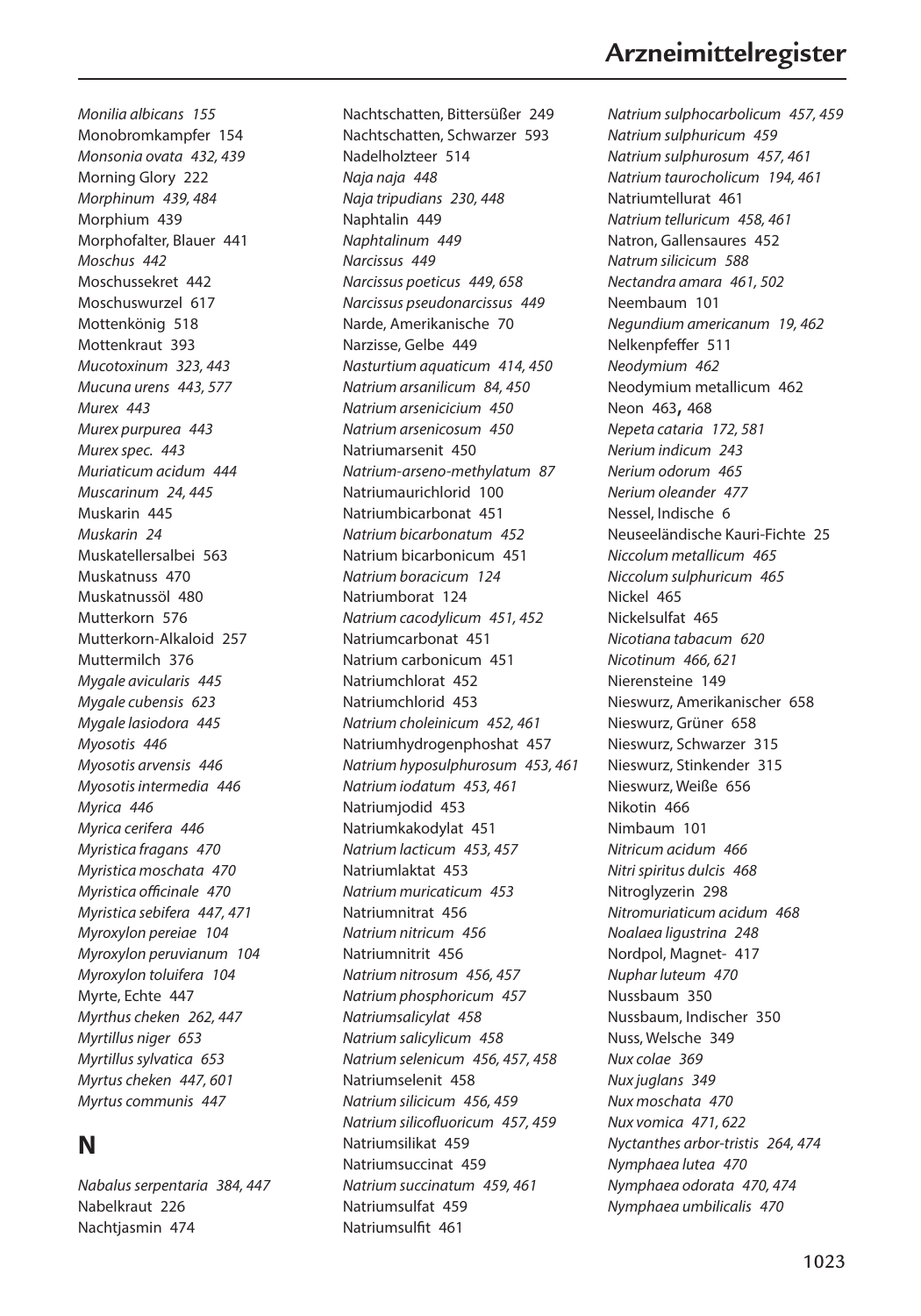# **O**

*Ocimum canum 312, 474* Odermennig 27 *Oenanthe aquatica 500 Oenanthe crocata 475 Oenothera biennis 189, 475, 502, 528 Oestrus cameli 336, 476* Ohrenqualle 423 *Okoubaka 476 Okoubaka aubrevillei 476* Oleander 477 *Oleum animale aetherum 477 Oleum caryophyllum 104, 478 Oleum dippelii 477 Oleum jecoris aselli 478 Oleum myristicae 471, 480 Oleum santali 480 Oleum succinum 40, 480* Olibanum sacrum 126 Ölpalme 253 Ölschiefer, Verschwefelter 332 Onage 608 Onaye 608 *Oniscus armadillo 481 Oniscus asellus 481 Ononis arvensis 481 Ononis spinosa 481, 628 Onosmodium hispidum 481 Onosmodium virginianum 481 Onosmodium virginicum 481 Oophorinum 488 Operculina turpenthum 482 Operculina turpethum 482* Opiumalkaloid 439 Opium 482, 551 *Opulus vulgaris 662 Opuntia ficus 484 Opuntia italica 484 Opuntia pumila 484 Opuntia vulgaris 484* Orangenschale 97 Orangespinne 631 *Orchitinum 484, 488 Oreodaphne californica 485 Orexine tannate 485, 553 Origanum majorana 485 Ornithogalum maritima 599 Ornithogalum umbellatum 471, 485 Orobanche virginata 256 Oscillococcinum 486* Osmium 486 *Osmium metallicum 486*

Osterglocke 449 Osterluzei, Gemeine 78 *Ostrya virginica 487* Otter, Deutsche 665 Ovarialextrakt 488 *Ovi gallinae pellicula 487 Ovininum 488 Ovi testa 139 Oxalicum acidum 488 Oxalis acetosella 489, 579* Oxalsäure 488 *Oxydendron arboreum 489 Oxygenium 489 Oxys acetosella 489 Oxytropis campestris 490 Oxytropis lamberti 490* Ozon 491 *Ozonum 491, 584*

# **P**

*Paenoia offcinalis 491* Paeonie 491 *Palicourea densiflora 226* Palladium 491 *Palladium metallicum 491* Palmlilie, Fädige 671 *Pambotano 190, 492* Pampelmuse 204 *Panacea arvensis 335, 492 Panax ginseng 297 Pancreatinum 345, 492* Pankreasenzym 492 Papau, Amerikanischer 92 *Papaver somnifera 482* Paraffin 493 *Paraffinum 493* Paregoric 484 *Pareira brava 494 Parietaria erecta 494 Parietaria officinalis 494 Paris quadrifolia 494 Parthenium hysterophorus 495 Passiflora incarnata 495* Passionsblume 495 *Pastinaca sativa 495, 496* Pastinake 496 Pastinake, Wiesen- 677 Paternostererbse 5 *Paullinia sorbilis 308 Pausinystalia yohimbe 671 Pecten jacobaeus 70 Pedicularis canadensis 496, 577* *Pediculus capitis 496, 531 Pediculus humanus capitis 496 Pelletierinum 302, 496 Penthorum sedoides 497, 535 Pepsinum 345, 497 Periploca graeca 92, 497* Perlmutt 219 *Persicaria hydropiper 523 Persicaria urens 523 Pertussinum 497* Perubalsam 104 *Pervinca minor 663 Pestwurz, Vanille 648 Petasites fragans 648 Petasites hybridus 648 Petasites vulgaris 648* Peterling 499 Petermännchen 639 Petersilie 63, 499 *Petiveria tetrandra 390, 497, 1035* Petroleumäther 115 *Petroleum 498 Petroselinum sativum 499 Peucedanum sativum 496 Peumus boldus 123* Peyotl-Kaktus 55 Pfaffenhütchen 262 Pfefferminze 425 Pfeffer, Schwarzer 512 Pfefferwurz 511 Pferdefuß 648 Pferdemauke 417 Pfingstrose 491 Pfirsichbaum 49 Pflanzenmaterial, Zersetztes 418 *Phaseolus nanus 499 Phaseolus vulgaris 499 Phellandrium aquaticum 500* Phenazon 61 Phenobarbital 500 Phenobarbitalum 500 *Phenobarbitalum 191* Phenol 165 Phenolsalizylat 562 *Phleum pratense 500, 553, 557 Phlorizinum 501, 650* Phosphin 506 Phosphor, Gelber 502 *Phosphoricum acidum 501, 608 Phosphorus hydrogenatus 505, 506 Phosphorus pentachloratus 505, 506 Phosphorus 458, 502, 506, 622 Physalis alkekengi 423, 506, 593*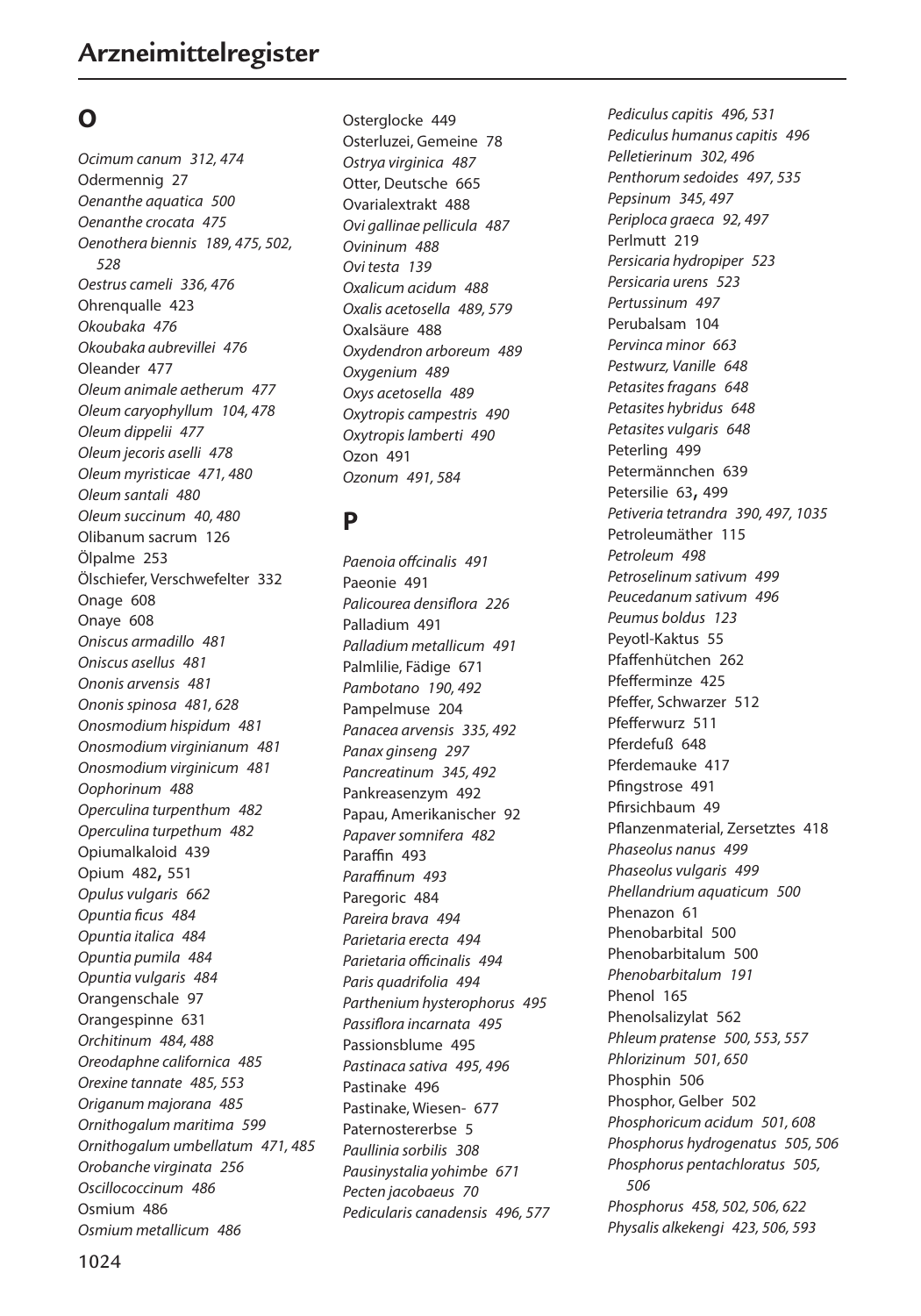*Physostigma venenosum 507 Phytolacca 19 Phytolacca americana 508 Phytolacca decandra 508, 551 Picea mariana 3* Pichi 269 *Picraena excelsa 539 Picrasma excelsa 539 Picricum acidum 510, 558 Picrinum acidum 510* Picrotoxin 510 *Picrotoxinum 211, 510* Pikrinsäure 510 Pillenwolfmilch 266 Pilocarpin 24, 73, 445 *Pilocarpinum hydrochloricum 346, 511 Pilocarpinum muriaticum 511 Pilocarpus jaborandi 345* Piment 511 *Pimenta dioica 511 Pimenta officinalis 511 Pimenta 535* Pimpernelle 566 *Pimpinella saxifraga 251, 511 Pinus canadensis 3 Pinus lambertiana 511 Pinus silvestris 511 Pipera cubeba 231 Pipera elongatum 422 Piper angustifiolia 422* Piperazin 513 *Piperazinum 508, 513 Piper methysticum 512 Piper nigrum 512 Pirus communis 458, 513 Pirus malus 458, 513 Piscidia erythrina 513, 668* Piscidie 513 *Pituitaria glandula 513 Pituitrinum 513, 577* Pituri 248 *Pix liquida 514 Placenta 514 Plantago 622 Plantago major 516* Platane, Nordamerikanische 516 *Platanus acerifolia 516 Platanus lobata 516 Platanus occidentalis 516* Platin 516 *Platina 51* Platinchlorid 518 *Platinum metallicum 516*

*Platinum muriaticum natronatum 517, 518 Platinum muriaticum 517* Platterbse 389 *Plectranthrus fructicosus 518, 520 Plumbago littoralis 410, 518, 551 Plumbum aceticum 520 Plumbum chromicum 518, 520 Plumbum iodatum 518, 520 Plumbum metallicum 519 Plumbum phosphoricum 520, 521 Plumeria celinus 266, 521 Pneumococcinum 505, 521* Pneumokokken 521 *Pneumotoxinum 505, 522* Pockenholz 307 Pockennosode 655 *Podophyllum peltatum 522* Poleiminze 426 *Polygala senega 581 Polygonatum majalis 221 Polygonum aviculare 523, 589 Polygonum fagopyrum 269 Polygonum geniculatum 523 Polygonum persicaria 523, 524 Polygonum punctatum 523 Polygonum sagittatum 523, 524 Polymnia uvedalia 175, 524 Polypodium calaguala 139 Polyporus officinale 21 Polyporus pinicola 524 Polytrichum juniperinum 325, 524, 643* Pomeranze 205 *Populus candicans 525 Populus tremuloides 525, 558* Portlandrose 553 *Positronium 525 Pothos foetidus 333* Pott-Wal 39 Prachtscharte 395 *Praesodymium carbonicum 527 Prasium marrubium 421 Prenanthes serpentaria 447 Prietaria offcinalis 494* Primel 528 *Primula farinosa 527, 528 Primula obconica 527 Primula officinalis 528 Primula veris 528* Propylamin 528 *Propylaminum 528* Protargol 77 Proteus vulgaris-Toxin 584

# **Arzneimittelregister**

*Prunella vulgaris 523, 528 Prunus padus 529 Prunus spinosa 529 Prunus virginiana 529, 530 Psoralea bituminosa 268, 530 Psorinum 530 Ptelea trifoliata 532 Pterocarpus masurpium 369* Puffotter 121 Puka-Puka 128 *Pulegium vulgare 426 Pulex irritans 532 Pulmo vulpis 461, 533 Pulsatilla 603 Pulsatilla nuttaliana 533, 535 Pulsatilla pratensis 533* Pulverholz 546 *Punica granatum 301* Purgierkraut 397 Purgierlein 397 Purgiernuss 347 Purple Loco-Weed 95 Purpurprunkwinde 222 Purpurschnecke 443 Pusteblume 623 *Putrescinum 536 Pyrarara 536, 615* Pyrexin 536 Pyrogenium 536 *Pyrus americanus 529, 537*

### **Q**

Quabain 248, 539 Quark 380 Quarzkieselsäure 586 *Quassia amara 539* Quassiaholzbaum 539 *Quebracho 11* Quebracho 539 Quebrachobaum 539 Quebracho, Weißer 539 Quecke 643 Quecksilber 428 Quecksilberazetat 431 Quecksilbercyanat 433 Quecksilber(I)chlorid 433 Quecksilber(II)chlorid 431 Quecksilber(II)jodid, Rotes 434 Quecksilberjodür, Gelbes 434 Quecksilbernitrat 435 Quecksilberoxid, Rotes 435 Quecksilberoxid, Schwarzes 428 Quecksilberphosphat 435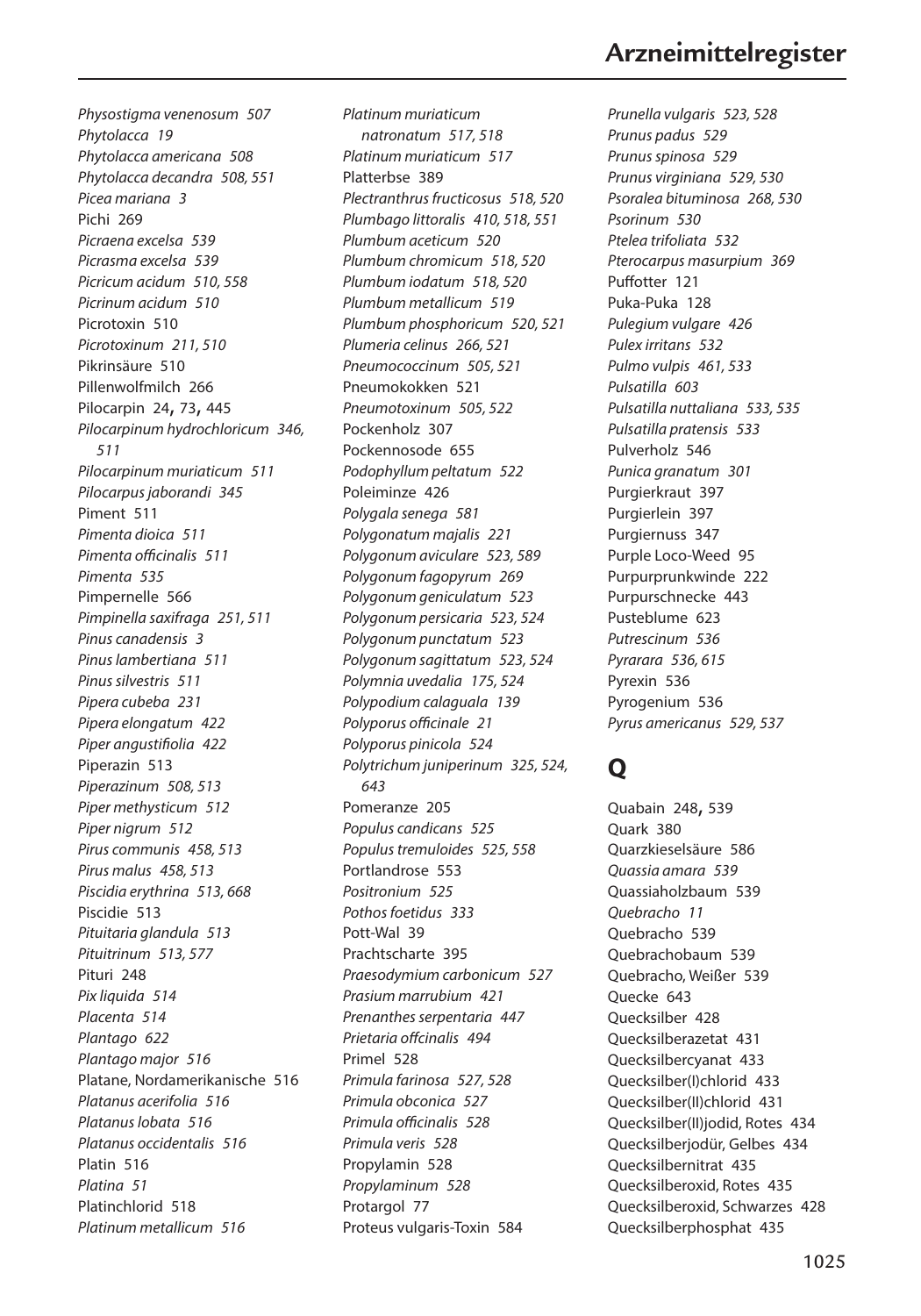Quecksilberprotojodid 434 Quecksilbersublimat 431 Quecksilbersulfat 435 Quecksilbersulfid, Rotes 202 Quecksilbersulfid, Schwarzes 19 Quellwasser, Karlsbader 170 Quendel 636 *Quercus e glandibus 540 Quercus robur 540 Quillaya saponaria 540* Quitte 238

### **R**

Rademachers Lösung 147 Radieschen 544 *Radium bromatum 540* Radiumbromid 540 Rahm 381 Rainfarn 622 Rainkohl 389 *Ranunculus acer 542 Ranunculus acris 542 Ranunculus bulbosus 542 Ranunculus flammula 543 Ranunculus glacialis 543 Ranunculus repens 543 Ranunculus sceleratus 543 Raphanus sativus 544* Raps 129 Ratanhia 544 *Ratanhia peruvania 491 Ratanhia peruviana 544* Rattlesnake Bean 176 Rattle Weed 69 Rauchgras, Süßes 62 Rauschpfeffer 512 Rebendolde, Giftige 475 Rebhuhnbeere 438 Regenwurm 318 Reiherschnabel 258 Reißblei 302 *Rescorcinum 545, 552* Resorcin 545 Rettich, Schwarzer 544 Rhabarber 546 *Rhamnus californica 171, 200,* 545 *Rhamnus catharticus 546 Rhamnus frangula 546 Rheum 546* Rhodallin 632 Rhodium 547 *Rhodium metallicum 547*

*Rhododendron chrysantum 547 Rhus aromatica 548 Rhus carolinas 548 Rhus diversiloba 548, 551 Rhus glabra 548 Rhus radicans 551 Rhus toxicodendron 549 Rhus venenata 552 Rhus virginica 548 Ricinus communis 484, 552, 651* Riesenbovist 128 Rindergalle 271 Rinderpockennosode 653 Rindertuberkulose-Nosode 643 Ringelblume, Garten- 151 Rittersporn 601 *Robina pseudacacia 553* Robinie 553 Rohrkolben, Breitblättriger 648 Röntgenstrahlen 670 *Rosa bifera 553 Rosa calendarum 553 Rosa damascena 553* Rosenapfel 261, 620 Rosenlorbeer 477 Rosmarin 553 *Rosmarinus officinalis 553, 559* Rosmarin, Wilder 393 Rosskastanie, Gemeine 18 Rosskümmel 500 Rotbuche 270 Roterle 33 Rotkali 358 Rotklee 640 *Rottlera tinctoria 368* Rotzkrankheit 322 *Rubia tinctoria 554 Rubia tinctorum 554, 562 Rubus villosus 180, 554* Ruchgras, Gemeines 56, 62 *Rumex acetosa 554, 555 Rumex crispus 275, 554 Rumex obtusifolius 386, 555* Runkelrübe 120 Rüster 648 Rüsterstaude 597 *Ruta graveolens 555*

# **S**

*Sabadilla offcinalis 556 Sabal serrulata 558 Sabina 558* Saccharin 559

*Saccharinum 559, 560 Saccharomyces cerevisiae 639 Saccharum lactis 560 Saccharum officinale 560* Sadebaum 558 Safran 228 Sägepalme 558 *Salamander maculata 134 Salamandra maculata 561 Salamandra maculosa 561 Salamandra salamandra 561* Salbei, Berg- 629 Salbei, Echter 562 Salbeigamander 629 Salbei, Wald- 629 Salicylicum acidum 561 Salicylsäure-Phenylester 562 *Salix nigra 562* Salizylsäure 561 *Sal marinum 456, 561* Salmiak 44 Salmiakgeist 44 Salmonellen-Nosode 288 *Salolum 561, 562* Salpetersäure 466 Salpetrigsäureamylester 49 *Salvia cretica 562 Salvia major 562 Salvia officinalis 562, 589 Salvia rosmarinus 553 Salvia sclarea 562, 563* Salzsäure 444 *Sambucus canadensis 563, 564 Sambucus glauca 563 Sambucus humilis 563 Sambucus nigra 563* Sämschblätter 581 Sandbüchsenbaum 324 Sandelholzöl 480 Sandelholz, Weißes 567 *Sanguinaria canadensis 564* Sanguinarinnitrat 566 Sanguinarintartrat 566 *Sanguinarium nitricum 545, 566 Sanguinarium tartaricum 566 Sanguisorba officinalis 113, 559, 566 Sanguisuga officinalis 323 Sanicula aqua 567 Sanicula europaea 567* Sanicula-Quelle 567 Santakraut 258 *Santalum album 223, 567 Santoninum 201, 568 Saponaria officinalis 540, 568*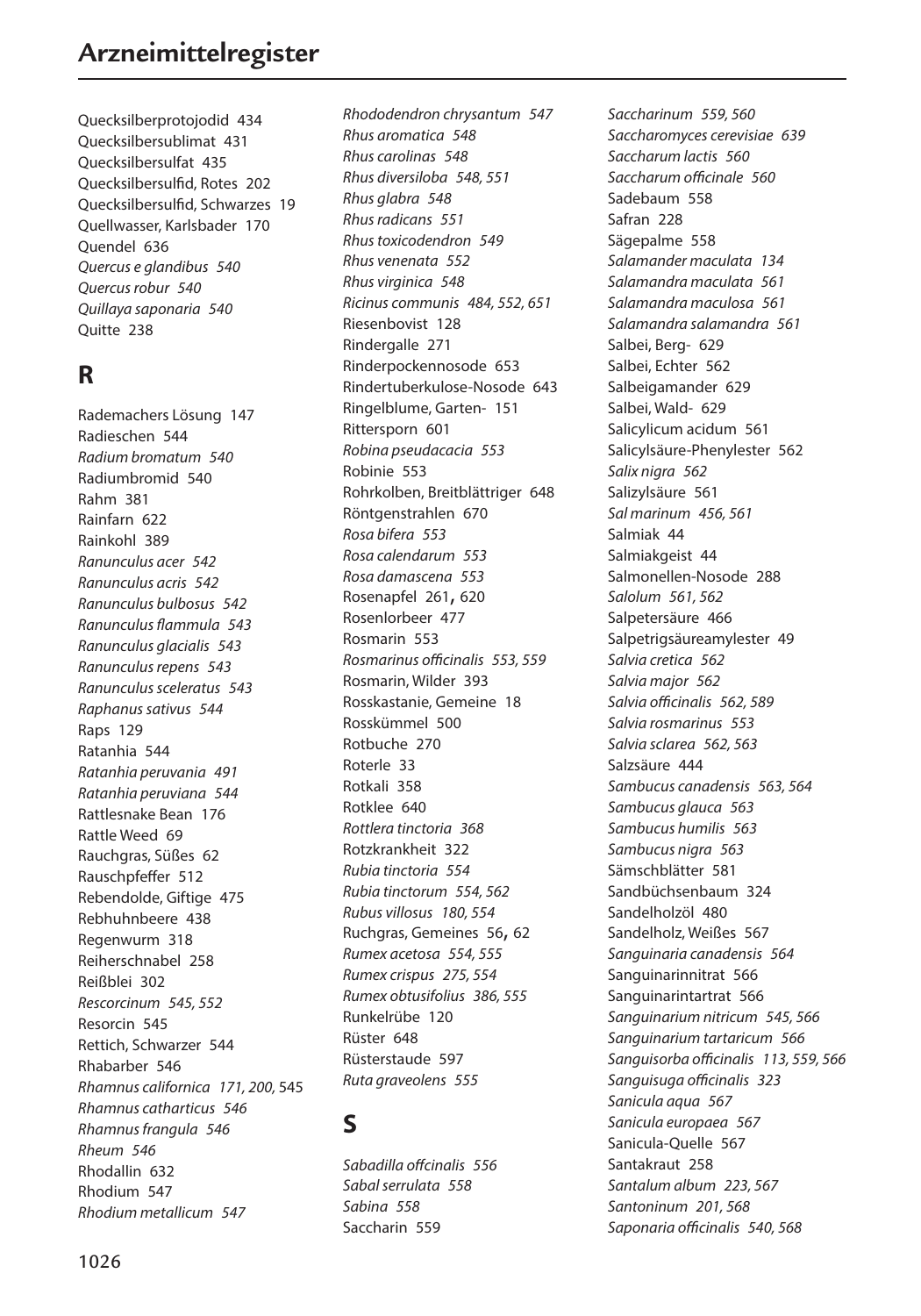**Arzneimittelregister**

Saponin 569 *Saponinum 569 Sarcolacticum acidum 84, 569 Sarothamnus scoparius 570 Sarracenia purpurea 570 Sarsaparilla officinalis 571* Sarsaparillwurzel 571 Satanspilz 124 Sauerampfer, Großer 554 Sauerbaum 489 Sauerdorn 118 Sauerklee, Wald- 489 Sauerstoff 489 Säure, Schwefelige 617 *Saururus cernuus 572* Sautod 593 Saxonitum 572, 591 Schafgarbe 438 Schafsmilch 378 Scharlachsumach 548 Schärnikel 567 Scheinakazie 553 Scheinbeere, Niederliegende 290 Schierling, Gefleckter 220 Schierlingsfichte 3 Schildblume, Kahle 184 Schilddrüse 636 Schlacke 591 Schlafmohn 482 Schlafmützchen 259 Schlangenwurzel, Virginische 584 Schlangenwurzel, Weiße 263 Schlauchpflanze 570 Schlehdorn 529 Schlehe 529 Schleifenblume, Bittere 332 Schleimapfel 16 Schlinge, Griechische 497 Schlüsselblume 528 Schlüsselblume, Wiesen 528 Schlüsselblume, Wilde 527 Schnee auf dem Berge 266 Schneeball 662 Schneeball, Amerikanischer 663 Schneeball, Wasser 662 Schneeball, Wilder 175 Schneebeere, Traubige 618 Schneeflockenstrauch, Virginischer 190 Schneeglöckchen 288 Schneerose 315 Schöllkraut 182 Schwalbenwurz 663

Schwalbenwurzel, Fleischfarbene 92 Schwalbenwurzel, Knollige 92 Schwamm, Dalmatiner 597 Schwammkürbis 406 Schwarzdorn 529 Schwarze Mamba 240 Schwarzpulver 309 Schwarzwurzel 619 Schwefelarsen, Gelbes 86 Schwefeljodid 615 Schwefelkohlenstoff 167 Schwefelsäure 616 Schwefel, Sublimierter 613 Schwefelwasserstoff 615 Schweigrohr 138 Schweinemilch 379 Schwertlilie, Blaue 344 Schwertlilie, Bunte 344 Schwertschwanz, Atlantischer 397 Schwindelhafer 403 Scilla 599 *Scilla maritima 599 Scirrhinum 221, 573 Scleranthus annuus 573 Scolopendra morsitans 489, 574 Scopalaminum bromhydricum 330 Scopola japonica 330, 574 Scopolaminum bromhydricum 574 Scorpio androctonus 53 Scorpio europaeus 574, 662 Scrophularia marylandica 574 Scrophularia nodosa 574 Scutellaria lateriflora 575 Secale cornutum 576* Seckelblume 175 *Sedum acre 517, 577, 579 Sedum alpestre 578 Sedum repens 578 Sedum telephium 577, 578* Seeadler, Weißkopf- 310 Seerose, Wohlriechende 474 Seesand 586 Seestern, Roter 94 Seevogelkot 308 Seidelbast 436 Seidelbast, Indischer 240 Seidenpflanze, Syrische 91 Seidenspinner 124 Seifenkraut, Echtes 568 *Selaginella 266 Selaginella apus 578* Selen 578 *Selenium metallicum 578*

*Selinum pastinacum 496* Sellerie 65 *Semicarpus anacardium 50 Sempervivum tectorum 579* Senecio aureus 580 *Senecio hieracifolia 257 Senecio jacobaea 580 Senega 581* Senfsamenölderivat 632 Senf, Schwarzer 589 Senf, Weißer 589 *Senna 581* Sennesblätter 581 *Sepia 582 Sepia officinalis 582 Sepia succus 444, 582, 622* Sepsin 536 *Sepsinum 537, 584* Serenoa repens 558 *Serenoa serrulata 558 Serpentaria aristolochia 79, 584* Serratula 395 *Serum anguillae 244, 585, 665* Seviebaum 558 Shigellen-Darmnosode 251 Silber 74 Silbercyanid 73 Silberdistel 169 Silbereiche 202 Silberiodid 73 Silbernitrat 75 Silberoxid 77 Silberphosphat 77 Silberregen 553 Silbersulfat 77 Silbersulfid 77 *Silena saponaria 568 Silica marina 586, 588 Silicea terra 586* Siliciumdioxid 586 Silphie, Schlitzblättrige 589 *Silphion cyrenaicum 588, 589 Silphium 589 Simarubar cedron 176 Sinapis alba 589, 590 Sinapis nigra 589 Sisyrinchium galaxoides 266, 590* Skatol 590 *Skatolum 590 Skookum chuck aqua 591* Skorpionskraut 314 Slag 312, 545 *Slag silica 38, 591 Smallanthus uvedalia 524*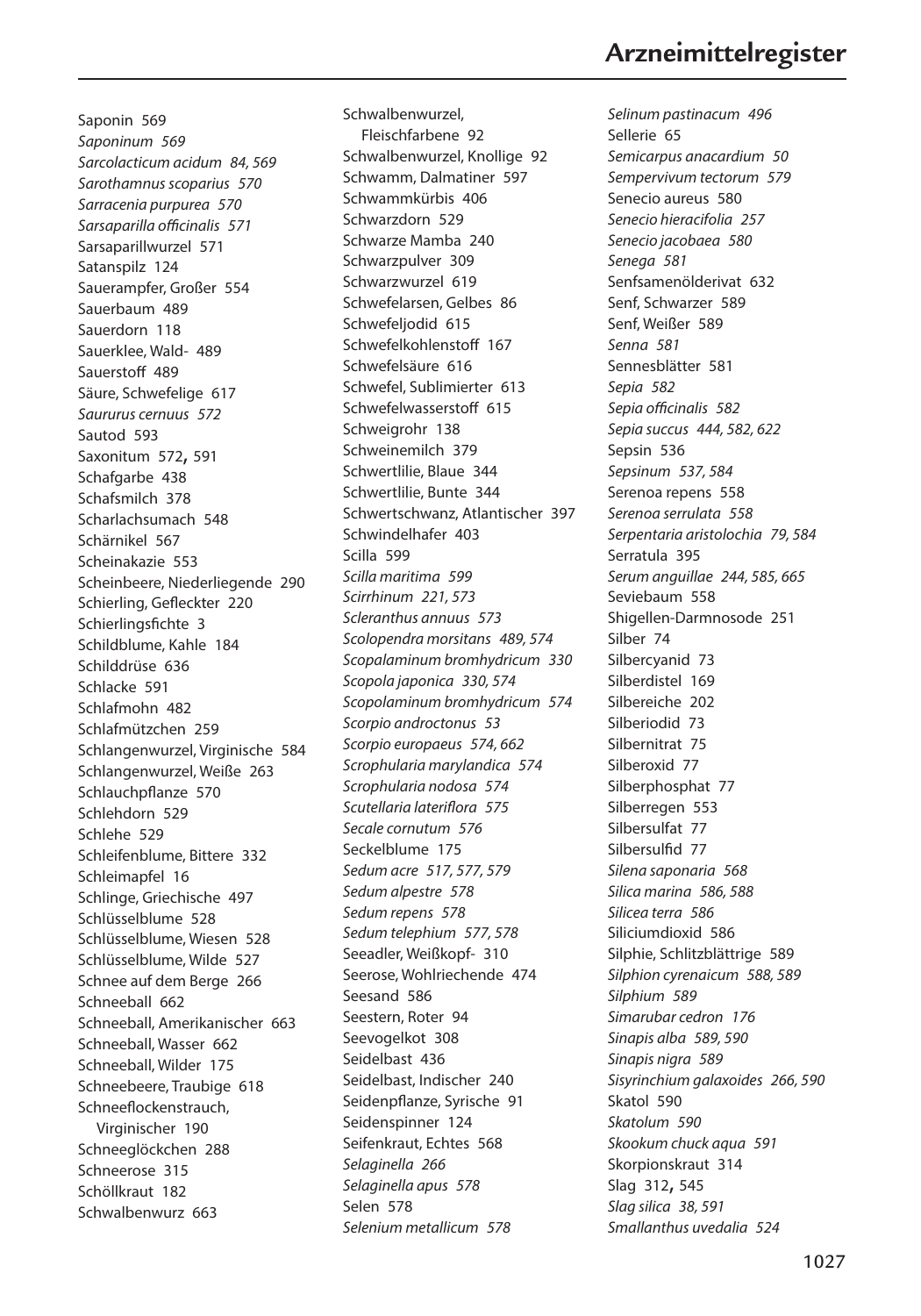*Smilax ornata 571* Sodakakodylat 146 *Soda vitriolata 459* Sodomsapfel 592 *Sol 591* Solaninazetat 592 *Solaninum aceticum 592, 593 Solanum carolinense 592, 593 Solanum dulcamarum 249 Solanum lycopersicumy 406 Solanum mammosum 592, 593 Solanum nigrum 593 Solanum oleraceum 593 Solanum pseudocapsicum 593 Solanum tuberosum aegrotans 593, 594 Solanum tuberosum 593, 594 Solanum vesicarium 506, 593 Solidago virga aurea 595 Solidago virgaurea 595* Sonne 591 Sonnenblume 313 Sonnenhut 252 Sonnentau 248 Sonnenwendblume 151 Sonnenwende, Weiße 314 Sonnenwendkraut 331 Soorpilz 155 *Sorbus americana 537* Spargel 93 *Spartium scoparium 570 Spartium tinctoria 293* Spechtwurz 242 Speitäubling 21 *Sphingurus martini 595, 634, 659 Spigelia anthelmia 595 Spigelia marylandica 596, 597* Spigelle, Wurmtreibende 595 Spindelbaum, Nordamerikanischer 262 Spinne, Graue 72 Spinnennetz 626 *Spiraea ulmaria 561, 597 Spiranthes autumnalis 385, 597 Spiritus aetheris compositus 192, 597 Spiritus aetheris nitrosi 468* Spitzklette, Dornige 667 *Spondylium branca ursina 322 Spongia 596, 598 Spongia tosta 597 Spongilla lacustris 103* Springgurke 254 Springwolfsmilch 265

Springwurz 242 Spritzgurke, Gemeine 254 *Squilla maritima 599* Stachelmohn 73 Stachelschwein, Baum- 595 *Stachys betonica 599 Stachys officinalis 599 Stannum iodatum 600, 601 Stannum metallicum 600 Staphisagria 601 Staphylococcinum 537, 603* Staphylokokkeneiter 603 Stechapfel 605 Stechpalme 335 Steinblüte 404 Steinesche 286 Steinklee 424 Steinklee, Weißer 424 Steinöl 498 Steinpeterlein 511 Steinpfeffer 577 Steinsamen, Falscher 481 Steinwurzel 217, 481 *Stellaria media 603* Stephanskraut 601 Sternhyazinthe 26 Sternmiere, Vogel- 603 Sternwurzel 30 *Stibii pentasulfidum 60 Stibium sulfuratum nigrum 57 Stibium sulphuratum rubrum 60 Sticta pulmonaria 603* Stiefmütterchen, 664 Stieleiche 540 *Stigmata mayidis 604 Stillingia silvatica 605* Stillingie 605 Stinkasant 89 Stinkbeere 529 Stinkkohl 333 Stinkkraut 184 Stinksalat 384 Stinkstrauch 52 Stinktier 427 Stinkwacholder 558 Storchschnabel, Gefleckter 294 Stovain 50, 209 *Stramonium 605 Stramonium spinosum 605 Streptococcinum 537, 606* Streptococcus faecalis 618 Streptokokkeneiter 606 *Strontium bromatum 606, 607*

Strontiumbromid 606 *Strontium carbonicum 606 Strontium iodatum 607* Strontiumjodid 607 Strontiumkarbonat 606 Strontiumnitrat 607 *Strontium nitricum 607 Strophanthus gratus 608 Strophanthus hispidus 608 Strophanthus kombé 608 Strophantus hispidus 67* Strychninarsenat 610 Strychninbaum 471 *Strychnini et ferri citras 610* Strychninnitrat 610 Strychninphosphat 611 Strychninsulfat 611 *Strychninum 609 Strychninum arsenicosum 610 Strychninum citricum cum ammoniofer 610 Strychninum et ferrum citricum 610 Strychninum nitricum 610 Strychninum phosphoricum 611 Strychninum purum 609 Strychninum sulphuricum 610, 611 Strychninum valerianicum 610, 611* Strychninvalerianat 611 *Strychnos gaultheriana 327, 611 Strychnos ignatii 333 Strychnos tieute 649 Strychnos toxifera 237* Stubenfliegenmilbe 643 Stundenglasspinne 390 Sturmhut 8 Sturmhut, Großer Gelber 8 Sturmhut, Indischer 8 *Succinum 612 Succinicum acidum 611, 612 Succinum 61* Südpol, Magnet- 417 Sulfonal 612 *Sulfonalum 612 Sulphur 374, 613 Sulphur hydrogenisatum 615 Sulphuricum acidum 616 Sulphur iodatum 615 Sulphur lotum 613 Sulphurosum acidum 617 Sulphur terebinthinatum 615, 616* Sumach, Chinesischer 28 Sumach, Kahler 548 Sumach, Wohlriechender 548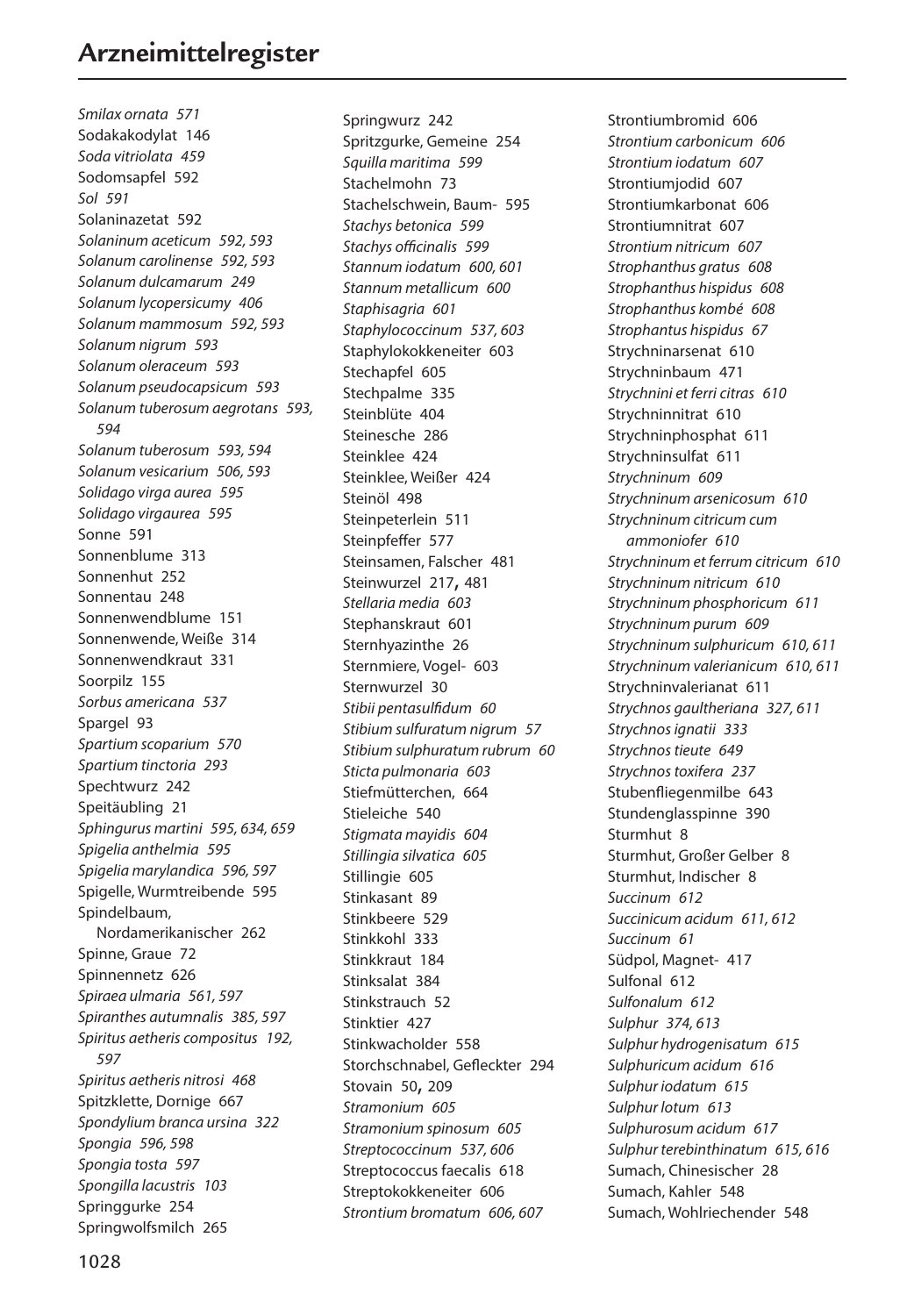*Sumbulus moschatus 617* Sumpf-Bitterklee 426 Sumpfdotterblume 152 Sumpfkraut 92 Sumpfporst 393 Sumpfwalnuss 225 Sumpf-Weidenröschen 256 Sumpfzeder 633 Süßstoff 559 Süßstrauch 5 Süßwasserschwamm 103 Sycotic Co 618 *Symphoricarpus racemosus 211, 618 Symphytum officinale 619 Symplocarpus foetidus 333 Syphilinum 619* Syphilisnosode 619 *Syzygium jambolanum 620*

# **T**

T3,4,5-Trihydroxy-benzoesäure 622 *Tabacum 620* Tabak 620 Talgmuskatnussbaum 447 *Tamus 24, 622 Tanacetum vulgare 622 Tannicum acidum 615, 622* Tannin 622 *Tanninum 622 Taraktogenos kurzii 182* Tarantel 624 Tarantel, Kubanische 623 *Taraxacum officinale 623 Tarentula cubensis 623 Tarentula hispanica 624 Tartaricum acidum 624 Tartarus stibiatus 60* Taubnessel 385 Taumellolch 403 Tausendgüldenkraut 155 Tausendschönchen 114 Teestrauch 630 *Tegenaria atrica 626* Teichrose, Gelbe 470 *Tela araneae 71, 623* Tellur 626 *Tellurium metallicum 626 Terebenum 627, 628 Terebinthina 627 Terebinthiniae oleum 258, 261, 627* Terpentinöl 627 Terpinhydrat 628

*Terpinum hydratum 449, 628 Testa praeparata 139* Tetrabromfluorescein 255 Tetrachlorkohlenwasserstoff 168 *Tetradymitum 627, 629* Tetramethylamin 528 *tetramuriaticum 168 Teucrium marum verum 629 Teucrium scorodonia 629 Teucrium silvestre 629* Teufelsdreck 89 Teufelskirsche 403 Teufelskralle 311 Teufelsrübe 131 Thallium 630 *Thallium metallicum 630 Thaspium aureum 677 Thea chinensis 630 Thebainum 508, 631* Thein 631 *Theinum 630, 631 Theridion curassavicum 631 Thiosinaminum 280, 632 Thlaspi bursa pastoris 632 Thuja 645, 653 Thuja occidentalis 633* Thymiankampfer 635 Thymian, Wilder 636 *Thymi glandulae extractum 635, 637 Thymolum 505, 635* Thymusdrüse 635 *Thymus serpyllum 636 Thyreoidinum 168, 636 Thyro-iodinum 637* Tierkadaverdestillat 477 Tierkohle 162 Tieröl, Dippels 477 Tigerlilie 395 *Tilia europaea 637 Tinctura camphora composita 484 Tinospora cordifolia 175, 638* Tintenbaum, Ostindischer 50 Tintenfischtinte 582 Titan 638 *Titanium metallicum 337, 638* TNT 641 Tollkirsche 111 Tollkörner 210 Tollwutnosode 411 Tolubalsam 104 Tomate 406 Tonca 638 Tonerde, Ausgeglühte 36

Tongobohne 638 *Tongo odorata 638 Torula cerevisiae 639* Totenbaum 633 Totenblume 151 *Toxicodendron diversilobum 548 Toxicodendron quercifolium 549 Toxicodendron vernix 552 Toxicophis pugnax 127, 639 Trachinus draco 127, 639 Tradescantia diuretica 639, 643 Tradescantia elongata 639* Tradeskantie, Harntreibende 639 Traubenkirsche 529 Traubensilberkerze 199 Trauerbaum 474 *Treponema pallidum 619* Triatema 639 *Triatema 391* Triatoma 639 *Tribulus terrestris 139, 640 Trichosanthes dioica 640, 658 Trifolium pratense 640 Trifolium purpureum 640 Trifolium repens 640 Trigonocephalus lachesis 381* Trijodmethan 341 *Trillium cernuum 641 Trillium erectum 641 Trillium pendulum 641 Trinitrotoluenum 117, 641* Trinitrotoluol 641 Trional 612, 642 *Triosteum perfoliatum 642* Trippernosode 422 *Triticum repens 643 Trombidium 643 Trombidium muscae domesticae 643 Tropaeolum 116 Tuberculinum 505, 643 Tuberculinum aviare 645, 646 Tuberculinum Koch 645, 646* Tuberkulin, Hühner- 646 Tuberkulose, Menschen- 646 Tuberkulose-Nosode, Rinder 643 Tümmler, Großer 375 Türkenbundlilie, Große 395 *Turmalin 646 Turnera aphrodisiaca 240 Turphetum minerale 435 Tussilago farfara 648 Tussilago fragrans 648*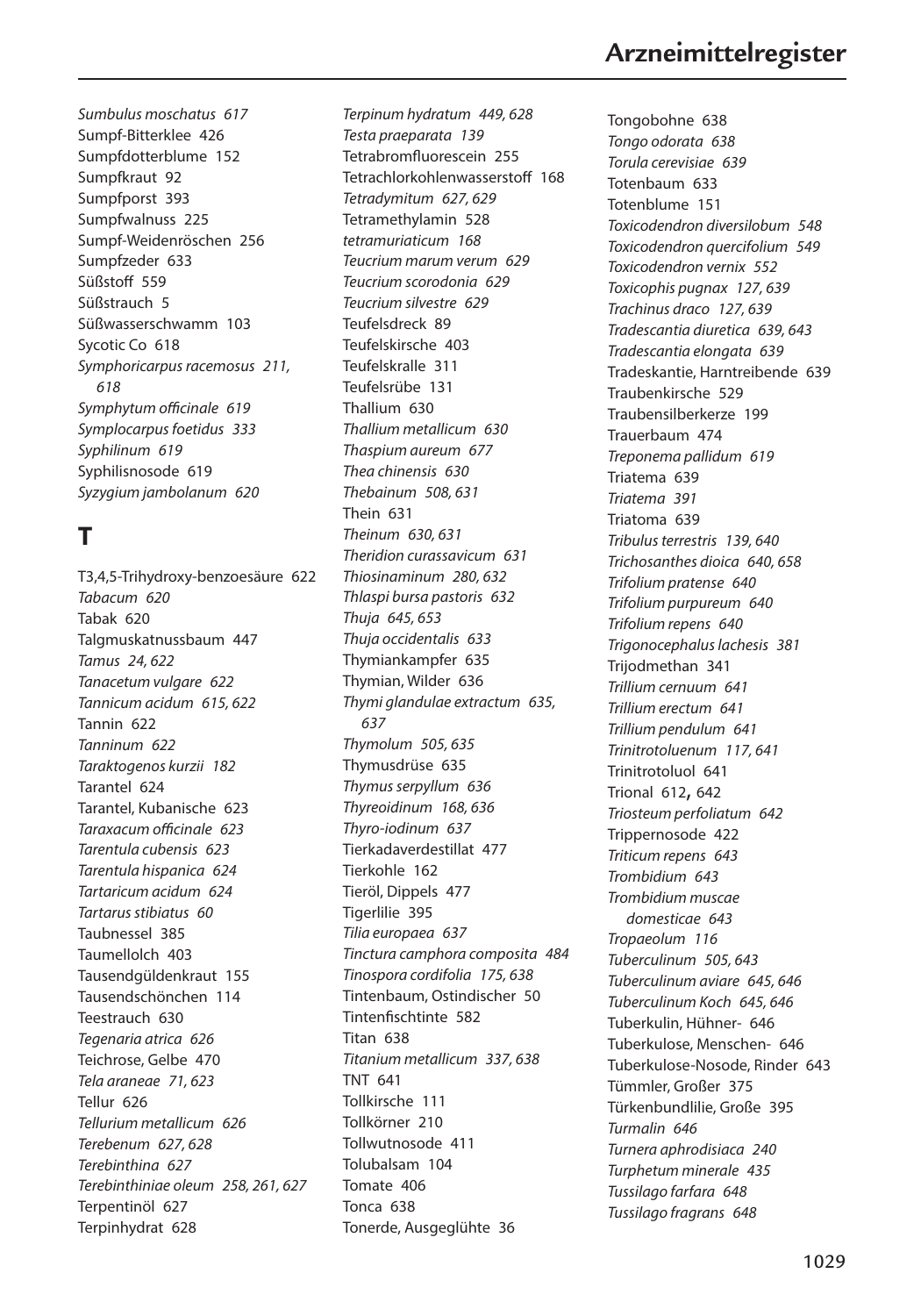*Tussilago petasites 648 Typha latifolia 233, 343, 648*

#### **U**

*Ulma carpinifolia 648 Ulma fulva 648 Ulma glabra 648 Ulma minor 648* Ulme, Feld- 648 *Ulmus campestris 648, 664 Upas antiaris 649* Upasbaum 649 *Upas tieute 649 Uragoga ipecacuanha 341 Uranium nitricum 649* Urannitrat 649 Uranylnitrat 649 *Urea 650 Urea pura 650 Uredo maydis 651 Urginea maritima 599 Uricum acidum 650* Urin, Menschen- 650 *Urinum 650 Urinum humanum 650* Urotropin 282, 650 *Urotropinum 650 Urtica urens 651 Usnea barbata 651 Ustilago maydis 651 Uva ursi 652 Uva ursi buxifolia 652 Uva ursi procumbens 652*

# **V**

*Vaccininum 653, 656 Vaccinum montanum 653 Vaccinum myrtillus 653 Valeriana officinalis 653* Vanadinsäure, Ammoniumsalz der 47 Vanadium 654 *Vanadium metallicum 654* Vanilla aromatica 654 *Vanilla planifolia 654 Variolinum 653, 655* Veilchen, Hecken- 663 Veilchen, März- 663 Veilchen, Wohlriechendes 663 *Veratrinum 557, 656, 658 Veratrum album 266, 656 Veratrum viride 658*

*Verbascum 659 Verbascum thapsiforme 659 Verbena hastata 660* Verbene 660 Verdauungsenzym 497 *Vernix caseosa 660* Veronal 107, 191 *Veronica virginica 394 Vesicaria communis 160, 661 Vespa crabro 661* Vetivergras 52 *Viburnum lobatum 662 Viburnum opulus 662 Viburnum prunifolium 662, 663* Vielköpfiges Ruhrkraut 300 *Vinca minor 663 Vincetoxicum officinale 92, 663 Viola odorata 173, 663 Viola tricolor 664 Vipera 665 Vipera berus 665 Virola sebifera 447 Viscum album 665 Visnaga vera 40 Vitex trifolia 81, 666 Vitrum antimonii 588, 666* Vogelknöterich 523 Vogelmiere 603 Vogelspinne 445 Vormilch 219 Vulkanasche 312

# **W**

Wacholderbeeren 350 Wacholder, Heide- 350 Wachsbaum Nordamerikanischer 446 Wachsmyrte 446 Waldameise, Rote 282 Waldbingelkraut 427 Walderdbeere 285 Waldkiefer 511 Waldklette 567 Waldlilie, Amerikanische 641 Waldmeister, Echter 93 Waldrebe, Aufrechte 205 Waldrebe, Gemeine 206 Wallwurz, Große 619 Walnuss 349 Walnuss, Graue 349 Wanderfalke 270 Wanzenkraut 199, 393 Warzenkraut 314

Wasserfenchel 500 Wasserhanf, Durchwachsener 263 Wasserhanf, Roter 264 Wasserkraut, Kanadisches 325 Wasserlinse 394 Wasser-Mannstreu 258 Wassermelone 232 Wassermelonenturmalin 646 Wassernabel, Indischer 327 Wasserrohr 89 Wasserschierling 197 Wasserschierling, Gefleckter 197 Wasserstoff 328 Wegerich, Breitblättriger 516 Wegerich, Großer 516 Wegwarte 196 Weiberkrieg 481 Weidenröschen, Sumpf- 256 Weide, Schwarze 562 Weinbergschnecke, Geröstete 315 Weingeist 29 Weinraute 555 Weinsäure 624 Wein, Wilder 48 Weißdorn 227 Weißesche 285 Weißklee 640 Weißkopf-Seeadler 310 Wermut 5 White Loco-Weed 69 Wiesengeißbart 597 Wiesenklee 640 Wiesenknopf, Großer 566 Wiesenkönigin 597 Wiesenlein 397 Wildentenleber 486 Winter-Aconitum 257 Wintergrün, Amerikanisches 290 Wintergrün, Geflecktes 185 Winterlieb, Dolden- 185 Winterling 257 Winterschachtelhalm 256 Wismutnitrat-Gemenge 120 Witwe, Neuseeland- 390 Witwenspinne, Australische 390 Witwe, Schwarze 390 Wolfsmilch, Kreuzblättrige 265 Wolfsmilch, Mandelblättrige 264 Wolfstrapp, Virginischer 410 Wollblume 659 Wollnarzisse 383 Woolly Loco-Weed 95 Wunderbaum 552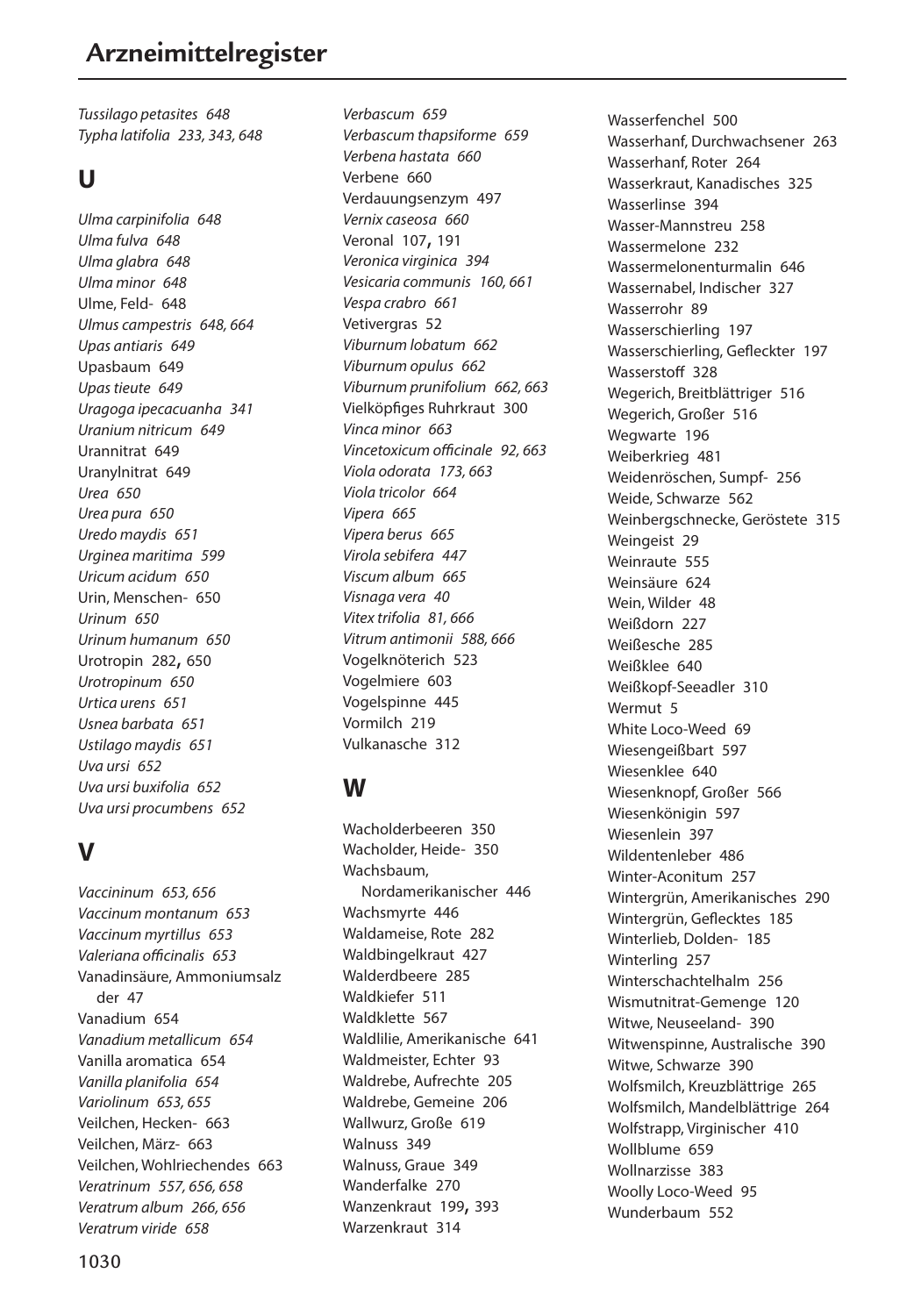Wundsanikel 567 Wurmfarn 279 Wurmkraut 5, 595, 622 Wurmkraut, Amerikanisches 184 Wurmsamen 200 Wurmtang 317 Wurstkraut 485 Wyethia 666 *Wyethia helenoides 666*

# **X**

*Xanthium spinosum 411, 667 Xanthorrhiza apifolia 119, 667 Xanthorrhoea arborea 120, 667 Xanthoxylum americanum 668 Xanthoxylum fraxineum 668 Xenon 668 Xerophyllum tenax 669 Xerophyllum 551 Xiphosura americana 397* X-Ray 670

# **Y**

Yamswurzel 244 Yaupon Holly 335 Yerba buena 437 *Yerba mansa 54 Yohimbinum 671 Yucca filamentosa 671*

# **Z**

Zahnwehholz 668 Zaubernuss, Virginische 310 Zauneidechse 381 Zaunrübe, Weiße 131 *Zea italia 652, 672 Zea mays 604* Zeder, Rote 350 Zehrkraut 599 Zehrwurzel 88 Ziegenmilch 374 Ziegenraute 288 Ziest 599 Zilander 436 Zimt, Ceylon- 203 Zimtöl 203 *Zincum aceticum 672, 674 Zincum arsenicosum 672, 674 Zincum bromatum 672, 674 Zincum carbonicum 672, 675 Zincum cyanatum 672, 675 Zincum metallicum 673 Zincum muriaticum 675 Zincum oxydatum 675 Zincum phosphoricum 675 Zincum picricum 510, 675, 676 Zincum sulphuricum 675, 676 Zincum valerianicum 676 Zingiber officinale 676* Zink 673

Zinkarsenit 672 Zinkazetat 672 Zinkbromid 672 Zinkchlorid 675 Zinkcyanid 672 Zinkkarbonat 672 Zinkoxid 675 Zinkphosphat 675 Zinkpikrat 676 Zinksulfid 676 Zinkvalerianat 676 Zinn 600 Zinnjodid 600 Zinnober 202 Ziströschen 203 Zistrose, Kanadische 203 Zitronensäure 204 Zitterpappel, Amerikanische 525 *Zizia aurea 677* Zuckerpinie 511 Zuckerrübe 120 Zweijährige Nachtkerze 475 Zwerg-Doppelsporn 226 Zwergpalme 558 Zwiebel, Rote 31 Zyankali 358